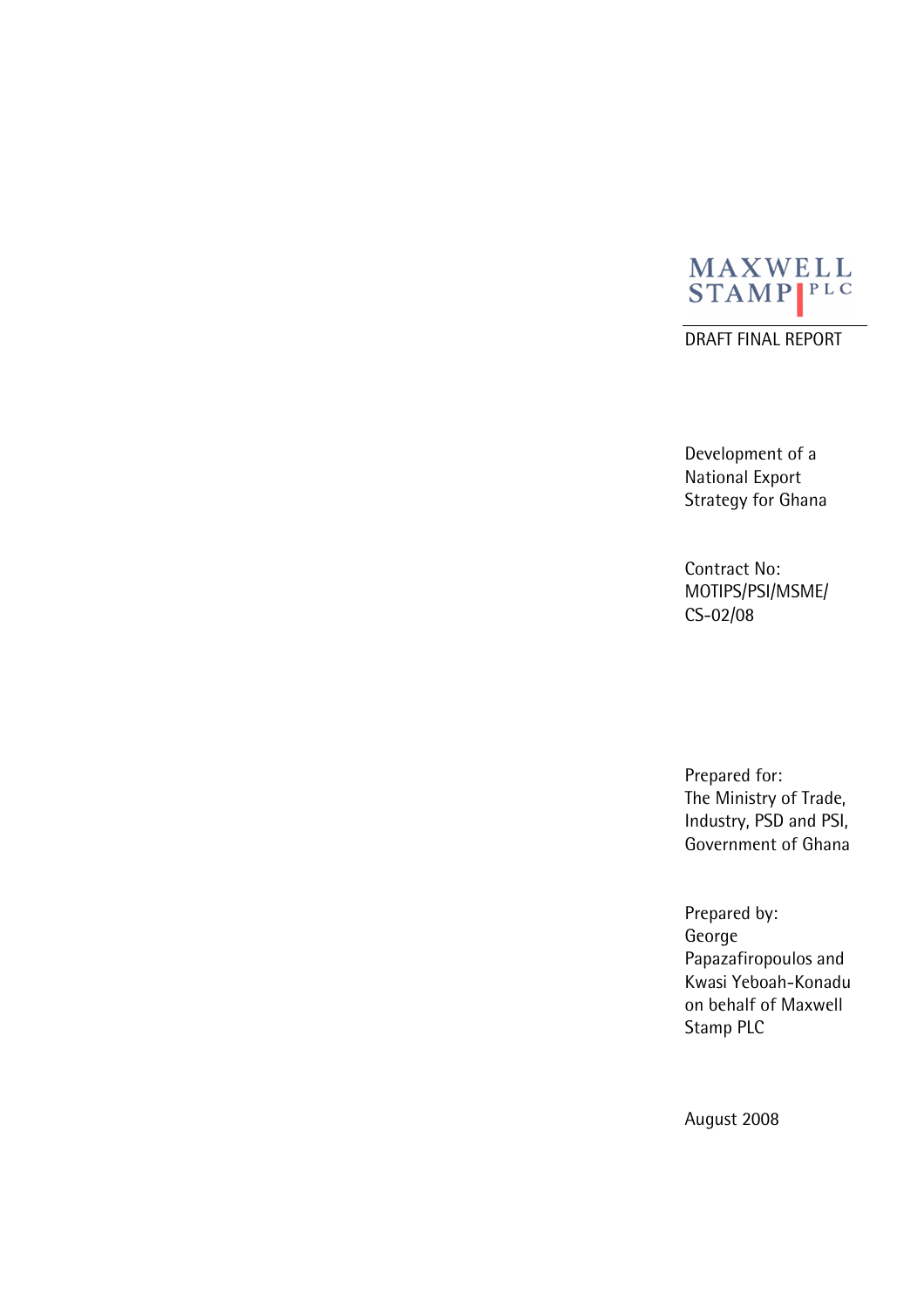

# **TABLE OF CONTENTS**

| 1. |     |       |                                                                                         |  |
|----|-----|-------|-----------------------------------------------------------------------------------------|--|
|    | 1.1 |       |                                                                                         |  |
|    | 1.2 |       |                                                                                         |  |
|    | 1.3 |       |                                                                                         |  |
| 2. |     |       |                                                                                         |  |
|    | 2.1 |       |                                                                                         |  |
|    | 2.2 |       |                                                                                         |  |
|    |     | 2.2.1 |                                                                                         |  |
|    |     | 2.2.2 |                                                                                         |  |
|    |     | 2.2.3 |                                                                                         |  |
|    |     | 2.2.4 |                                                                                         |  |
|    | 2.3 |       |                                                                                         |  |
|    |     | 2.3.1 |                                                                                         |  |
|    |     | 2.3.2 |                                                                                         |  |
|    | 2.4 |       |                                                                                         |  |
| 3. |     |       |                                                                                         |  |
|    | 3.1 |       |                                                                                         |  |
|    |     | 3.1.1 |                                                                                         |  |
|    | 3.2 |       | Specific Competitiveness Issues Affecting Ghana's Export Enabling Environment 14        |  |
|    |     | 3.2.1 |                                                                                         |  |
|    |     | 3.2.2 |                                                                                         |  |
|    |     | 3.2.3 |                                                                                         |  |
|    |     | 3.2.4 |                                                                                         |  |
|    |     | 3.2.5 |                                                                                         |  |
|    |     | 3.2.6 |                                                                                         |  |
| 4. |     |       | Sector Strategies for Horticultural Products, Salt, Vegetable Oils, and Shea Butter  43 |  |
|    | 4.1 |       |                                                                                         |  |
|    |     | 4.1.1 |                                                                                         |  |
|    | 4.2 |       |                                                                                         |  |
|    |     | 4.2.1 |                                                                                         |  |
|    |     | 4.2.2 |                                                                                         |  |
|    |     | 4.2.3 |                                                                                         |  |
|    |     | 4.2.4 |                                                                                         |  |
|    | 4.3 |       |                                                                                         |  |
|    |     | 4.3.1 |                                                                                         |  |
|    |     | 4.3.2 |                                                                                         |  |
|    |     | 4.3.3 |                                                                                         |  |
|    |     | 4.3.4 |                                                                                         |  |
|    |     | 4.3.5 |                                                                                         |  |
|    | 4.4 |       |                                                                                         |  |
|    |     | 4.4.1 |                                                                                         |  |
|    | 4.5 |       |                                                                                         |  |
|    |     | 4.5.1 |                                                                                         |  |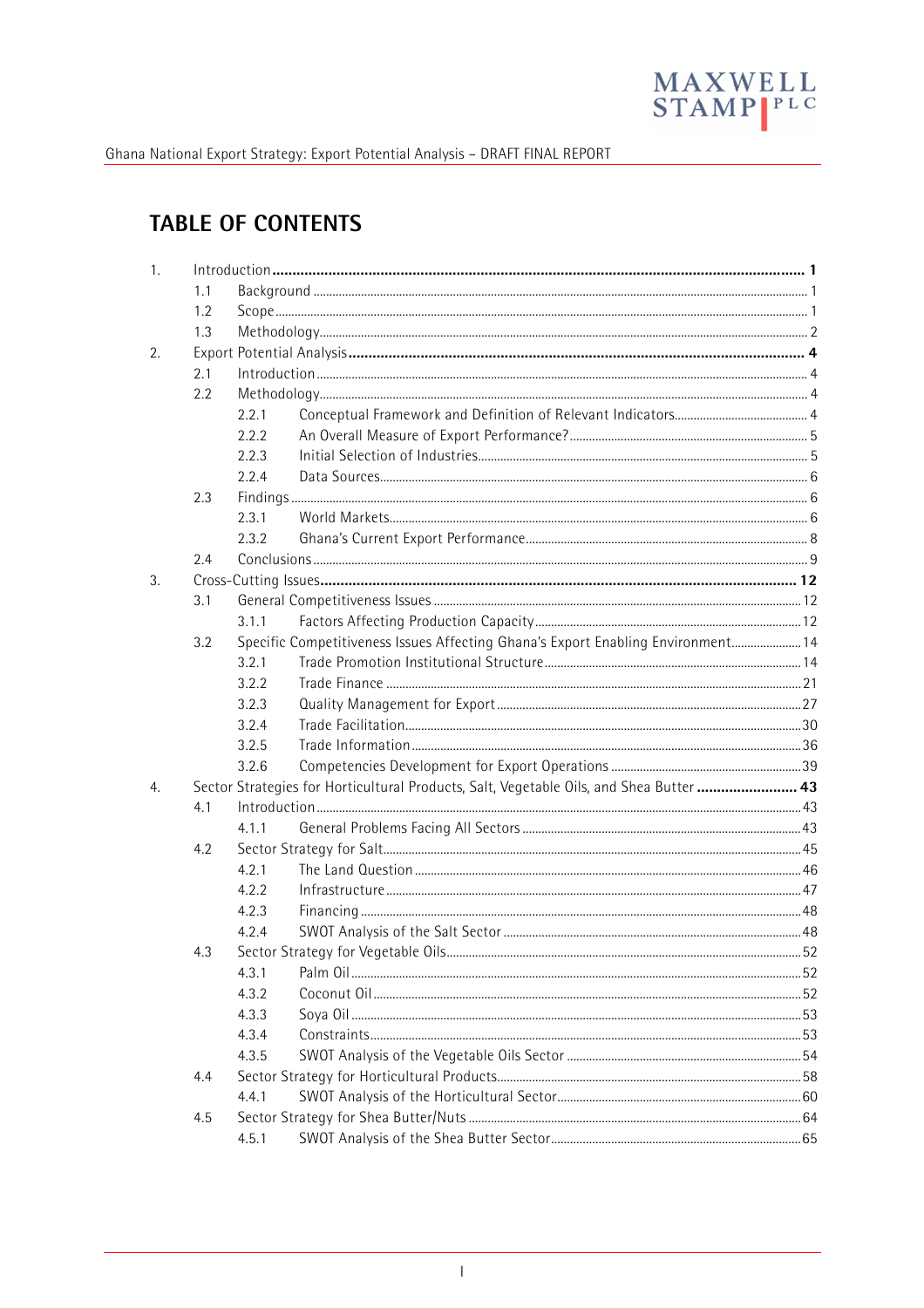

# **1. Introduction**

# **1.1 Background**

Although Ghana's economy has shown a satisfactory performance in recent years it is still largely dependent on agriculture, which accounts for about 40% of GDP and about half of total employment. The Government has set itself the goal of reaching middle income country status by 2015, mainly through an export led growth and the empowerment of the private sector as the principle driver of business.

Ghana has adopted an open trade regime both at the regional and international levels. It is a founding member of the WTO and strongly committed to the ECOWAS trade agreements. However, its current account has been in deficit since 2001, its merchandise exports being mainly traditional commodities (cocoa, gold, minerals).

Export led growth requires export diversification and, as a result, the promotion of the nontraditional exports sector. Ghana's non-traditional exports have performed well, both in regional and in international markets but still account for only about 15% of all export earnings. The Government has provided support in some selected areas through the President's Special Initiatives (PSIs) in order to show the way on how to take advantage of existing opportunities and to empower private sector exporters and guide them in this direction.

In 2005, the Government adopted a Trade Policy that spells out the above priorities and provides the framework for related action. In addition, it has elaborated a Trade Sector Support Programme (TSSP), which makes a diagnosis of the existing constraints to export development and proposes a series of actions to address them. The TSSP puts emphasis on export diversification and the promotion of non-traditional exports. It has identified the lack of a National Export Strategy as one of the existing constraints to the development of non-traditional exports. It has recommended that a National Export Strategy be elaborated which would provide a focus for the country's export effort and concentrate existing resources on reaching identified objectives and results.

# **1.2 Scope**

The present Strategy, therefore, focuses on the non-traditional exports sector. Although it is still a modest percentage of total export earnings it has the potential of growth-provided that the constraints that impede its development are removed.

One major constraint inherent in Ghana's export performance is the great number of nontraditional export products and the fragmentation of export production in terms of very small production and export units, often lacking the critical mass for international trade operations. There is, therefore, an obvious need to concentrate and focus on some priority sectors in order to avoid efforts spreading very thinly and loosing effectiveness.

Apart from the need for a focus, the Strategy has also to take into account existing resource limitations in both the government and the export community when defining priorities for action. As a result, and in order to have more impact, it has selected only a few priority sectors and narrowed down its scope to only these few sectors. Its proposed interventions take place, therefore, in two broad complementary areas:

- The first area consists of the identification and selection of those products that present the optimum potential for further growth and development-and for which sector-level export development strategies have been elaborated. These four sectors are vegetable oils, fresh horticultural products, shea butter and salt.
- The second area consists of the identification of some key cross-cutting constraints that affect all non-traditional (and even to a certain extent traditional) exports. It proposes actions for addressing these cross-cutting constraints and improving the enabling environment for export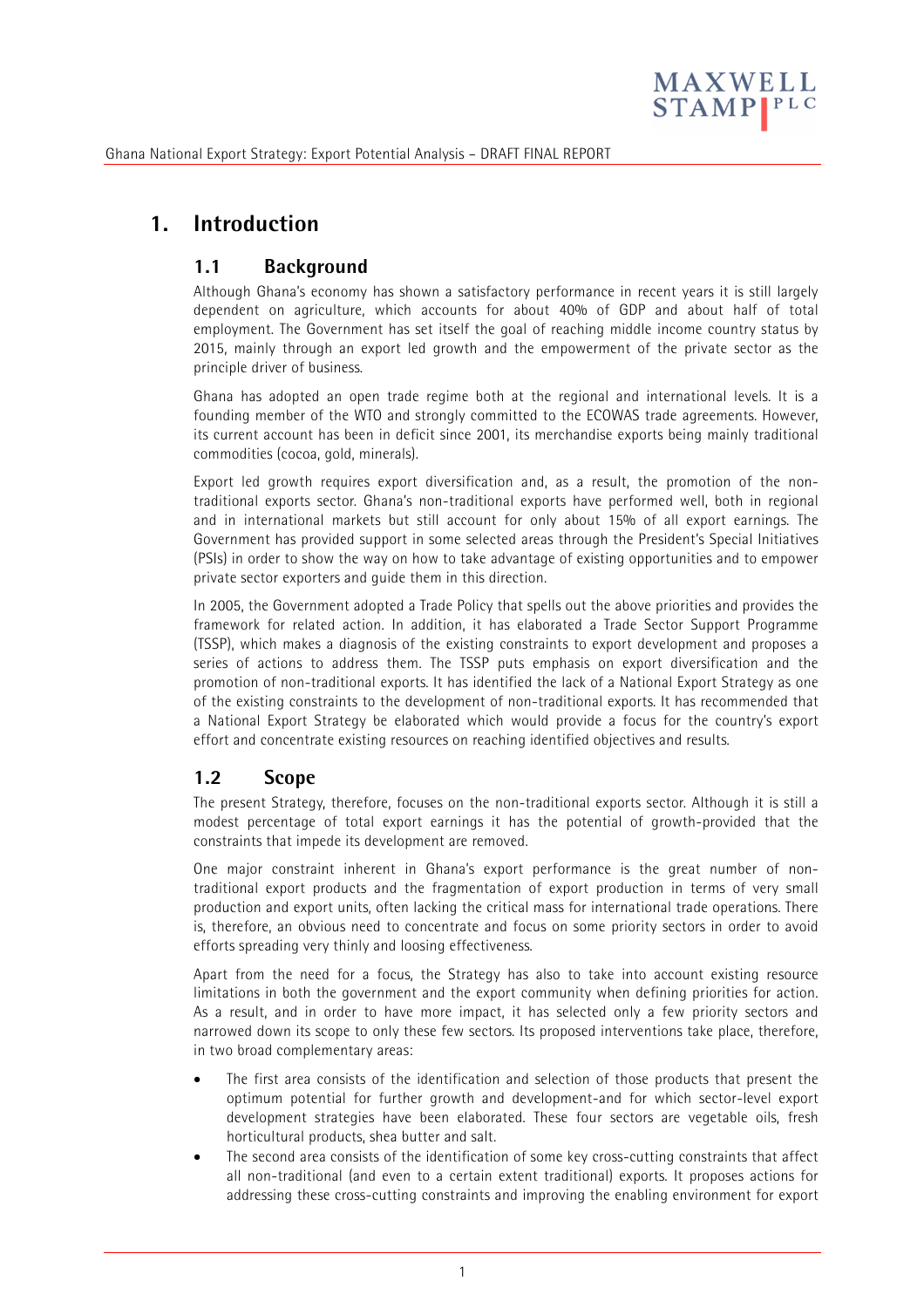

#### growth.

It is, consequently, an export strategy for a few priority non-traditional products and an improved export environment. By combining targeted actions at national level with those at selected sector level it is hoped that there will be a real impact in export development for Ghana.

This Strategy does not propose actions for addressing general development constraints that affect Ghana's competitiveness, such as inadequate energy and water supplies, the unsatisfactory physical infrastructure of the country or the fragmentation of production and the lack of critical mass of many small producer and exporting units. These constraints can only be addressed by massive investments and the general development of the country and as such are considered beyond the scope of this Strategy. However, it highlights their importance and hopes that the TSSP action plans will eventually give rise to some gradual remedies.

# **1.3 Methodology**

The design of the Strategy was based on a participatory model, involving as much as possible the direct stakeholders of both public and private sectors in the process. In order to achieve this, a National Steering Committee was constituted at the beginning of the exercise composed equally of public and private sector representatives (see Annex I for the membership and the Terms of Reference of the National Steering Committee). The elaboration of the Strategy followed five main stages:

- **An identification and research stage**, during which data and documentation were collected, analyzed and assessed. This served as a basis for the assessment of Ghana's export performance and the identification of priority sectors with export potential;
- **An interview stage**, during which a large number of stakeholders from the public sector, the export community, the academia and the donor community were able to express their views on the existing problems and constraints and proposals on how to address them. Most of the cross-cutting issues affecting export trade were thus identified;
- **A sector strategy stage**, during which sector strategies for the four priority products were elaborated by working groups of exporters of each product sector;
- **A National Workshop**, during which the draft National Export Strategy was presented to a large number of stakeholders from the public sector, the export community, academia and the donor community and:
- **A finalization stage**, during which comments and suggestions that were collected during the National Workshop were incorporated and a final text was agreed upon and adopted by the Government.

The National Export Strategy includes matrices with action plans for each major cross-cutting issue that has been assessed and identifies the bodies responsible for their implementation on a mediumterm basis. The same methodology has been applied for the four sector strategies. The National Steering Committee is expected to be responsible for the monitoring of the implementation of the Strategy.

The Strategy aims at solving selected key constraints by allocating only existing or predictable resources available to Government and the export community and thus intends to have a more focused and realistic character (*than previous action plans*). It is hoped, therefore, that it will be easier to implement and have the required impact on a few priority product sectors.

The Strategy has a medium-term time frame, but it is intended to be an ongoing process. It has been conceived as a model, which can be replicated easily by stakeholders. Work for the removal of some of the most critical cross-cutting constraints is expected to continue beyond the initial time frame and some additional issues could then be tackled; at the same time, after the completion of the actions for the individual strategies of the selected four priority sectors more sectors should be selected and strategies should be elaborated for them by working groups of exporters, following the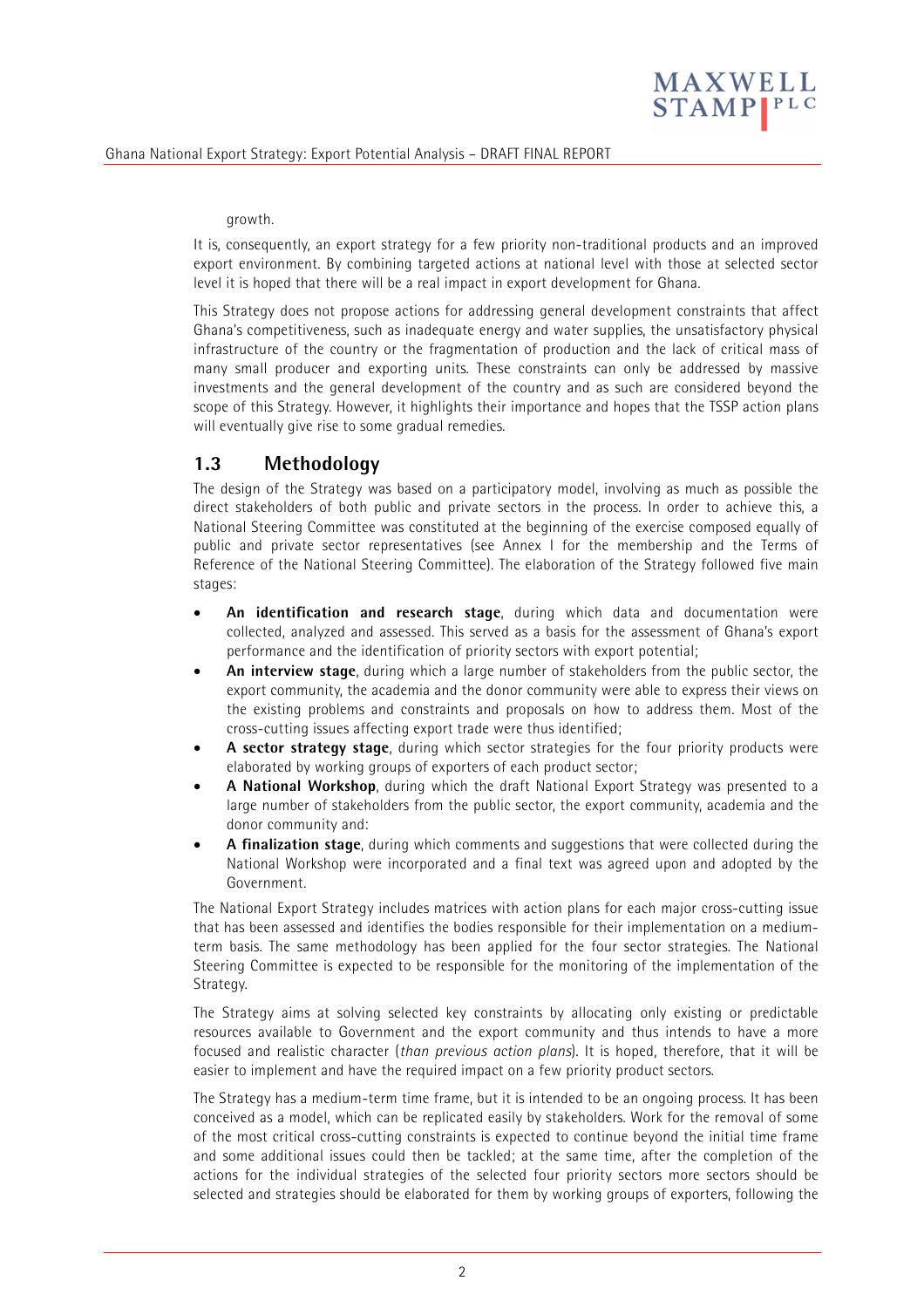

same methodology. It is for this reason that MOTI's staff has been closely involved in all the design stages of the Strategy.

The National Steering Committee should continue to provide policy priorities, implementation monitoring and guidance to all stakeholders beyond the time frame of the first Strategy and to become the focal point for this ongoing process. It should carefully evaluate the results of the actions taken and propose corrective measures if needed. It should also take advantage of lessons learned during the implementation of the strategies of the first four priority product sectors for future reference. It is recommended that at the end of the initial time frame of the implementation of the Strategy a second National Workshop should be organized in order to take stock of the results and show the way forward.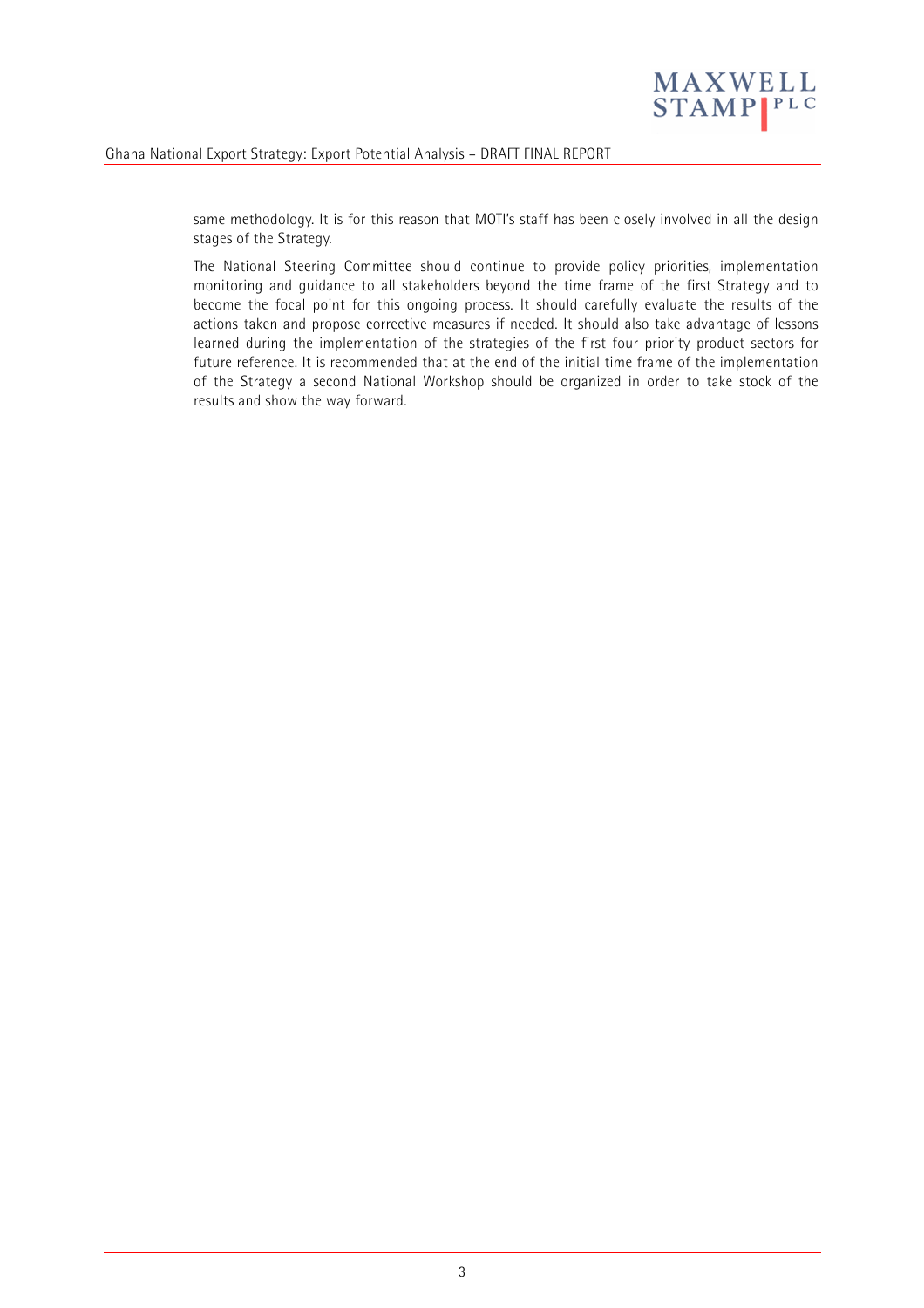

# **2. Export Potential Analysis**

# **2.1 Introduction**

This export potential analysis has been undertaken as part of the development of a National Export Strategy for Ghana. The aim of the analysis is to provide an objective basis for the identification of non-traditional sectors/industries that have potential for export growth in Ghana. The prioritisation of sectors for the elaboration of detailed sector strategies is based on a range of selection criteria (for e.g., the potential for employment creation and sustainability) and therefore includes, *but is not limited to*, the results of this analysis.

Importantly, the information contained in this analysis is not based exclusively upon desktop research but is complemented by fieldwork undertaken during the Consultant's first field trip to Ghana in May 2008, including interviews with Government officials and industry associations, as well as previous studies and reports. In particular, the following reports were extremely useful in validating our findings and corroborating the selection of priority sectors:

- the World Bank 2007 Country Economic Memorandum, "Ghana: Meeting the Challenge of Accelerated and Shared Growth";
- the World Bank 2001 report on Ghana's international competitiveness, "Opportunities and Challenges Facing Non-Traditional Exports"; and
- the EU 2004 report, "EU Market Access Opportunities for Ghana and Position for EPA Negotiations".

# **2.2 Methodology**

The export potential of sectors is defined here as their capacity to expand exports. The term is used in its broad sense, applying both to those sectors with existing export capacity and to those that may perhaps not yet export but fulfil many of the necessary conditions for doing so (capability to export).

An assessment of the export potential of non-traditional export sectors in Ghana thus requires a broad perspective, taking into account diverse factors that influence actual and potential export capacity. The multi-dimensional nature of export potential can be expressed with the help of composite indicators because they integrate large amounts of information from the underlying indicators and trade data and summarise them easily for a wider audience. By reducing the level of complexity, composite indicators can provide a broad picture of reality to guide policy-makers in their decisions.

However, composite indicators are typically very sensitive to different weighting and aggregation techniques and can easily result in distorted findings and incorrect policy prescriptions. In addition, an important problem concerns the information that is not available: the construction of composites can only draw on the data that exist but there is no meaningful way to adjust a composite for information that is not reflected in available indicators.

Notwithstanding the importance of these considerations, some pragmatism in approaching the use of composites is desirable. Policy analysis often benefits from the use of measures and indicators that are less than ideal. The conceptual limits of composites should be kept in mind and analyses that make use of them should be supplemented as appropriate with other information and supporting quantitative and qualitative analysis.

# **2.2.1 Conceptual Framework and Definition of Relevant Indicators**

The assessment of Ghana's export potential is based on the examination of two main dimensions: (i) world markets, and (ii) the current export performance of the sector. The first dimension, "World Markets", examines whether the international environment is favourable to Ghanaian exporters in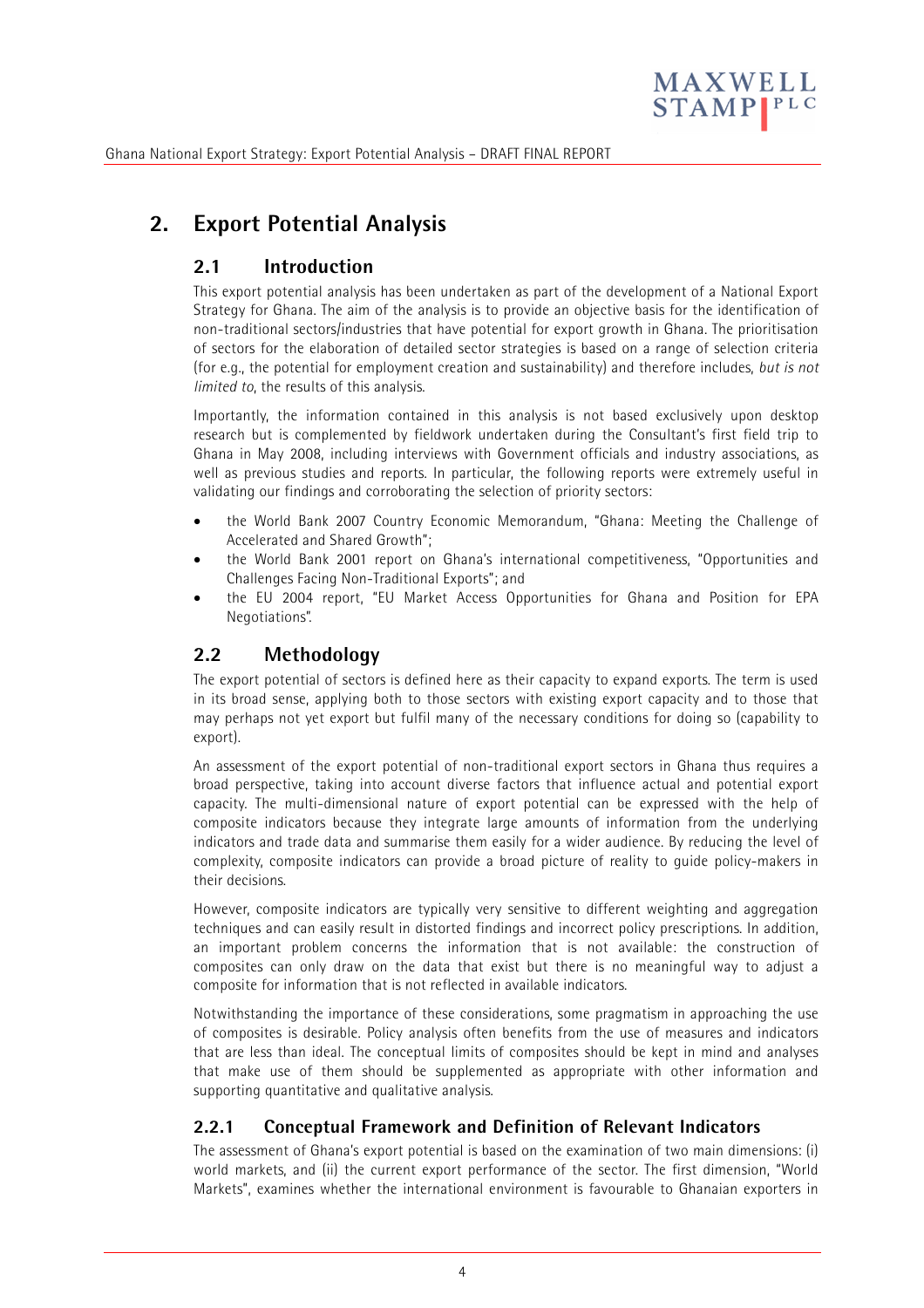

the selected sectors and depends on an analysis of two major factors:

- **The dynamism of international demand** Fast growing global markets are more likely to produce net gains for an exporting country than slow growing, stagnant or declining markets, everything else being equal. *Ceteris paribus*, the more dynamic world imports (or "international demand"), the higher the probability of future export growth.
- **Ghana's international market access conditions** Tariffs and non-tariff barriers can prevent an industry from translating its export capability into real exports. *Ceteris paribus*, the better Ghana's market access conditions in key markets, the higher the export potential of its industries.

The second dimension, "Current Export Performance", reveals Ghana's current comparative advantages. Well-performing sectors have already proven their export capacity and can thus be considered as also having high potential for future exports. "Current Export Performance" depends on analysis of the following factors:

- **The weight of Ghana in the world market** Comparing Ghana's world market share for a particular industry to its overall market share allows us to identify whether that industry is a relative under- or over-performer in the world market. A relatively high share of the world market suggests a competitive sector with efficient productive capacity.
- **The relative trade balance** If exports exceed imports (trade surplus), national production exceeds national consumption. This provides another indicator to enable us to gauge the relative efficiency of the productive capacity of industries. A trade deficit suggests the opposite.

# **2.2.2 An Overall Measure of Export Performance?**

While it is tempting to construct and overall measure of export performance, we feel it provides too narrow an interpretation of the export potential of particular industries. A composite index based on the above dimensions does not directly take into account factors such as technology, the importance of backward and forward linkages, and the extent to which an exported product can help to raise a country's income. Instead our analysis groups industries into various categories based on their rankings in the two dimensions described in Section 2.2.1 above. Using previous reports and information gathered during the first field trip, we then prioritise industries based on a wider range of criteria. Rather than simply constructing another composite index, this approach allows for a more nuanced selection of priority industries and minimises the exposure of the analysis to sensitivities caused by further weighting and aggregation. Nevertheless, caution in interpreting the indices must be applied and the results of the analysis should be viewed by policymakers as a helpful auxiliary in the identification of priority sectors.

### **2.2.3 Initial Selection of Industries**

Fourteen, non-traditional industries were initially selected to form part of the export potential analysis. Based on Ghana's top 30 exports (in US\$) for 2006 at the HS2 product level, the selection comprises: *cassava starch*; *fresh fish industry*; *furniture*1; *horticultural products*; *plastics*; *processed cocoa products*; *processed fish industry*; *rubber and rubber products*; *salt*; shea *and processed shea products*2; *textiles and clothing*; *valued-added (semi-processed and processed) agricultural products*3; *vegetable oils*4; and *wood manufactures*. The full list of industries and constituent products can be found in the Annex to this report.

-

<sup>1</sup> Excludes related wooden manufactures.

<sup>2</sup> Includes 151590, "vegetable fats & oils nes & their fractions, refined or not but not chemically modified".

<sup>3</sup> Includes semi-processed and processed agricultural products but excludes vegetable oils and cassava starch.

<sup>4</sup> Includes palm and cottonseed oils as well as "fixed vegetable fats and oil and their fractions" (1515) but excludes 151590, "vegetable fats & oils nes & their fractions, refined or not but not chemically modified".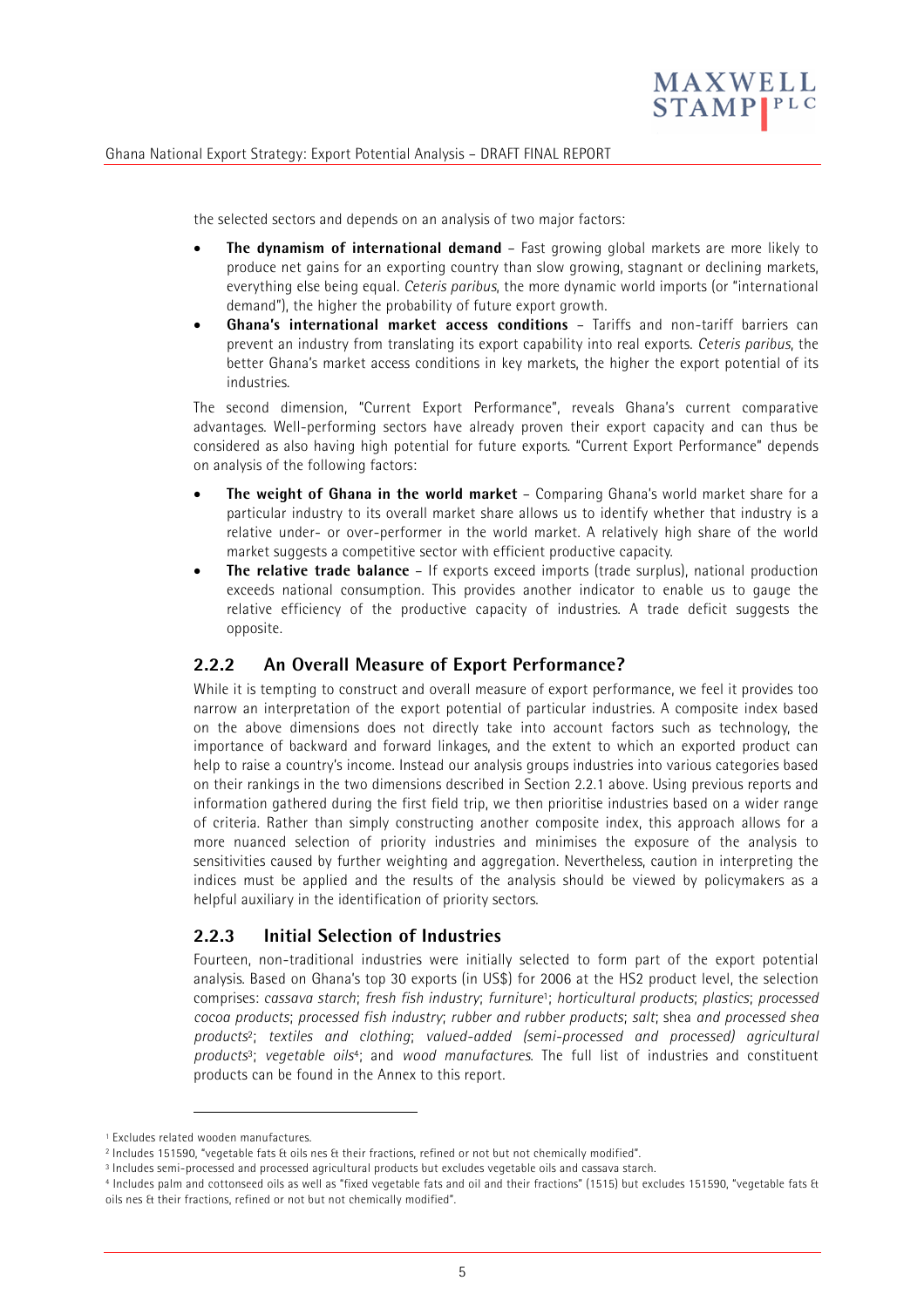

# **2.2.4 Data Sources**

The analysis uses the COMTRADE database of the United Nations Statistical Division (UNSD), available through the International Trade Centre via Trade Map (www.trademap.org).

# **2.3 Findings**

The findings of the analysis are presented and discussed for the two dimensions (world markets and current export performance) in Section 2.3.1 and Section 2.3.2 respectively.

# **2.3.1 World Markets**

The first composite indicator concerns the characteristics of world markets and examines whether the international environment favours or disadvantages the nine industries pre-selected for this study. It includes two sub-indices that take into account respectively (i) the dynamism of world imports and (ii) market access conditions.

### **2.3.1.1 The Dynamism of World Imports**

Industries for which international demand is fast growing are more likely to accommodate Ghana's exports than declining, stagnant, or even slow-growing markets (everything else being equal). The dynamism of international growth demand for each industry is measured by the growth rate of world imports in value terms (US\$) between 2004 and 2006. While growth in value terms is sensitive to exchange rate variations, it does include information on the evolution of prices. In addition, data in volume terms were not available for all the products in the period under review. For these reasons, growth rate in value terms was used instead of growth rate in volume terms.

Table 1 presents the sub-index for international demand. While a measure that takes into account the recent past does not necessarily have strong predictive power the index gives a good indication of structural shifts in the world economy, particularly over longer time periods. The most dynamic industries in terms of world import growth rate (in value) between 2004 and 2006 were *rubber and rubber products* (+16.62%), *cassava starch* (+15.93%), and *shea and shea products* (15.26%). In contrast, growth was lowest for *value-added agricultural products* (+4.77%), *wood manufactures* (+6.3%), and *vegetable oils* (+6.47%).

### **2.3.1.2 Market Access**

j

Tariffs and non-tariff barriers can prevent an industry from translating its export capability into real exports. The better Ghana's market access conditions in key export markets *vis-à-vis* its competitors in those markets, the higher its export potential, all other things being equal. Market access conditions are measured here in terms of preferential tariffs in international markets (based on advalorem equivalents provided by the ITC) by comparing the tariff applied by importing countries to Ghana with those applied to other exporters of the same product. Box 1 below describes the derivation of the market access index in more detail.

The market access index presented in Table 1 indicates the extent to which Ghana has an overall preferential margin in international markets in terms of trade barriers. Industries for which Ghana receives either preferential market access or is not disadvantaged in major export markets *vis-à-vis* its competitors include *textiles and clothing*, *vegetable oils*, salt, and *furniture*5. Industries for which Ghana receives significant discriminatory treatment in world markets *vis-à-vis* its main competitors include *rubber and rubber products* and *value-added agricultural products*. *Horticultural products* and *plastics* receive moderate discriminatory treatment in world markets.

<sup>5</sup> Ad valorem equivalent tariff data is not available for fresh fish. The aggregate preferential margin for the fresh fish industry could therefore not be calculated and no value is assigned to the industry's world market index.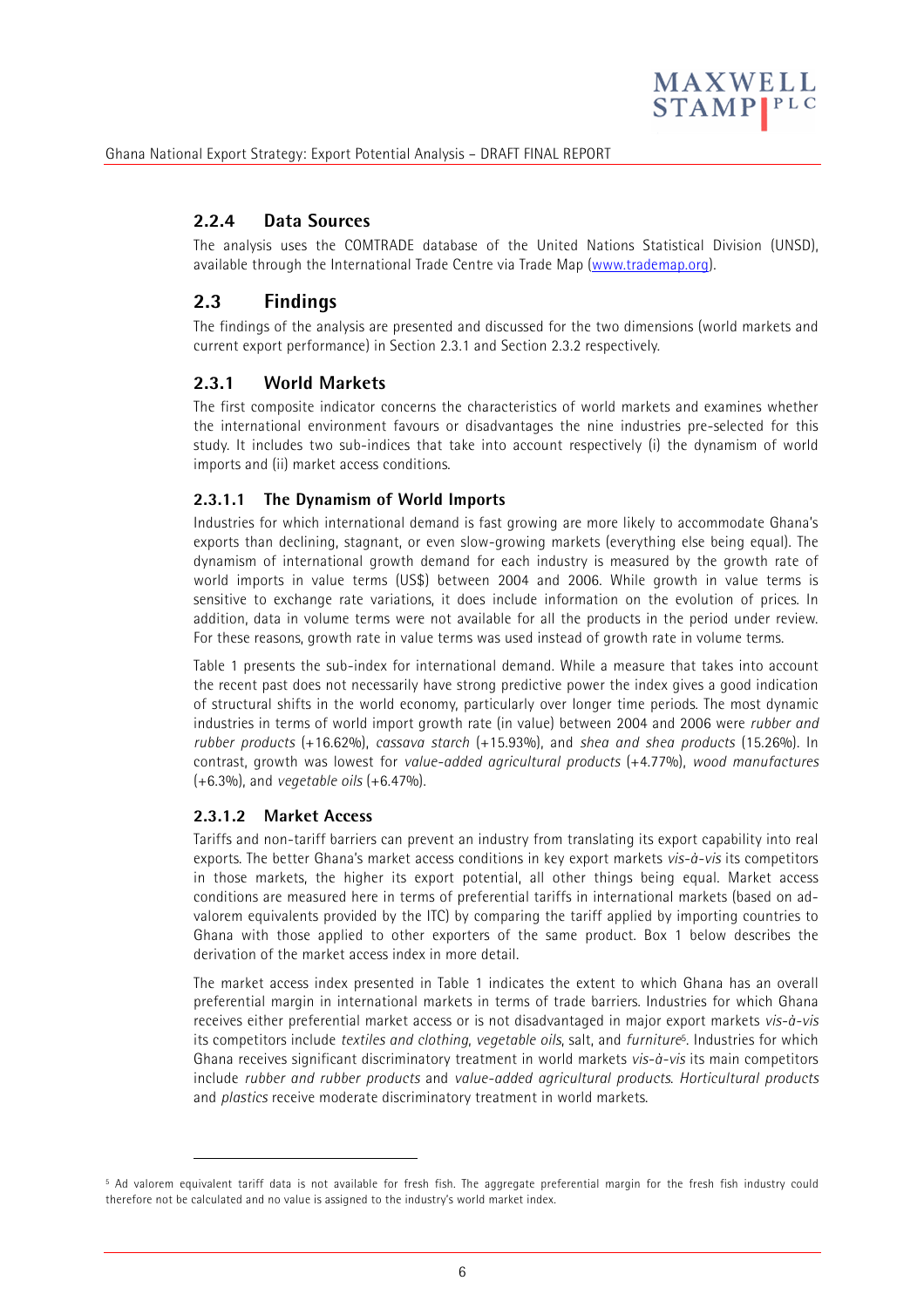

#### **Box 1. Deriving the Market Access Index**

- First, for each of the product lines in the industry under review and for each major export destination (e.g., the United States), the tariff applied to Ghana is compared to the tariffs imposed by the same market to other exporting nations. Based on the distribution of US tariffs to countries with exports over 0.5% of total US imports for that product, three summary tariffs are calculated for the median, first quartile and 5<sup>th</sup> percentile.
- The second step calculates the discrepancies (preferential margins) between the tariffs imposed by the US on Ghana and each of the three summary tariffs. By definition, discrepancies range between -50% and +50%.
- The third step calculates an average of the three discrepancies, by weighting twice the discrepancy between Ghana and the countries benefiting from the most favourable tariffs in the US market. The preferential margin is then multiplied by a coefficient to range between -100 and +100.
- For each product, the preferential margin is then aggregated over all markets, by weighting the preferential margin by the size of each market. For each industry, an average is calculated across all products belonging to the industry. Finally, the indicator is normalised to range between 1 (highest tariffs of all industries) and 5 (lowest tariffs).

#### **2.3.1.3 An Index for "World Markets"**

Normalising both the indicator for the dynamism of international demand between 2004 and 2006 and the indicator for Ghana's relative market access conditions allows us to calculate an average "index of world markets". Overall, the international environment seems most favourable for the following industries: *shea and shea products*, *cassava starch*, *textiles and clothing*, *salt*, *plastics*, *furniture*, and *rubber and rubber products*. In contrast the international environment currently seems particularly unfavourable for *value-added agricultural products*.

| Table 1. Underlying Indicators for Composite Index "World Markets" |                                          |                             |                                     |                                                      |                          |  |  |
|--------------------------------------------------------------------|------------------------------------------|-----------------------------|-------------------------------------|------------------------------------------------------|--------------------------|--|--|
|                                                                    | Growth of<br>World<br>Imports (%<br>p.a. | Sub-Index*:<br>Intl. Demand | Aggregate<br>Preferential<br>Margin | Sub-Index*:<br>Ghana's<br>Access to<br>Intl. Markets | Index*: World<br>Markets |  |  |
| Shea and shea products                                             | 15.26                                    | 4.54                        | $-0.03$                             | 3.83                                                 | 4.19                     |  |  |
| Cassava starch                                                     | 15.93                                    | 4.77                        | $-1.67$                             | 3.15                                                 | 3.96                     |  |  |
| Textiles and clothing                                              | 7.88                                     | 2.05                        | 2.8                                 | 5                                                    | 3.53                     |  |  |
| Salt                                                               | 10.77                                    | 3.02                        | $\Omega$                            | 3.84                                                 | 3.43                     |  |  |
| Plastics                                                           | 13.32                                    | 3.89                        | $-2.57$                             | 2.77                                                 | 3.33                     |  |  |
| Furniture                                                          | 9.85                                     | 2.71                        | $\Omega$                            | 3.84                                                 | 3.28                     |  |  |
| Rubber and rubber products                                         | 16.62                                    | 5                           | $-6.84$                             | $\mathbf{1}$                                         | 3                        |  |  |
| Processed fish industry                                            | 8.43                                     | 2.24                        | $-0.43$                             | 3.66                                                 | 2.95                     |  |  |
| Horticultural products                                             | 10.36                                    | 2.89                        | $-2.82$                             | 2.67                                                 | 2.78                     |  |  |
| Vegetable oils                                                     | 6.47                                     | 1.57                        | 0.26                                | 3.95                                                 | 2.76                     |  |  |
| Wood manufactures                                                  | 6.30                                     | 1.51                        | $-0.29$                             | 3.72                                                 | 2.62                     |  |  |
| Processed cocoa products                                           | 7.22                                     | 1.83                        | $-1.19$                             | 3.34                                                 | 2.59                     |  |  |
| Value-added agricultural products                                  | 4.77                                     | 1                           | $-6.38$                             | 1.19                                                 | 1.1                      |  |  |
| Fresh fish industry                                                | 10.98                                    | 3.1                         | $\ddotsc$                           | $\ddotsc$                                            | ٠.                       |  |  |

\*Indices range from 1 (lowest ranking) to 5 (highest ranking). Source: Comtrade/ITC Trade Map.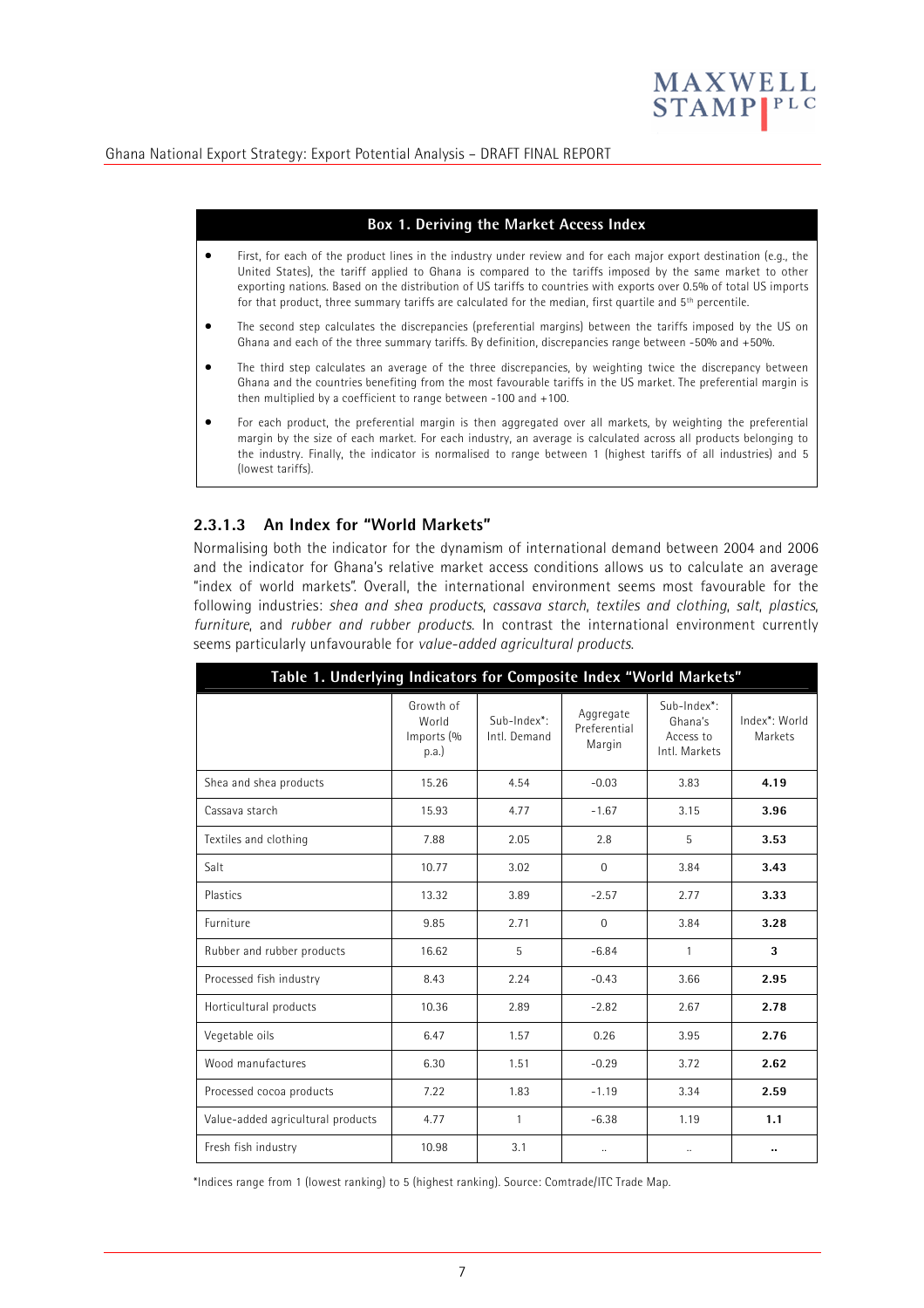

# **2.3.2 Ghana's Current Export Performance**

The second composite indicator gauges how successfully its enterprises perform in international markets for the selected industries. Well-performing sectors have already proven their export capacity and can thus be considered as also having high potential for future exports, everything else being equal.

The composite index includes two sub-indices that take into account respectively: (i) Ghana's world market share by sector and (ii) the industry's trade balance. Ghana's current export performance is calculated using direct (rather than mirror) trade data (see Table 2). While mirror statistics are typically used when direct data are not available, they do not cover trade with other non-reporting countries. Consequently, data for product lines in industries in which significant "South-South" trade occurs are systematically underestimated by mirror statistics.

However, mirror statistics are used in the derivation of the market access index (see Section 2.3.1.2), which mainly focuses the analysis of Ghana's market access conditions on key developed markets. As always, trade statistics should never be the sole source of insight but need to be complemented by other sources of information and in particular cross-checked by product specialists and industry insiders.

#### **2.3.2.1 The World Market Share of Ghana by Industry**

A relatively high share of the world market suggests a competitive sector with efficient productive capacity. It is clear from Table 2 that Ghana has a substantial world market share in *shea and shea products*. Other industries with a relatively high world market share include *processed cocoa products*, *wood manufactures*, *textiles and clothing*, and *horticultural products*. In contrast, the analysis reveals that Ghana's world market shares for *furniture*, *vegetable oils*, and *cassava starch* are relatively low.

#### **2.3.2.2 The Relative Trade Balance by Industry**

The relative trade balance is another indicator used to gauge the efficiency of the productive capacity of industries. The trade balance is the difference between exports and imports. If exports exceed imports (trade surplus), national production exceeds national consumption. *Ceteris paribus*, this suggests that an industry reflecting a trade surplus has efficient productive capacity and can be considered competitive. In Table 2, the trade balance is expressed in relative terms (i.e., relative to the industry's total trade) rather than in absolute terms (e.g., in US dollars) as it is not biased towards large industries (which tend to have either strong deficits or surpluses).

The analysis reveals that processed cocoa products, wood manufactures, and fresh fish are almost exclusively exported. *Textiles and clothing*, *horticultural products*, and *salt* also record highly positive relative trade balances. In contrast, *cassava starch*, *vegetable oils*, and *rubber and rubber products* all record highly negative relative trade balances.

### **2.3.2.3 An Index for "Current Export Performance"**

Again, normalising both the indicator for Ghana's world market share and the indicator for Ghana's relative trade balance allows calculating an average "index of current export performance" (see Table 2). Overall, the index for Ghana's current export performance (using 2006 data) is highest for *shea and shea products*, *processed cocoa products*, *wood manufactures*, and *fresh fish*. In contrast, overall export performance is lowest for *cassava starch*, *vegetable oils*, and *rubber and rubber products*.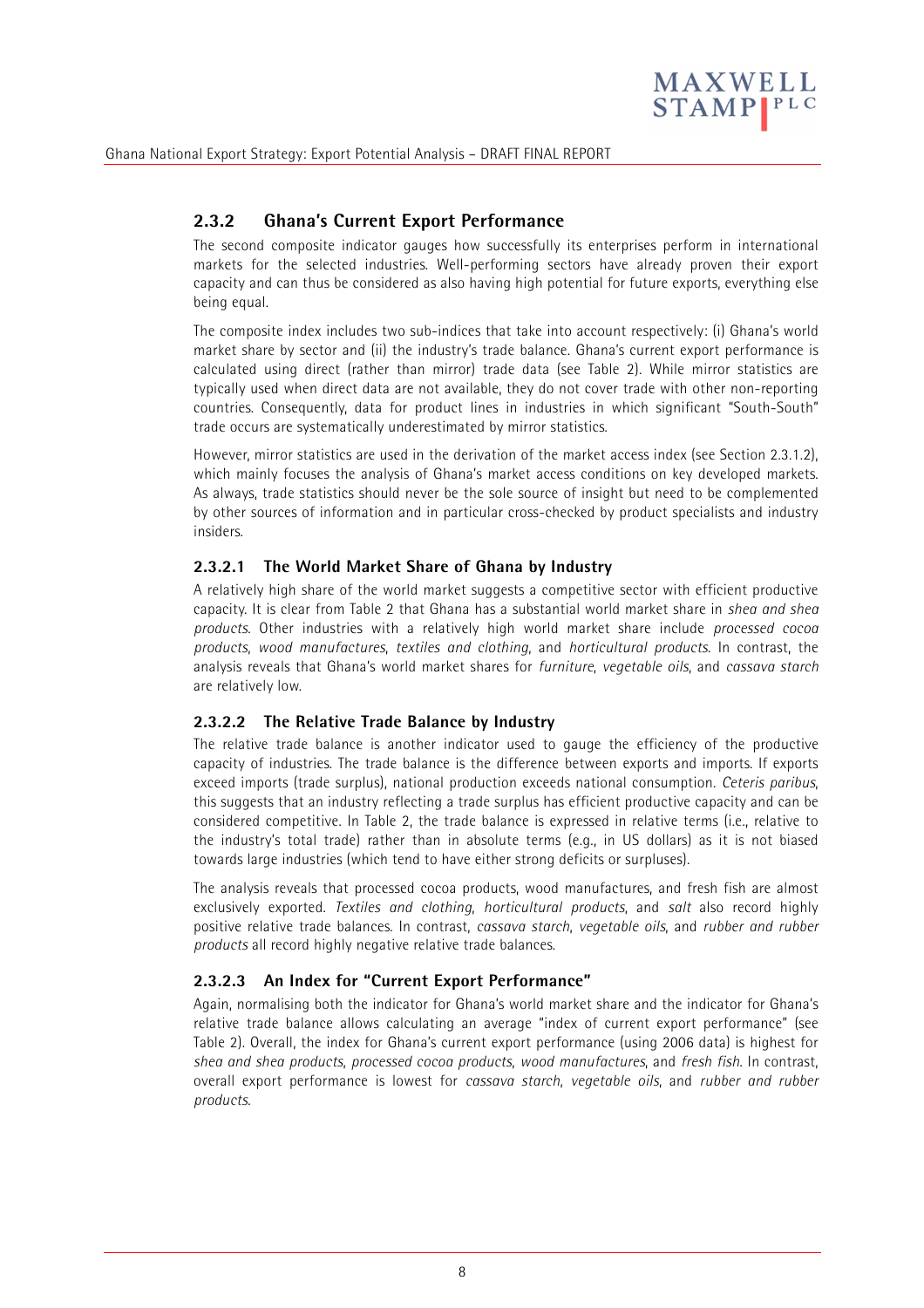

| Table 2. Underlying Indicators for Composite Index "Current Export Performance" |                                         |                                         |                                  |                                             |                                             |  |  |
|---------------------------------------------------------------------------------|-----------------------------------------|-----------------------------------------|----------------------------------|---------------------------------------------|---------------------------------------------|--|--|
|                                                                                 | Ghana's<br>World<br>Market<br>Share (%) | Sub-Index*:<br>World<br>Market<br>Share | Relative<br>Trade<br>Balance (%) | Sub-Index*:<br>Relative<br>Trade<br>Balance | Index*:<br>Current<br>Export<br>Performance |  |  |
| Shea and shea products                                                          | 2.58                                    | 5                                       | 10                               | 3.14                                        | 4.07                                        |  |  |
| Processed cocoa products                                                        | 0.78                                    | 2.2                                     | 98                               | 5                                           | 3.6                                         |  |  |
| Wood manufactures                                                               | 0.33                                    | 1.51                                    | 97                               | 4.99                                        | 3.25                                        |  |  |
| Fresh fish industry                                                             | 0.02                                    | 1.03                                    | 95                               | 4.94                                        | 2.99                                        |  |  |
| Textiles and clothing                                                           | 0.19                                    | 1.30                                    | 66                               | 4.33                                        | 2.82                                        |  |  |
| Horticultural products                                                          | 0.18                                    | 1.28                                    | 55                               | 4.1                                         | 2.69                                        |  |  |
| Salt                                                                            | 0.02                                    | 1.03                                    | 34                               | 3.64                                        | 2.34                                        |  |  |
| Plastics                                                                        | 0.06                                    | 1.09                                    | 8                                | 3.11                                        | 2.1                                         |  |  |
| Value-added agricultural products                                               | 0.03                                    | 1.04                                    | $-24$                            | 2.42                                        | 1.73                                        |  |  |
| Furniture                                                                       | 0.01                                    | 1.02                                    | $-24$                            | 2.44                                        | 1.73                                        |  |  |
| Processed fish industry                                                         | 0.1                                     | 1.15                                    | $-42$                            | 2.04                                        | 1.6                                         |  |  |
| Rubber and rubber products                                                      | 0.02                                    | 1.03                                    | $-75$                            | 1.35                                        | 1.19                                        |  |  |
| Vegetable oils                                                                  | 0.01                                    | 1.01                                    | $-84$                            | 1.16                                        | 1.09                                        |  |  |
| Cassava starch                                                                  | 0.00                                    | $\mathbf{1}$                            | $-92$                            | $\mathbf{1}$                                | $\mathbf{1}$                                |  |  |

\*Indices range from 1 (lowest ranking) to 5 (highest ranking). Source: Comtrade/ITC Trade Map.

### **2.4 Conclusions**

The analysis provides a snapshot of Ghana's current export performance based primarily on 2006 data6. Mapping the industries along the two dimensions of "world markets" and "export performance" we distinguish four polar cases:

- **Performers in attractive markets** where both world markets and Ghana's export performance are high and/or dynamic. The analysis suggests the following industries are part of this group: *shea and shea products*, *textiles and clothing*, *horticultural products*, *wood manufactures*, *processed cocoa products*, and possibly *fresh fish*7. Generally speaking, trade promotion efforts for these industries are less risky and promotional efforts should aim at broadening the supply capacity.
- **Underachievers in unattractive markets** represent the opposite case, as both world markets and export performance for these industries are low and/or static. Trade promotion efforts for product groups in this category carry some risk as export prospects tend to be poor. Based on this analysis, *value-added agricultural products* appear to fall into this category.
- **Underachievers in attractive markets** while world markets for these industries are favourable, export performance by Ghanaian firms is presently weak. These industries present particular challenges for trade promotion efforts in Ghana, as the bottleneck is in general not world markets (demand is strong and/or markets are open) but rather domestic factors

-

<sup>6</sup> Growth rates are calculated between 2004 and 2006.

<sup>7</sup> As no ad valorem equivalent tariff data is available for fresh fish, the market access sub-index could not be calculated. While the export performance of the fresh fish industry suggests it is a "performer", we are not able to gauge whether it is a performer in an attractive or unattractive market.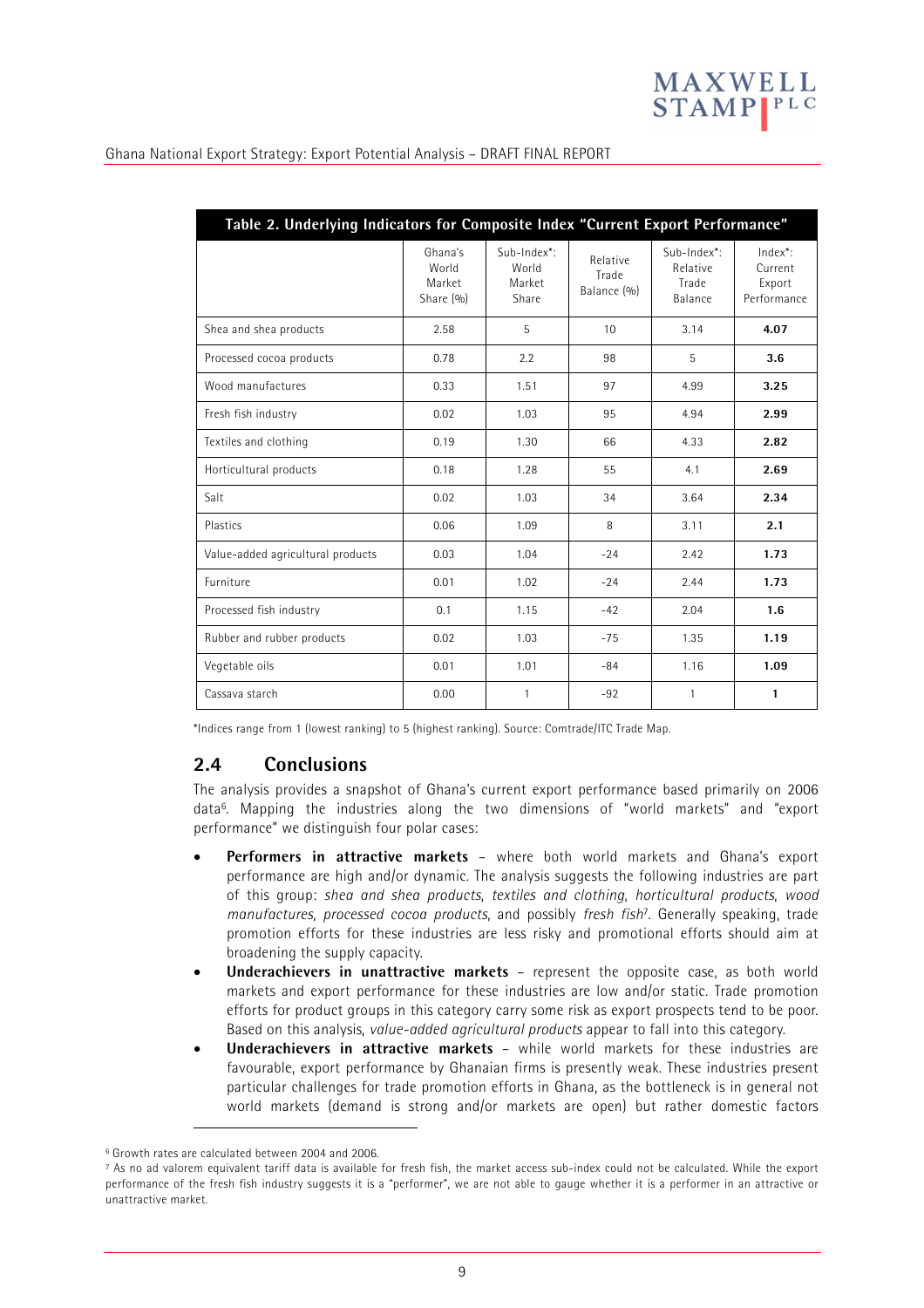

hampering export performance. Efforts should be focused therefore on removing specific bottlenecks that are impeding a more dynamic expansion of exports. Industries in this group include *cassava starch*, *salt*, *plastics*, *furniture*, *rubber and rubber products*, *processed fish products*, and *vegetable oils*.

• **Performers in unattractive markets** – while world markets for these industries are unfavourable, export performance by Ghanaian firms appears to be strong. Niche marketing strategies are required to isolate the positive trade performance from the overall decline in these markets. Based on limited data, *fresh fish* could be considered a performer in an unattractive market.

A major issue is how to get from sectors with high export potential (performers and underachievers in attractive markets) to those that should be considered "priority sectors" (from which four sectors will be selected for the development of specific export promotion strategies). By mapping high export potential sectors identified in this analysis onto products identified as "classics" and "potentially emerging champions" in the 2007 World Bank Country Economic Memorandum, the following sectors emerge as potential priority sectors for consideration under the NES: *shea and shea products*; *horticultural products*; *wood manufactures*; *processed cocoa products*; *cassava starch*; *salt*; *rubber and rubber products*; *fresh and processed fish industries*; and *vegetable oils* (see Diagram 1 below).



### **Diagram 1. Mapping Export Potential**

While our own analysis and the 2007 World Bank Country Economic Memorandum identify the rubber industry as having some export potential, the EU study on market access opportunities for Ghana in EPA negotiations notes that technically specified natural rubber (TSNR) is a product that has exhibits strong volatility in market share, suggesting that production issues (such as quality, reliability, volumes) and/or marketing issues (such as limited number of customers, too many small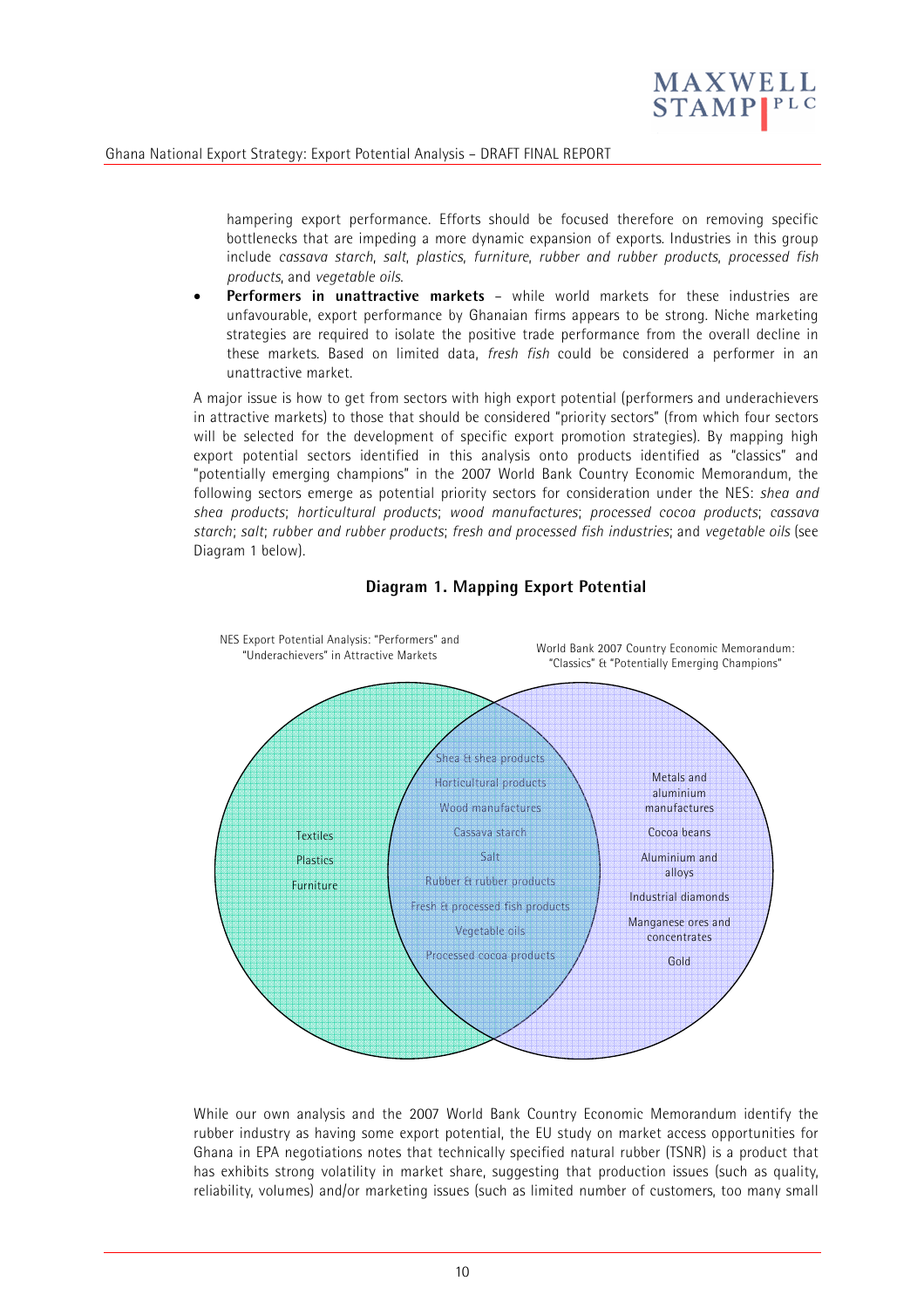

players) are significant factors affecting the export performance of the industry. Anecdotal evidence obtained from sector specialists suggests that there is very little production of rubber currently taking place in Ghana and consequently no available supply for export. For these reasons, we decided to exclude *rubber and rubber products* from the list of priority sectors as significant production issues need to be resolved first. We also excluded *processed cocoa products* from the list of priority sectors as private sector participation in downstream cocoa processing remains limited.

Furthermore, we decided to include *value-added agricultural products* – identified as an "underachiever in an unattractive market" – in the final list of priority sectors as this industry includes processed and semi-processed food products and medicinal plants, with potentially significant medium- to long-term value-added and employment creation/poverty alleviation benefits respectively. The following final list of priority sectors is therefore based on the export potential analysis conducted by the Consultants, corroborated by previous studies and reports, and refined using qualitative information obtained stakeholders and industry specialists:

- Shea and shea products:
- Horticultural products;
- Wood manufactures;
- Cassava starch:
- Salt:
- Fresh and processed fish products;
- Vegetable oils;
- Value-added agricultural products.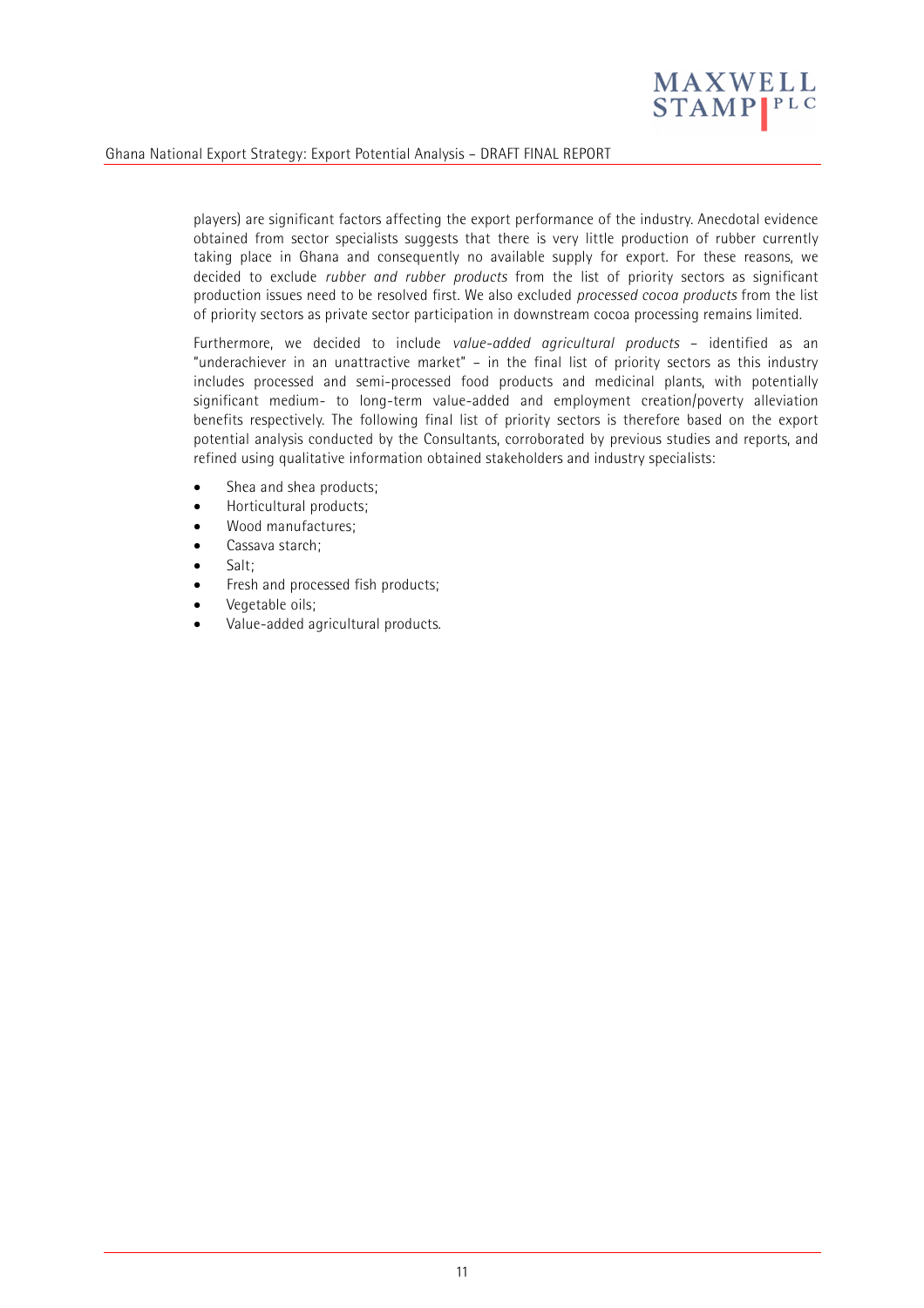

# **3. Cross-Cutting Issues**

# **3.1 General Competitiveness Issues**

As mentioned in the Introduction, the Trade Sector Support Programme (TSSP) includes a detailed description of all the main constraints that limit Ghana's competitiveness. Most of these constraints are unfortunately still very valid and not much has changed in the last two years. Since there is a thorough analysis in the TSSP and since this Strategy cannot address such important generic competitiveness issues inherent in the development stage of the country, we shall simply highlight here the most important of them. A series of actions – including the need for investments to address these issues – are recommended in the TSSP.

# **3.1.1 Factors Affecting Production Capacity**

### **3.1.1.1 Lack of critical mass, market orientation and focus on production for export**

The overall characteristic of Ghana's non-traditional export sector is its multitude of small producers and exporters as well as its wide variety of products. Most of them do not have the critical mass to establish international trade operations in an effective way and respond to market demand and requirements. Ghanaian producers and exporters of non-traditional products are in their majority production oriented and lack the market dimension. In most cases and with only few exceptions all these businesses have clearly not been established as the result of an assessment of international market demand; they rather try to sell whatever can be produced, often following local market standards. The products that are exported have usually low value added, although it is certain that higher value products responding to international market requirements have a good chance to be exported in some specific sectors.

Some actions have been taken in an attempt to address this issue, as for example the establishment of Export Houses which are supposed to provide the required critical mass and market dimension; but until now the results have been very limited. Other similar actions have been taken by donorfunded projects and other private operators such as commercial banks (handicrafts sector). The fact remains that there is still a need to identify some product sectors that have a strong international demand and that the country has a competitive advantage. Ghana should therefore concentrate on supporting these sectors on a priority basis in order to provide a response to this demand. Although this is an acknowledged fact very limited priority sector oriented work has taken place until now and past action plans for sector level work by initiatives such as the JITAP project, for example, have not been implemented.

#### **3.1.1.2 Electricity supply**

Electricity supply, which is a fundamental production factor for many industries and exports, is too expensive compared to competitors. This increases the unit cost of a number of export products, particularly those that need relatively important energy inputs such as, for example, the agroprocessing or the textile industries.

In addition to the high cost, the electricity supply is also very unreliable. Power cuts are widespread all over the country including Accra. This obliges producers to install generators in order to offset production breakdowns. The cost, as a result, becomes even higher both because of the use of generators and of the loss of working hours and sometimes equipment damaged due to power cuts.

In addition to losses relating to the production line, unreliable electricity supply also affects the whole spectrum of export operations including transport and telecommunications.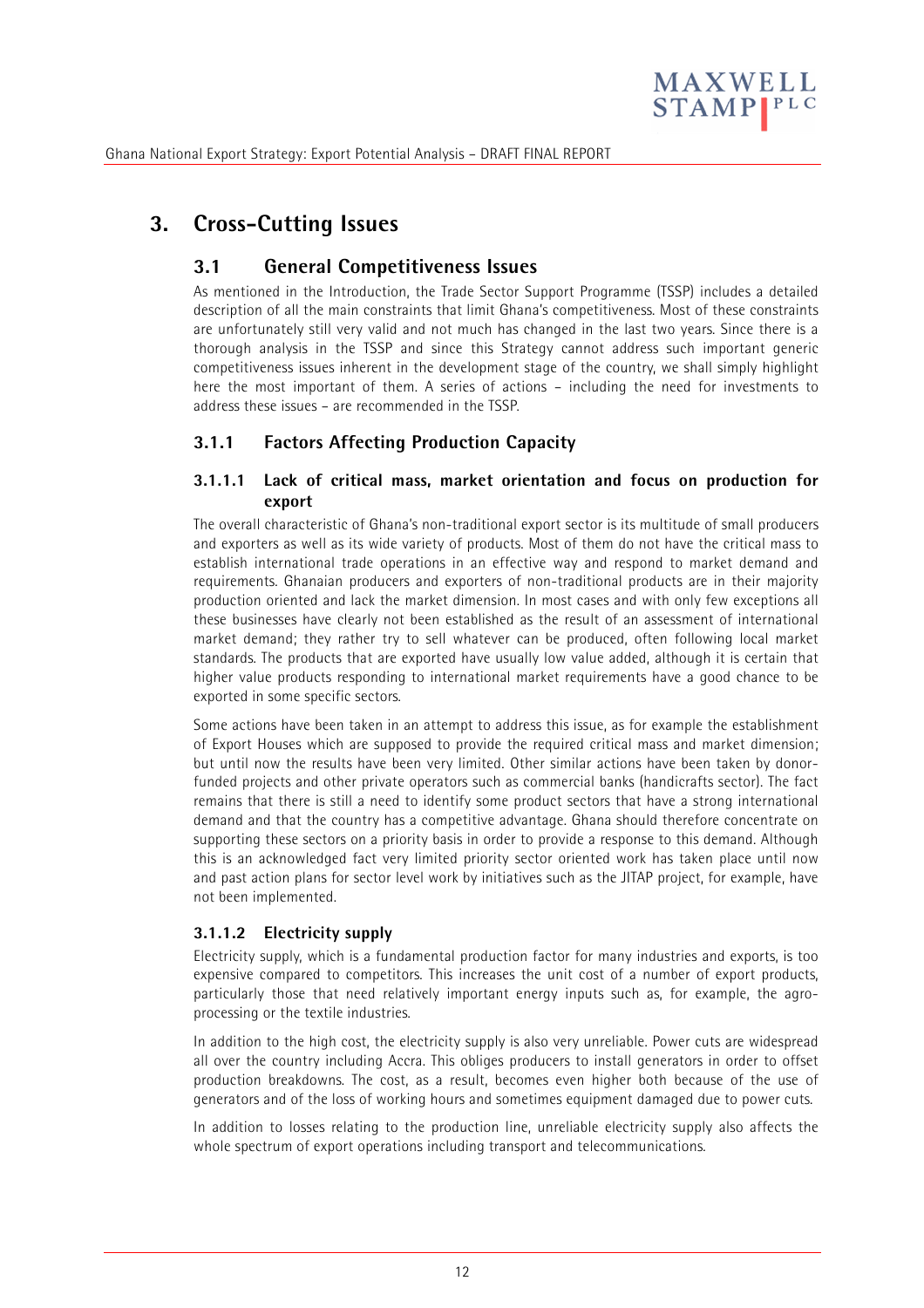

### **3.1.1.3 Water supply**

Water availability should not be a real problem in Ghana both as a result of its tropical climate as well as of its geographical features with large inland water reserves. Nevertheless, in certain instances, a lack of adequate and regular water supply affects Ghana's production and exports in two main ways: lack of sufficient irrigation for the sustainable production of fresh agricultural products; and lack of sufficient and regular water supply for those export industries that need water for their production processes (i.e., agro-industries).

Lack of proper and regular irrigation means that the production season for certain export products is limited to only a few months every year, while the climatic conditions of Ghana would allow a year-round continuous production. Many exporters of agricultural products complained about this fact and some action has been taken through some donor-funded projects such as the EMQAP and MIDA (see Section 3.2.1.8) to address this issue. The impact, however, of these actions is still limited and concerns only some selected areas of the country.

Lack of regular water supply for industrial purposes disrupts the production line and results in loss of working hours. It is a general phenomenon all over the country but the conditions are worse outside the main cities in rural areas. In order to offset this problem, many export businesses have to procure water at high cost either by installing water tanks or by having regular supplies delivered by water tankers. This is an expensive operation and affects the unit costs and export competitiveness accordingly.

#### **3.1.1.4 Low productivity due to low technical skills**

With few exceptions, most of the exporting companies in Ghana use outdated production equipment and their staff lack the necessary skills for both production processes and efficient management. There are a number of on-going technical assistance programmes (USAID-TIPCEE, GTZ, UNIDO, etc.) trying to address this constraint but the situation is still unsatisfactory. If Ghana is to become an exporter of higher value products, significant training is needed to improve production efficiency and process innovation, and important investments need to be made in new technologies.

Longer-term finance for exporters allowing them to acquire new technologies and modernise their equipment is difficult to obtain (see Section 3.2.2). Human resource development in production and management, including export management, is not readily available and needs to be enhanced (see Section 3.2.3). Lack of skilled workers is one of the major factors affecting export performance.

#### **3.1.1.5 Access to land**

Access to land for industrial purposes is a very complicated and uncertain endeavour for many investors due to problems of property rights and possible land disputes. This often acts as a break to investments that could create new export capacity or modernise existing facilities. It also limits the possibilities of establishing large plantations for export crops, which could have the benefits of commercial production and economies of scale and thus be able to compete successfully in world markets.

It appears that recently some progress has been made in trying to streamline land acquisition procedures and it is hoped that this development will stimulate foreign direct investment in exportoriented production.

#### **3.1.1.6 Inadequate physical infrastructure**

Ghana's road network is considered poor, particularly in the rural areas. There is a general lack of feeder roads that can allow transport by lorry regularly and at acceptable costs, products destined for export, either to harbours or to regional destinations. This situation forces producers and exporters to try and concentrate their production facilities near large urban areas and exit points, despite the fact that farming conditions and labour costs might be better in other regions of the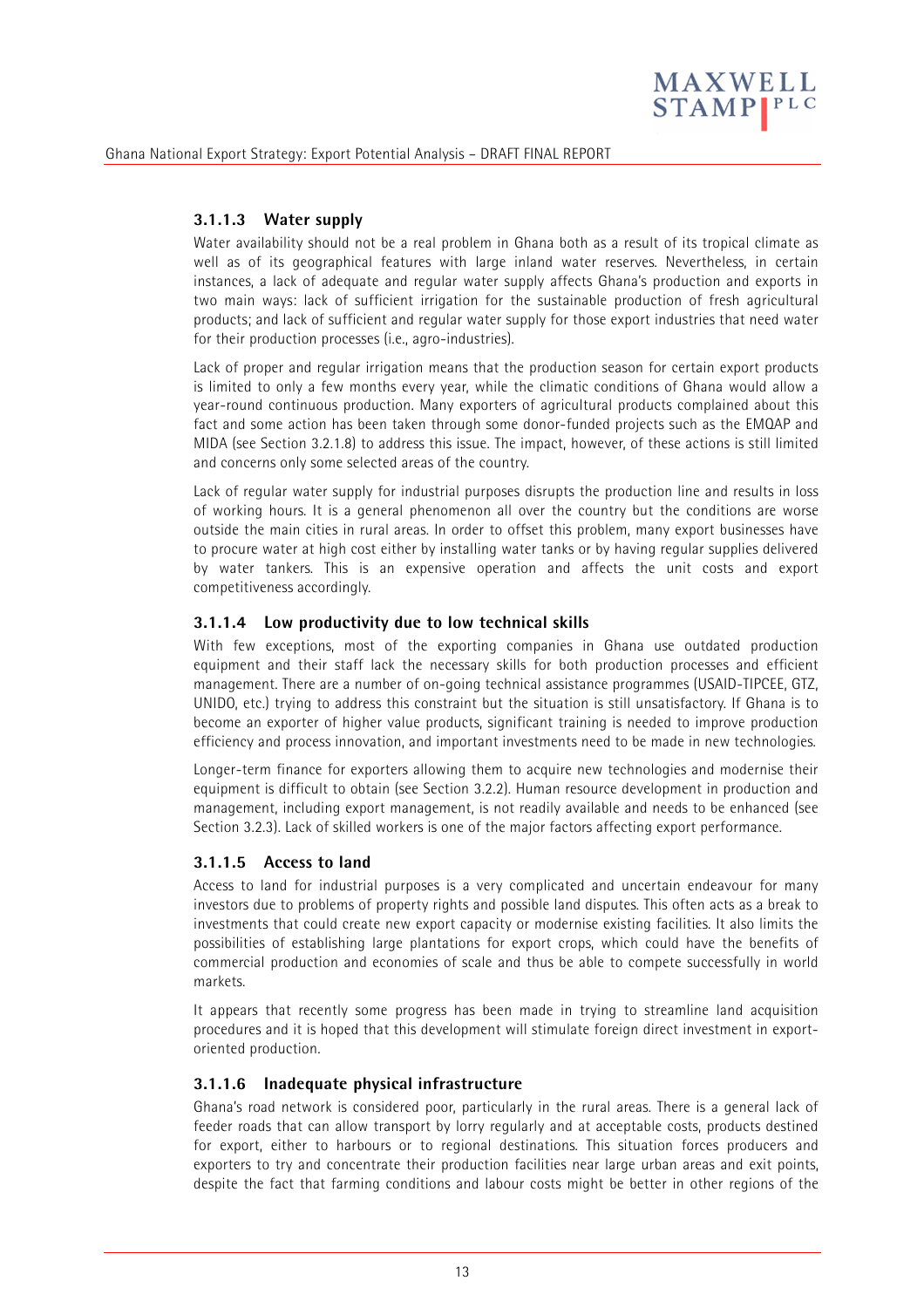

country that are further away.

Two donor-funded projects (MIDA and EMQAP) are currently providing assistance for the opening of feeder roads in some selected rural areas. This is a positive development but it only provides a partial solution to a general problem. It also seems that the financing for feeder roads does not give priority to regions with export- oriented production but follows general poverty reduction criteria. There is a need to establish a plan for the development of feeder roads in those areas in which sectors and sub-sectors are based whose products have the potential to compete internationally.

# **3.2 Specific Competitiveness Issues Affecting Ghana's Export Enabling Environment**

Ghana's private sector is still in the process of development after many decades of state dominated economic activity. Local entrepreneurs are encouraged by the current government to take the lead in driving the economic development of the country and more particularly in transforming it to an important export economy.

The business sector is responding but has to cope with many constraints that continue to hinder the establishment of an enabling environment for export growth. It also still lacks the critical mass to have the required impact in decision making and measures that promote exports. For that reason, there is still a need for continuous support by various state institutions, until such a time as the enabling environment has been established and the private entrepreneurs have become the main economic actors in export expansion.

The non-traditional exports sector is typically representative of the new private entrepreneurs that are seeking support from state institutions for export expansion. These institutions exist but, as we shall see, need to improve the overall trade support network and their performance in order to assist the export community successfully.

# **3.2.1 Trade Promotion Institutional Structure**

### **3.2.1.1 Ministry Of Trade and Industry (MOTI)**

The MOTI is in principle responsible for formulating and implementing trade and industrial policy. It has 13 Divisions and 217 staff of whom about one third are professional officers. This roughly corresponds to about 5 professional officers per Division including the Directors. In view of the mandate of the Ministry, the staffing could be considered adequate. However, it appears that modern management methods have not yet been introduced; there is no business plan with precise medium-term objectives and apart from the senior management the rest of the professional staff requires serious training in order to fulfil their tasks successfully.

As already mentioned, the Government of Ghana formulated a Trade Policy in 2004, followed by an action plan for its implementation, the Trade Sector Support Programme (TSSP). The implementation of this programme is the responsibility of MOTI, which has established a TSSP Management Committee that meets every Monday and reports directly to the Minister. The TSSP is a very comprehensive and ambitious action plan for the period 2005 –2010. It contains a diagnostic part whereby all major trade-related constraints are identified and an implementation part of 27 components with detailed action plans for addressing these constraints. These plans are expected to be implemented using government and donor resources.

During the course of the design of the National Export Strategy it was found that the TSSP had been only partly and slowly implemented. The action plans of the "Export Trade Support Services "component, which is of particular relevance to the NES, had not been implemented. Furthermore, many of the institutions which had been expected to be involved in their implementation did not know what was expected from them, nor did they even have a copy of the action plans and some were not even aware of the existence of the TSSP. This lack of implementation appears to be due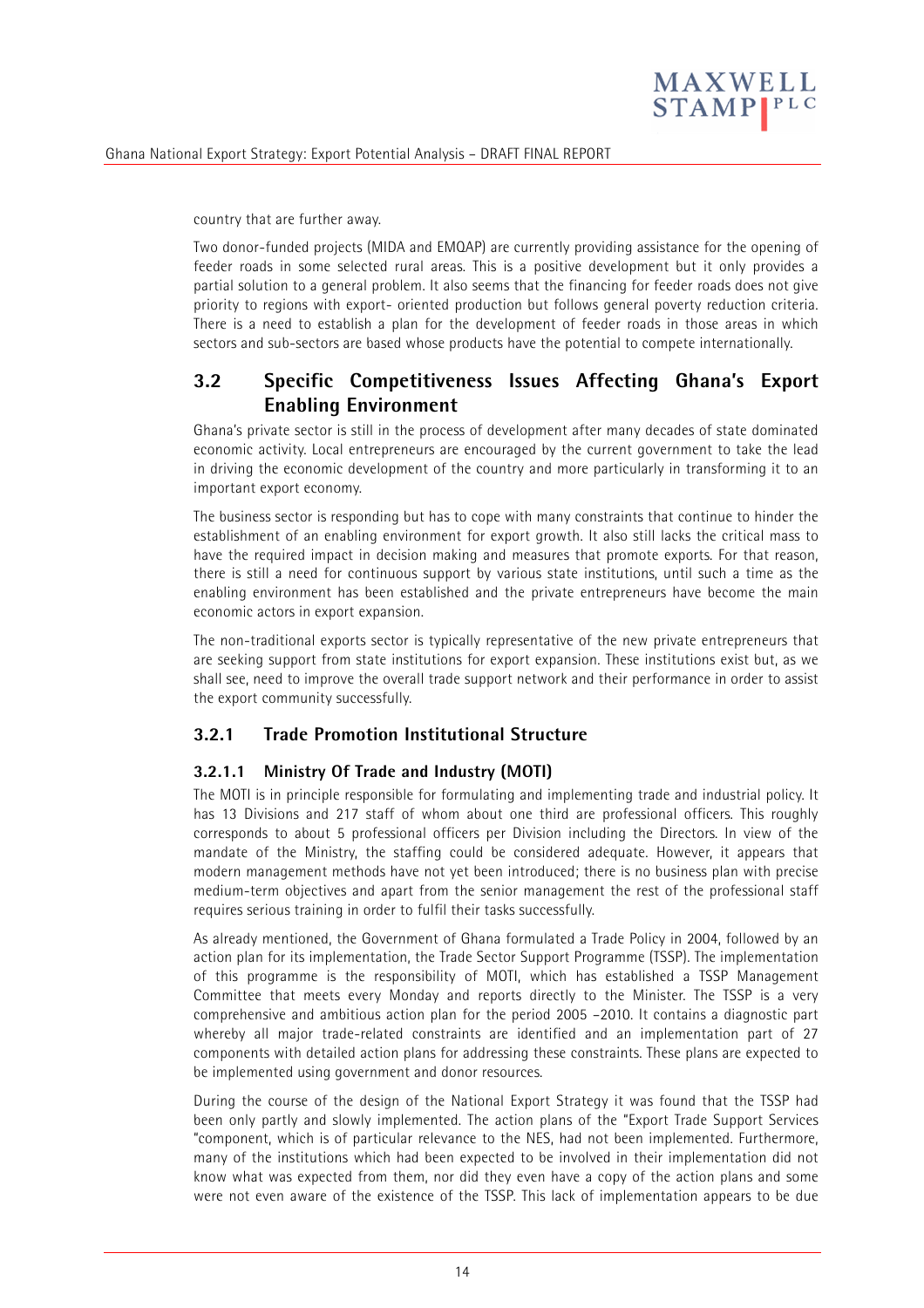

partly to unavailability of resources, to a lack of coordination and mutual consultation and ultimately, to a lack of political will to enforce necessary reforms. The result is that most of the constraints identified by the TSSP in 2005 are still present in 2008.

The TSSP action plans aim at addressing cross-cutting issues in the trade promotion sector. There are no sector oriented action plans, although the Poverty Reduction Strategy identifies some priority sectors for development. Any sector-oriented activity is supposed to be undertaken by related agencies such as GEPC.

The Division of Export Trade Support Services of MOTI is supposed to be responsible for the implementation of policy decisions concerning export promotion. As it is, this Division does not have the resources and the authority to oversee trade policy implementation. Even institutions directly under its responsibility such as the GEPC or EDIF act independently without real consultation with MOTI. In addition, MOTI is undertaking non policy actions such as investment promotion, instead of concentrating on trade policy formulation and implementation.

MOTI is also responsible for Ghana's trade representation abroad but currently Ghana has only one trade representative who is doing full time trade promotion work (London). Its commercial offices in Brussels and Geneva undertake some trade promotion work but are very busy following trade negotiations. A fourth trade representative is posted in Washington, which is an unsuitable location for trade promotion activities. A fifth commercial representative is expected to be posted in Abuja, Nigeria, before the end of 2008 but again the function is geared more towards trade negotiations and trade policy (ECOWAS region) than trade promotion. It appears that these trade representatives have little direct communication with other institutions than MOTI, (such as GEPC, for example), as well as with the export community, a fact which decreases the overall effectiveness of their work.

### **3.2.1.2 The Ministry of Food and Agriculture (MOFA)**

This Ministry focuses on the development of agricultural production but its mandate and objectives sometimes overlap with those of MOTI's or other agencies. In its mandate is included the "generation of foreign exchange earnings", while in its principle of objectives we find that it should work towards "increased competitiveness and enhanced integration into domestic and international markets" of agricultural products. Among the objectives of its various Divisions are the following priorities:

- Formulate national policies for the development of food and horticulture and industrial crops;
- Develop plans and programs for the promotion of the development and production of nontraditional export crops in collaboration with relevant institutions;
- Facilitate international trade in agricultural commodities through effective phyto-sanitary regulations;
- Update and enforce national phyto-sanitary regulations within the sub-regional and international standards; and
- Promote activities for meeting international standards on import and export (see Section 3.2.3).

These are all legitimate objectives but it appears that the coordination of MOFA's activities with those of other agencies needs to be improved and regular consultation mechanisms established.

#### **3.2.1.3 The Ghana Export Promotion Council (GEPC)**

This institution was created in 1969 and has since contributed regularly to Ghana's export promotion efforts despite the fact that it has never been allocated sufficient resources to accomplish its mandate effectively. GEPC reports to MOTI. Currently it has about 25 professionals who do substantive work in Accra and in 5 other locations in the country. Its mandate is to facilitate the development and expansion of the production base and the promotion of non-traditional exports, by providing trade information, training and appropriate promotional programmes to the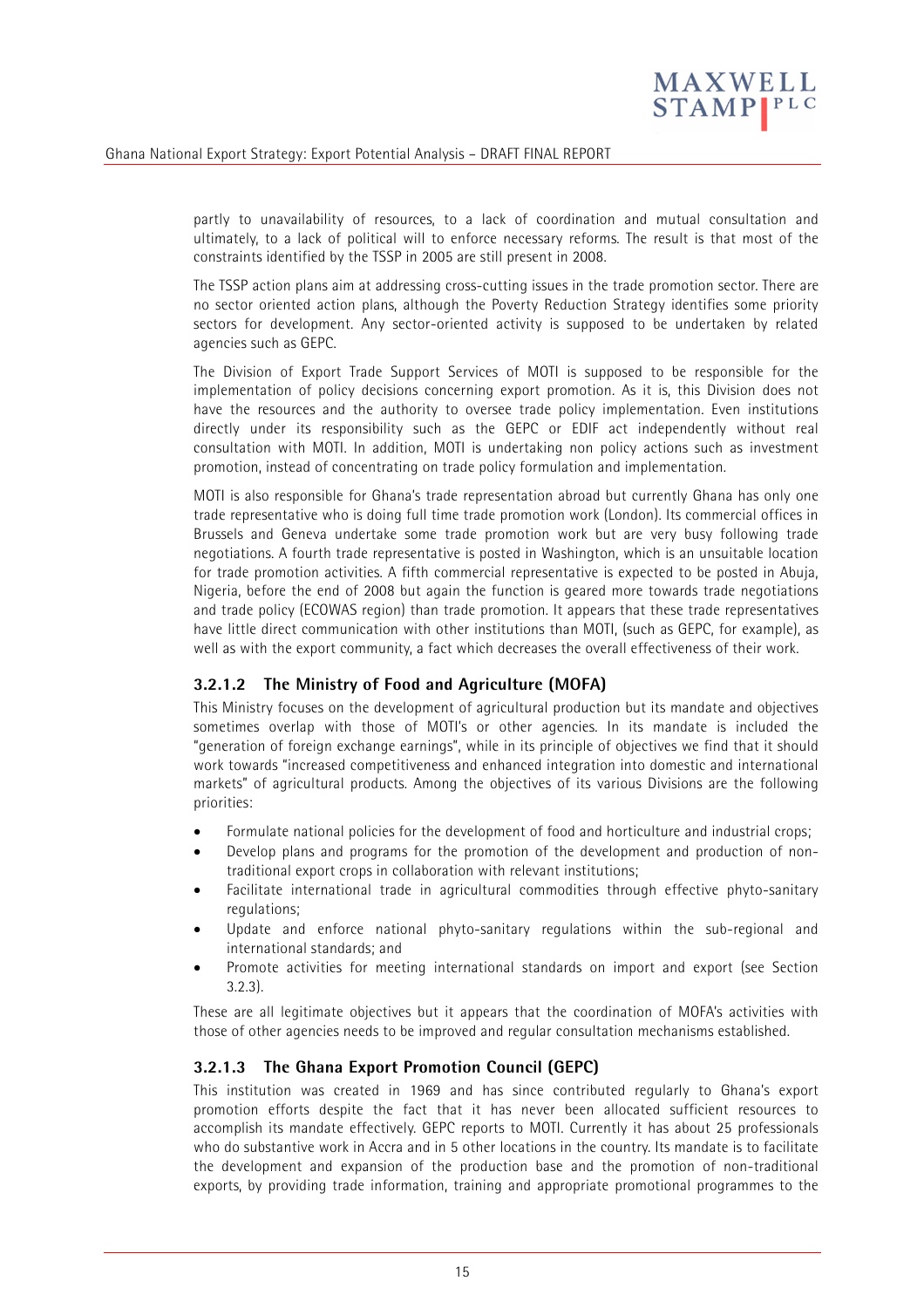

export community. It is also expected to "*Develop and coordinate national export agenda through the harmonization of export related activities by private and public sector agencies and other development partners*". Although this is clearly stated in its terms of reference, it was found that GEPC does not have the authority to ensure such coordination, while other public and private sector agencies and development partners who are undertaking important trade promotion activities are not requested to harmonize their activities with GEPC.

The annual budget of GEPC is \$700,000 of which \$600,000 is provided by the Export Development and Investment Fund (EDIF) and \$100,000 by MOTI. In addition, about \$250,000 are allocated for trade fair participation, which appears to be GEPC's most important operational activity, although it is not mentioned in its original mandate (see below). This budget allocation is very modest in view of the needs of the export community.

GEPC's mandate appears to be very large and its work programme tries to cover a very large scope of trade promotion activities including export development. In view of its limited resources, it spreads itself too thinly and as a result can respond to the needs of the export community in a very limited way.

#### **3.2.1.4 The Ghana Investment Promotion Centre (GIPC)**

GIPC was established in 1994 with the mandate to encourage and promote investment in the Ghanaian economy. Its current mission, as stated in its business plan of June 2007, is "to attract private domestic and foreign investments to transform Ghana into a broad based industrial and export led economy through aggressive investment promotion activities".

The Act 478 of 1994 creating GIPC requires that "*all government departments and agencies and other public authorities to cooperate with GIPC".* This provides an advantage to GIPC but again GIPC is not requested to coordinate its own activities with everybody else. As a result, and since GIPC reports directly to the President, it pursues its own policies and plans without much consultation with others (the current Chief Executive was unaware of the TSSP's existence as well as of its objectives and priorities, and did not know what was expected from GIPC in the action plans).

GIPC considers that export development falls within its terms of reference and takes appropriate actions to support the export community through investment promotion, trade information and representation abroad. In its business plan it has as objectives general image building for the country, sector specific promotion, monitoring, competitor positioning and international perceptions. These are aimed mainly at investment promotion and FDI attraction but they can duplicate efforts with other agencies. It is establishing overseas offices in China, India, Germany and the USA as a first step (while Ghana has still no real foreign trade representation service), as well as regional offices within Ghana. At present, GIPC is establishing sector profiles and strategies for 24 selected priority products and services of which about 20 are export products and services. It has about 55 professional staff who are paid business sector salaries and \$10 million annual budget, of which about half is dedicated to operations. GIPC has thus sufficient resources to carry out its mandate and reports only to the President, which gives it independence and autonomy in its initiatives.

#### **3.2.1.5 The Ghana Free Zones Board (GFZB)**

This is a government agency under the MOTI, which manages the Export Processing Zones and tries to attract investment for export- oriented production. It has a list of priority products and sectors, which it has determined without any consultation with other bodies and is duplicating efforts with GIPC in attracting FDI. They also undertake some trade promotion activities in cooperation with GEPC.

GFZB has 41 staff. It has established a plan for the promotion of the free zone programme in selected foreign markets and for attracting foreign investment. It is not coordinated with the GIPC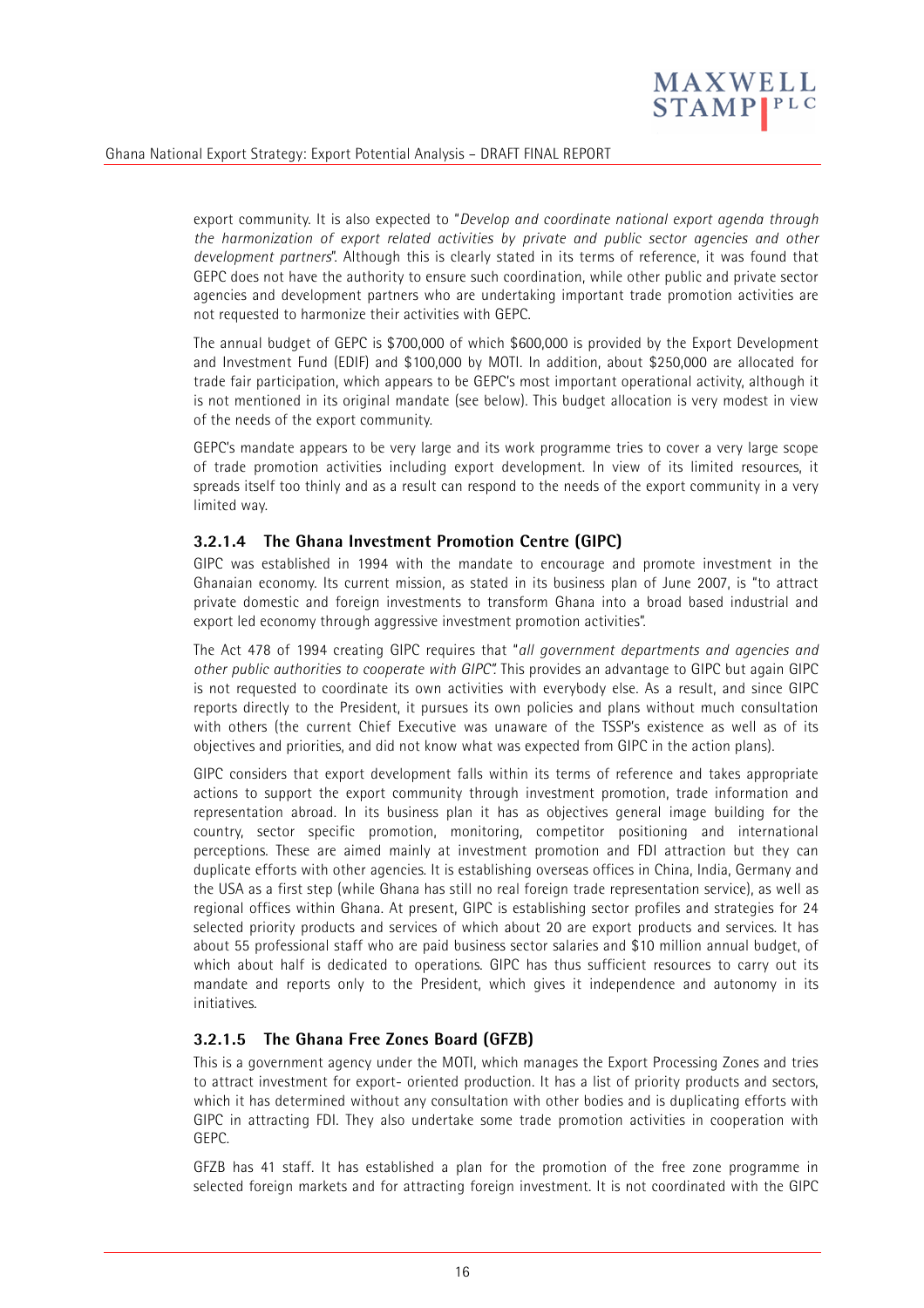

programme - and neither does it focus on the same priority sectors and markets.

GFZB is accused by certain Ghanaian producers and exporters of not monitoring properly the activities of companies which are operating tax free in the free zone scheme. It is claimed that they are unfairly competing with local companies and thus distorting the market.

#### **3.2.1.6 The Ghana Trade Fairs Company**

This is a state company having the mandate to promote exports through the organisation of trade fairs. It reports directly to MOTI. Its original mandate included the organisation of trade fairs abroad but this is now an activity undertaken mainly by GEPC. It is also entrusted with the maintenance of the important trade fair facilities, the Trade Fair Centre, in Accra. The company barely fulfils its mandate by renting some buildings of the Trade Fair Centre to local businesses and has no resources to undertake export promotion by organising appropriate fairs either in Ghana or abroad (its annual budget is only \$100,000). It has 40 staff and organises two trade fairs every year in Accra. Its mandate appears to duplicate with those of GEPC and MOTI and its management has not been in a position to use the premises of the Trade Fair Centre in a profitable way and to support the efforts of the export community.

#### **3.2.1.7 GNPA Ltd**

The company was established as Ghana National Procurement Agency (GNPA) in 1976. The primary aim of the organization initially was to import "essential commodities" in large quantities for sale to Ghanaian consumers at affordable prices, procure goods for Ministries, Departments and Agencies and to hold buffer stock for National Food Security.

However currently the Company acts as a Trading House and competes with private exporters in trying to export various commodities such as cashew nuts, shea nuts, shea butter, coffee and other products. It has warehouses in various locations and tries to address the issue of grouping smallholder export production for more efficient international trade.

GNPA lacks adequate resources in order to carry out its mandate efficiently. In addition, it again acts independently without any coordination or consultation with other state bodies. It employs a total of 68 staff in Accra and in other regions of the country.

#### **3.2.1.8 Donor-funded programmes**

Apart from the above-mentioned state agencies there are a number of donor-funded programmes that undertake significant trade promotion activities, very often having greater value and efficiency than the support provided by the state organisations. These programmes are sometimes coordinated with the work carried out by the state agencies and sometimes not. The USAID programme TIPCEE and the World Bank MSME project (see below for both) appear to be the only ones that try to include activities relating directly to actions plans of TSSP. The following are the most important donor-funded programmes:

• **Millennium Development Authority (MIDA).** This programme has \$500 million to disburse over three years (starting 2007) in order to reduce poverty and develop agricultural production in three selected districts of the country. Its activities include the improvement of the available infrastructure such as feeder roads, irrigation schemes, cold storage schemes, packing houses etc; the provision of training to growers so that they enter commercial production, improve productivity and understand market conditions; and the provision of export financing. Although they do not target particularly exports, their interventions have a direct impact in raising the international competitiveness of the export firms that happen to be in the three districts. The horticultural sector appears to have benefited most until now. The programme works independently and according to criteria inspired by those of the Poverty Reduction Strategy and agreed upon with the US government who is the donor. However, coordination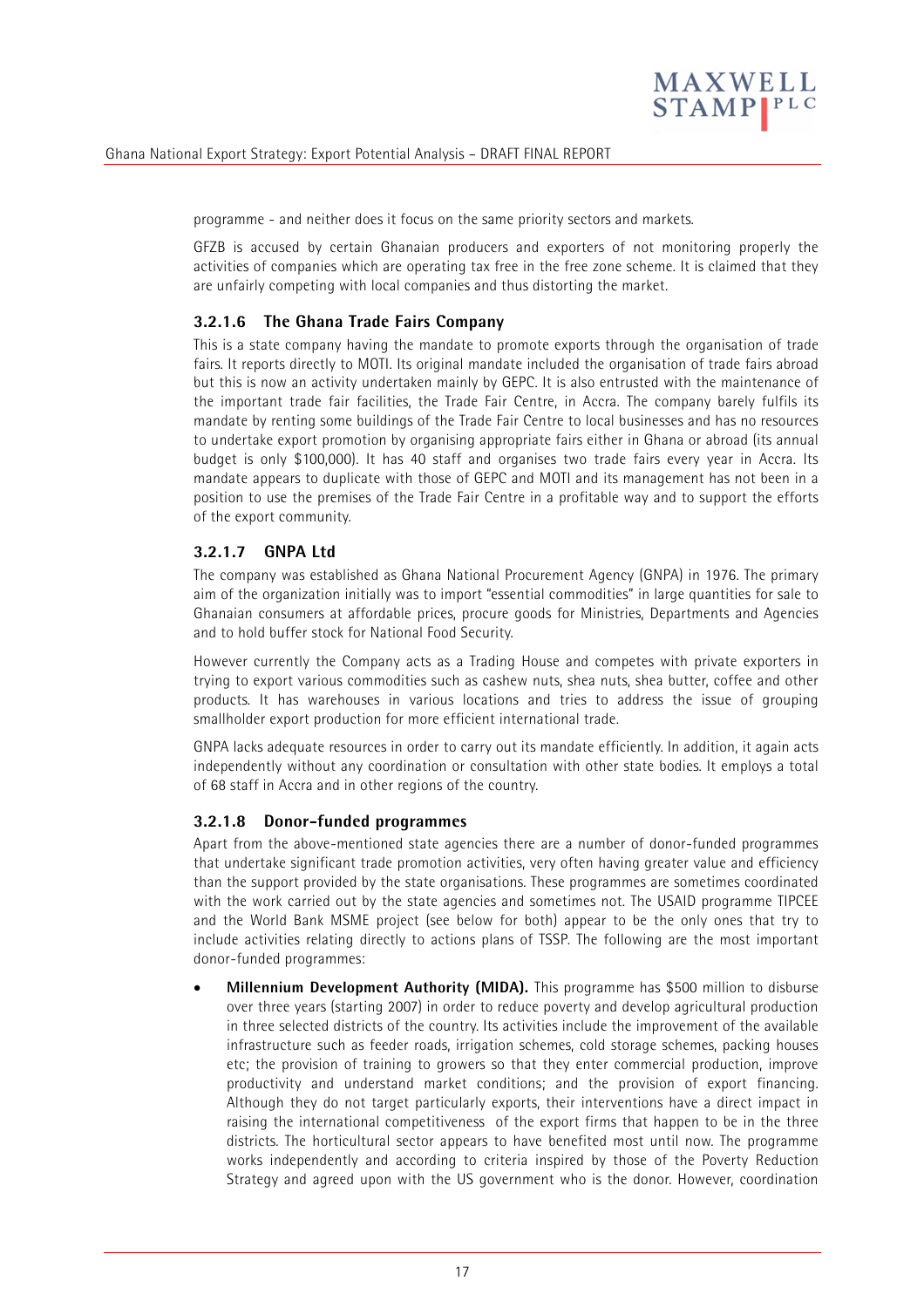

with other programmes and state organisations seems to be poor.

- **Trade and Investment Programme for a Competitive Export Economy (TIPCEE).** This is a USAID-funded important programme focusing on export promotion, which started operations in 2004 and has four main objectives: expanded market access; improved performance of enterprises and smallholders; increased delivery of demand-driven business services; addressing key policy and regulatory constraints. It mostly supports exports of agricultural products but also addresses cross-cutting issues. TIPCEE appears to be involved in the implementation of the TSSP by providing financing for following up with the work plans of some of its components (Import Export Trade, Trade Facilitation, Export Trade Support Services). TIPCEE has the resources to undertake some of the actions recommended in the TSSP action plans but its priorities are again set according to its own criteria and not following a central coordinated effort.
- **West African Trade Hub.** This is another USAID regional African project promoting exports in 21 countries. In Ghana, it has selected a number of export-ready companies (87 in 2008) in 9 sectors (home décor and fashion accessories, furniture, apparel, fashion design, textiles, shea, cashews, specialty foods and fish and seafoods) and provides them with trade linkages and technical assistance for expanding their business. The programme in fact provides targeted free management consulting services to these selected exporting firms. Originally this programme was associated to the US AGOA initiative and targeted only imports in the US market but as from 2005 they cover all import markets. Its activities appear to be very practical and resultoriented but are again undertaken in relative isolation and not coordinated very much with other programmes.
- **Export Marketing and Quality Awareness Project (EMQAP).** This is a project associated to a \$28 million loan of the African Development Bank. It is under the responsibility of the MOFA and is the continuation of the Horticulture Exports Industry Initiative (HEII), which was originally funded by the World Bank. The project started in mid-2006 and is expected to be implemented over 5 years in four regions of the country. It includes production enhancement; export marketing promotion; infrastructure improvement; and capacity building. Its main outputs include the construction of feeder roads (about half of the loan funding); demonstration farms for training in quality control; field packhouses; and production of Manuals for GAP and for international market requirements. The project is providing useful work but again the coordination of its activities with other programmes such as MIDA and or other agencies such as the GEPC and the Ghana Standards Board appears to be missing.
- **MSME project.** This is an IDA-IFC project included in a \$115 million loan, aimed at enhancing the private sector operations and the SMEs. It has three main components: access to finance; access to markets, trade facilitation and entrepreneurship development; and improvement of the business environment.

#### **3.2.1.9 Other bodies**

Export promotion activities are also undertaken by various NGOs, banks and other important donorfunded projects, mainly targeting agricultural production for export. Here again it appears that all these important activities are undertaken without wide consultation of all stakeholders and very often, with no reference to the TSSP.

#### **Critical Issues**

- Although a lot of useful work is currently under way in the trade promotion area, there is a serious lack of coordination of the activities of most of the trade promotion institutions and programmes. The work is unfocused and often results in a duplication of efforts and sometimes in a waste of resources;
- The mandates of many state institutions are too wide and sometimes conflicting and overlapping;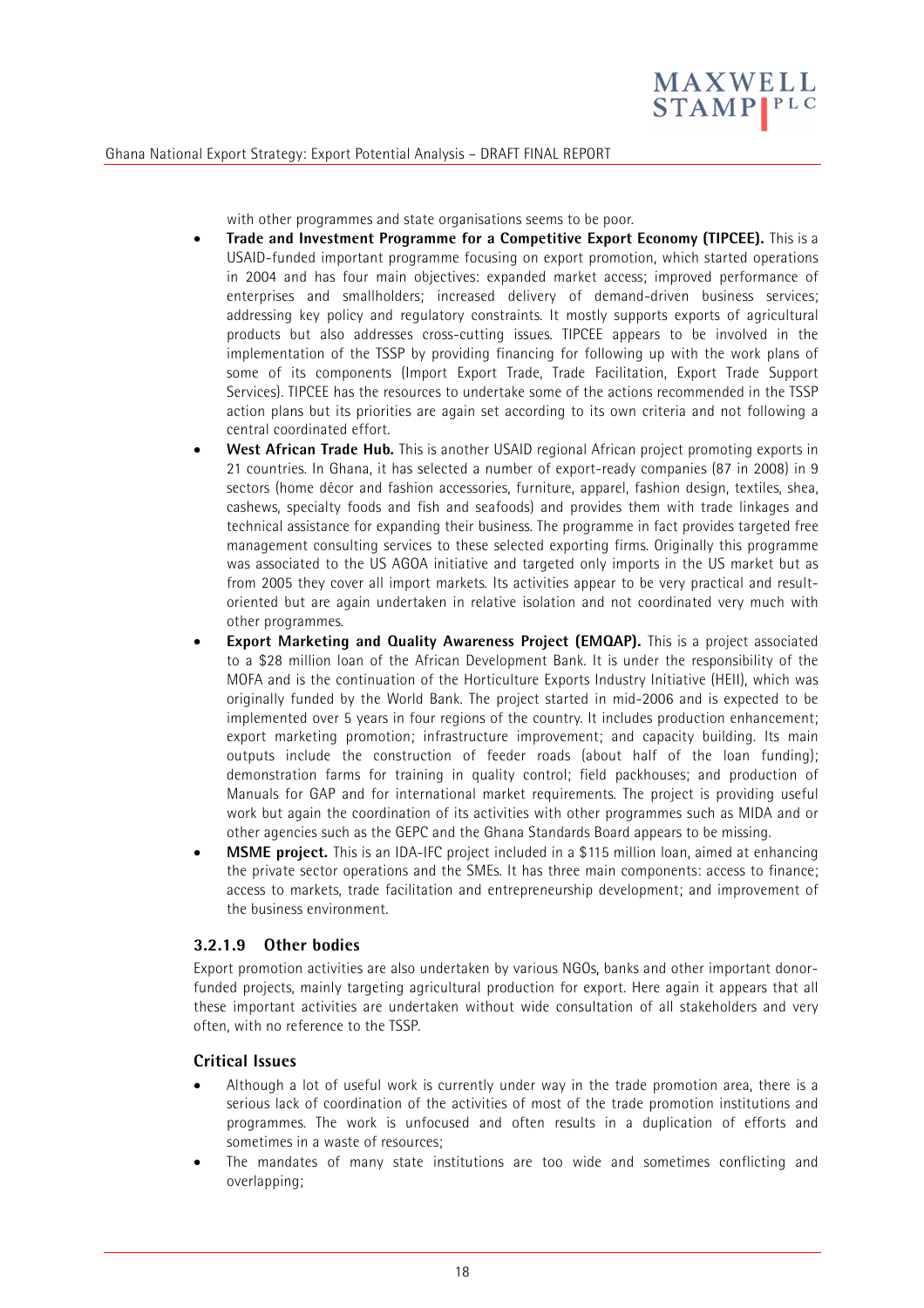

- The resources that are made available to state organisations, with few exceptions, do not allow them to fulfil their mandates adequately, while resources available with donor programmes are used for similar purposes but decided upon independently;
- The level of skills and management methods of most of the state institutions are below the required standards;
- Ghana's presence in the main export markets is hampered by the lack of trade representation offices that would ensure a liaison between import markets and Ghana's export community.

#### **Recommendations**

- There is a need to establish a central high-level mechanism to coordinate all trade promotion efforts in the country;
- The mandates of most state institutions involved in international trade operations should be reviewed, streamlined and harmonised. The new mandates should be more focused and in accordance with available resources. The number of institutions active in the trade promotion field should be reduced;
- Important donor-funded programmes should operate within the framework of a central strategic focus (such as the TSSP) and if possible, be integrated in the business plans of the various state trade-related organisations;
- Modern management methods and related training of staff should be introduced in all traderelated state institutions and adequate resources should be made available to them in order to fulfil their mandates;
- A foreign trade representation network should be established in key export markets, possibly cumulating trade promotion and investment promotion functions.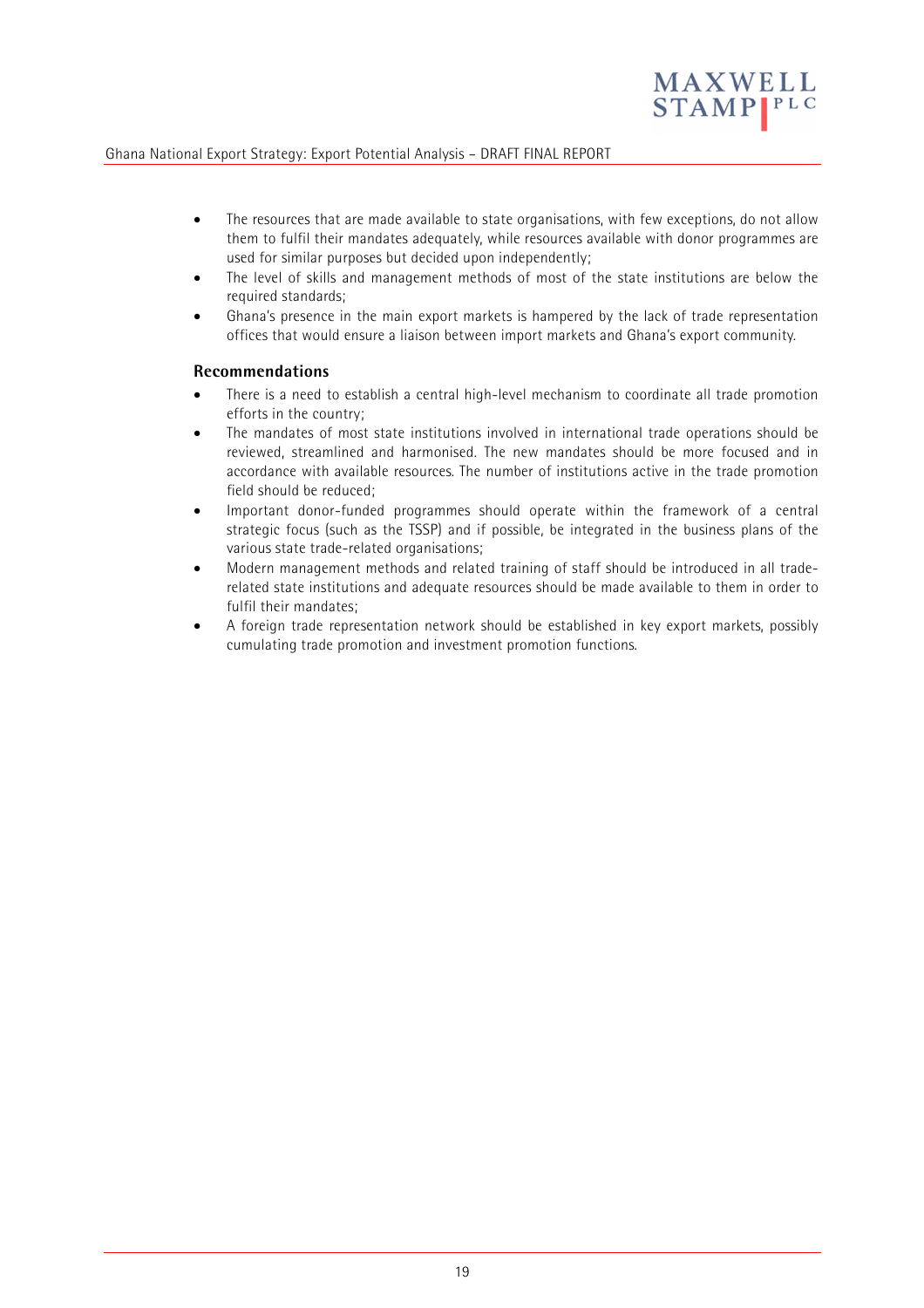

| <b>Action Plan for Trade Promotion</b>                                                                |                                                                                                                                                                                                        |                                                                                                                                                                                                                                                                                                                                                                                          |                                                                                                                                                                                                                    |                                                                                             |                  |  |  |  |
|-------------------------------------------------------------------------------------------------------|--------------------------------------------------------------------------------------------------------------------------------------------------------------------------------------------------------|------------------------------------------------------------------------------------------------------------------------------------------------------------------------------------------------------------------------------------------------------------------------------------------------------------------------------------------------------------------------------------------|--------------------------------------------------------------------------------------------------------------------------------------------------------------------------------------------------------------------|---------------------------------------------------------------------------------------------|------------------|--|--|--|
| Objectives                                                                                            | <b>Targets</b>                                                                                                                                                                                         | <b>Actions &amp; Timing</b>                                                                                                                                                                                                                                                                                                                                                              | <b>Measures</b>                                                                                                                                                                                                    | <b>Institutions</b>                                                                         | <b>Resources</b> |  |  |  |
| Ensure focus and<br>coordination of all<br>trade promotion<br>efforts in the country                  | Establish a central coordination<br>mechanism for trade promotion<br>Streamline existing institutional<br>structure<br>Ensure coordination of donor<br>funded programmes with state<br>interventions   | Carry out a study for the creation<br>of a central coordination<br>mechanism for trade promotion<br>(2nd half of 2008-first half of<br>2009)<br>Proposed mechanism to be<br>approved by Cabinet (End 2008)<br>Carry out a study for the review of<br>the mandates of all institutions<br>concerned and proposals for<br>administrative reform and possible<br>mergers (2nd half of 2008) | Coordination mechanism<br>established and approved by<br>Cabinet<br>Economies in resource allocation to<br>various institutions<br>No duplication of efforts<br>New institutional structure for<br>trade promotion | MOTI, MOFA,<br>GEPC, GIPC,<br>GFZB, GTFC,<br>GNPA, EDIF,<br>EFC, Office of<br>the President | GOG<br>Donors    |  |  |  |
| Upgrade the services<br>provided by the trade<br>promotion<br>institutions to the<br>export community | Allocate sufficient human and<br>financial resources to the new<br>institutional structure<br>Introduce modern result-oriented<br>management<br>Upgrade the skills of the staff of<br>the institutions | Budgets and staffing of institutions<br>reviewed in the light of approved<br>business plans (2nd half of 2008)<br>Appropriate training provided to<br>staff (First half of 2009)                                                                                                                                                                                                         | Export community very positive<br>about the quality of services<br>rendered<br>Business plans and job descriptions<br>for all institutions<br>Number of professionals trained in<br>their relevant fields          | All                                                                                         | GOG<br>Donors    |  |  |  |
| Ensure presence of<br>Ghana in main target<br>markets                                                 | Establish a minimum effective<br>network of trade and investment<br>representatives in selected markets                                                                                                | Identification of key markets,<br>posting of trade and investment<br>representatives, provision of<br>training to the representatives,<br>elaboration of a service manual to<br>quide them (2nd half of 2008-first<br>half of 2009)                                                                                                                                                      | Trade and investment<br>representatives posted and trained.<br>Service Manual prepared                                                                                                                             | MOTI, GEPC,<br>GIPC, Office of<br>the President                                             | GOG              |  |  |  |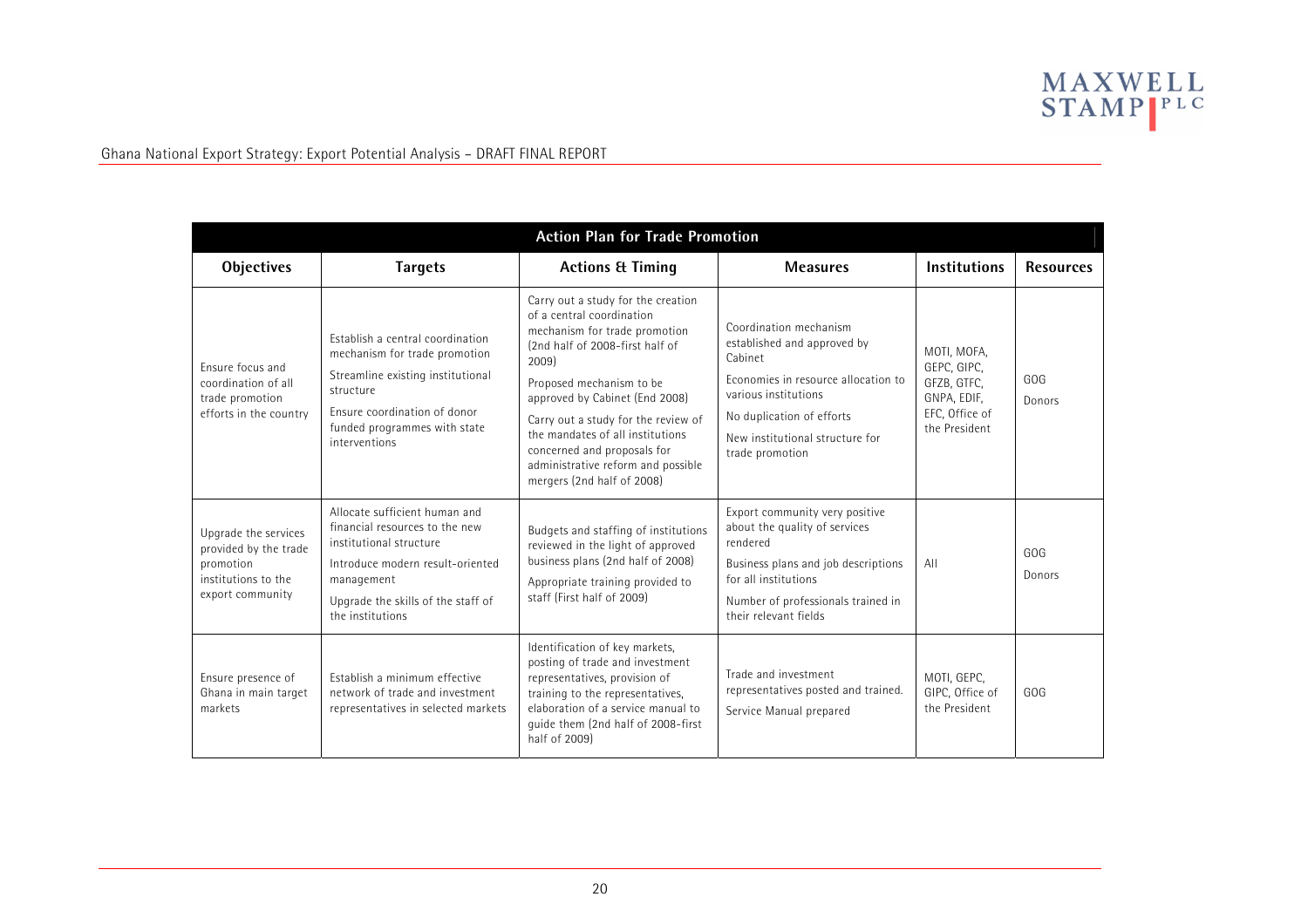

# **3.2.2 Trade Finance**

Access to trade finance continues to be a major constraint for the export community, particularly for small and medium enterprises and new exporters. Apart from the fact that the commercial interest rates are very high compared to other countries competing with Ghana in international markets (for example 10-12% for countries in the CFA area), the banks also request prohibitive collateral and are very much reluctant to assume any risk of export trade. In addition there is a lack of longer term capital for export oriented funding which limits the possibility of increases in export capacity and the modernisation of export production.

#### **3.2.2.1 Export Development and Investment Fund (EDIF)**

In order to address this situation the Government created in 2001 the Export Development and Investment Fund (under MOTI) with the objective to facilitate access to trade finance for non traditional exporters. EDIF is funded by a 0.5% levy on all non petroleum imports as well as by a 10% proceeds from divestitures (at present quite minimal as most state enterprises have now been divested), government loans and grants. The 0.5% levy is by far the most important source of revenue and in 2007 it was about \$25 million. In the TSSP it is mentioned that this revenue is not sufficient for EDIF's task but in fact only half of it is disbursed by EDIF annually. EDIF offers two complementary services:

- The EDIF Credit Facility, which operates with 18 designated financial institutions (DFIs). These are mostly commercial banks but include also the Export Finance Company Ltd, a state company (see below);
- The Export Development and Promotion Facility, which provides grants for business services aiming to promote exports.

Under the first category, exporters who need export financing address themselves to commercial banks (DFIs), which appraise their request and the risks involved. If the request is approved, the banks recommend the exporter to EDIF for preferential export financing with a lending rate of 12.5% (May 2008). EDIF does its own appraisal of the request and either approves or rejects. In a case of approval the money is transferred to the exporter through the commercial bank at the above-mentioned lending rate. Of the 12.5%, 10% of the loan interest is kept by the bank concerned and 2.5% by EDIF. The exporter deals only with the bank. This procedure aims at protecting EDIF from any risk of default as the risk is assumed only by the banks, which request guarantees, collaterals etc. This means that the same conditions apply for the granting of EDIF-funded loans as for loans granted by the commercial banks at the rate of 20-25%. It also means that those who benefit from such loans are well established exporters with proven professional history and credentials. The main products financed under EDIF's credit facility are shea butter, cocoa powder, canned tuna, vegetable oil, and handicrafts. The export community indicates that this arrangement is unsatisfactory for the following reasons:

- EDIF benefits from revenues that are interest free. This means that their lending rate could be lower than 12.5% if the state wants to encourage and expand exports and make Ghanaian exporters competitive in the international markets. It could be as low as 7 or 8% with EDIF keeping enough income from interest as to cover its operating expenses;
- The fact that EDIF is obliged to use DFIs for lending to exporters cancels the developmental character of its operations and only favours companies which are well established and are good customers of the DFIs concerned. This is proven by the fact that EDIF disburses only about half of its annual revenue as the DFIs, being commercial operators, are reluctant to take the slightest risk by lending to exporters that are new to the market, have little or no collateral and other guarantees such as Letters of Credit.
- In addition to the above, the fact that the loan has to be approved both by the banks and by EDIF means very long waiting periods which kill all interest in trying to benefit from lower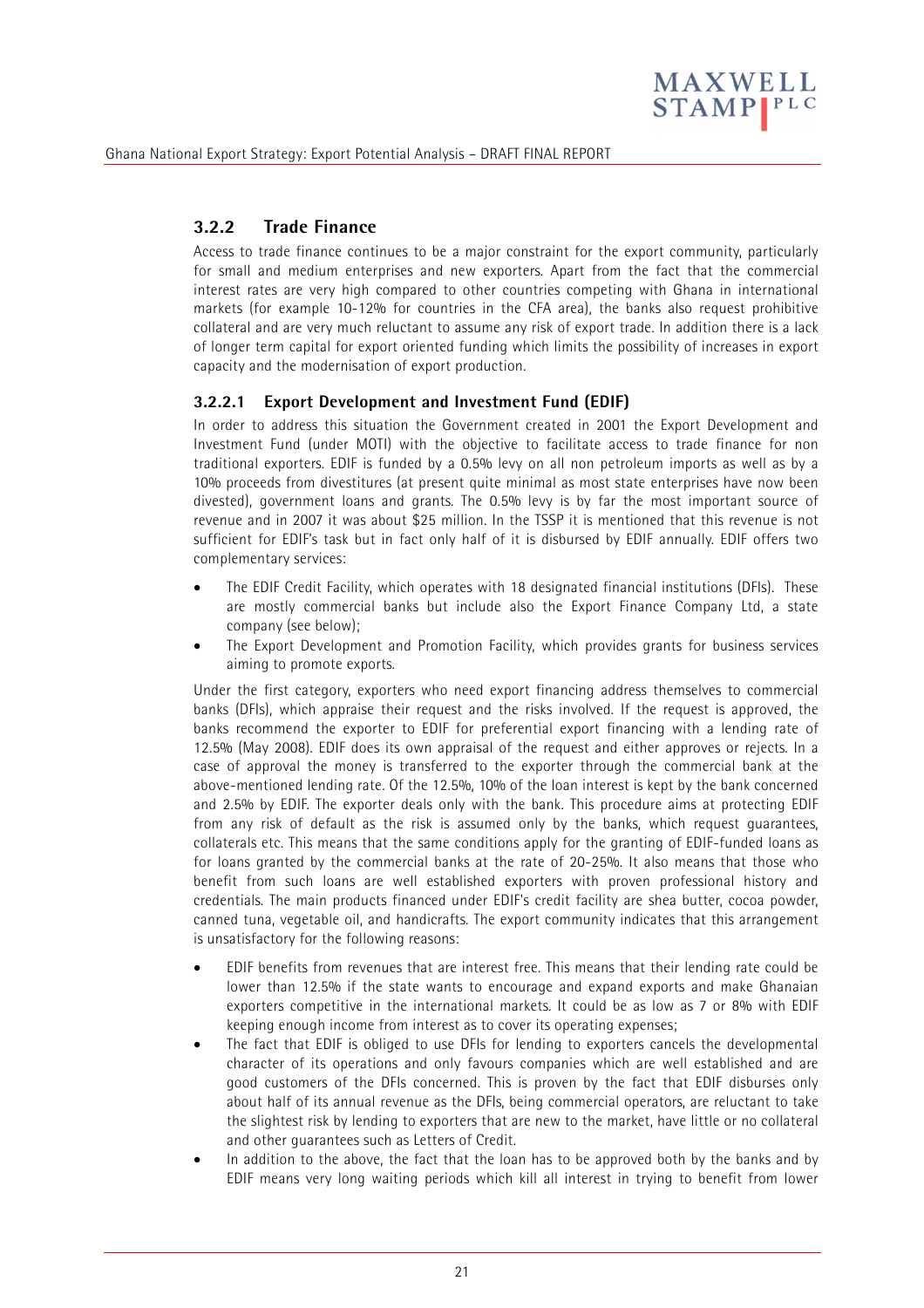

lending rates. Exporters mentioned that often one has to wait up to 4-6 months for a loan. Banks and EDIF accuse each other mutually for these delays.

- With some exceptions, banks and EDIF do not always understand export operations and the risks involved and that they are ultra conservative when appraising loan requests fro non traditional exporters. This applies more particularly to state banks such as the Ghana Commercial Bank and the Agricultural Development Bank.
- Finally, although the grants under the Export Development and Promotion facility can be very useful there is a lack of transparency in the way the decisions of approval are taken and not enough consultation with the export community or even other government agencies including MOTI (*EDIF management did not have a copy of the TSSP Export Trade and Support Services Component nor were they aware of the proposed action plans and what is expected from EDIF).*

It appears that it has been generally accepted by both EDIF and the government that the present arrangement is unsatisfactory and needs to be revised. It is however not clear what would be the best solution in order to improve the operations. There are several factors that have to be taken into consideration if a revision takes place:

- EDIF's present staff and experience (12 professionals of whom only 3 do project appraisal) are not in a position to handle direct loans to exporters and appraise loan requests correctly. If direct lending is decided as an option it will be necessary for EDIF to acquire highly specialised expertise for loan appraisals and increase its staffing accordingly;
- EDIF should avoid becoming another state bank while the country is trying to encourage private sector initiatives;
- EDIF should avoid behaving like the commercial banks in approving loan requests from exporters by asking impossible guarantees and collaterals; it should try and maintain the developmental character of its operations and measure risks accordingly;
- EDIF's operations have to become more transparent and accounts regularly published and audited;
- EDIF should try and have access to the data banks of commercial banks through a credit reference system which will facilitate its appraisal process;
- Ghanaian entrepreneurs have a tendency to consider any funding provided by the state as a grant that it does not need to be reimbursed. There is a danger that if EDIF lends directly it will have great difficulties in recovering.

#### **3.2.2.2 Export Finance Company Ltd (EFC)**

This company was established already in 1989 having basically the same mandate as EDIF (supporting the non traditional export sector), but not having the same source of financing. According to its present management, its original creation as a state commercial company by the Bank of Ghana was based on a wrong premise for an export finance instrument and it was never given sufficient funding in order to fulfil its mandate. That is why it went almost bankrupt after a few years of operations. Currently it operates thanks to a credit line by EDIF (\$2.5 million in 2007, in the form of a revolving fund) and is considered as one of EDIF's DFIs, keeping the 10% of the 12.5% they lend to exporters. They claim that they are more geared to risk taking and supporting new exporters successfully. They have 5 professionals doing loan requests appraisals. Although they are nominally under MOTI they have almost no relations with this Ministry but they concentrate on their cooperation with EDIF.

At present they claim to operate a Pre and Post-Shipment Credit Scheme, an Export Refinance Scheme, an Export Credit Guarantee Scheme and an Export Advisory Service. Their total loans in 2007 amounted to \$1.8 million and they are seeking to obtain more funding from EDIF in order to double this value.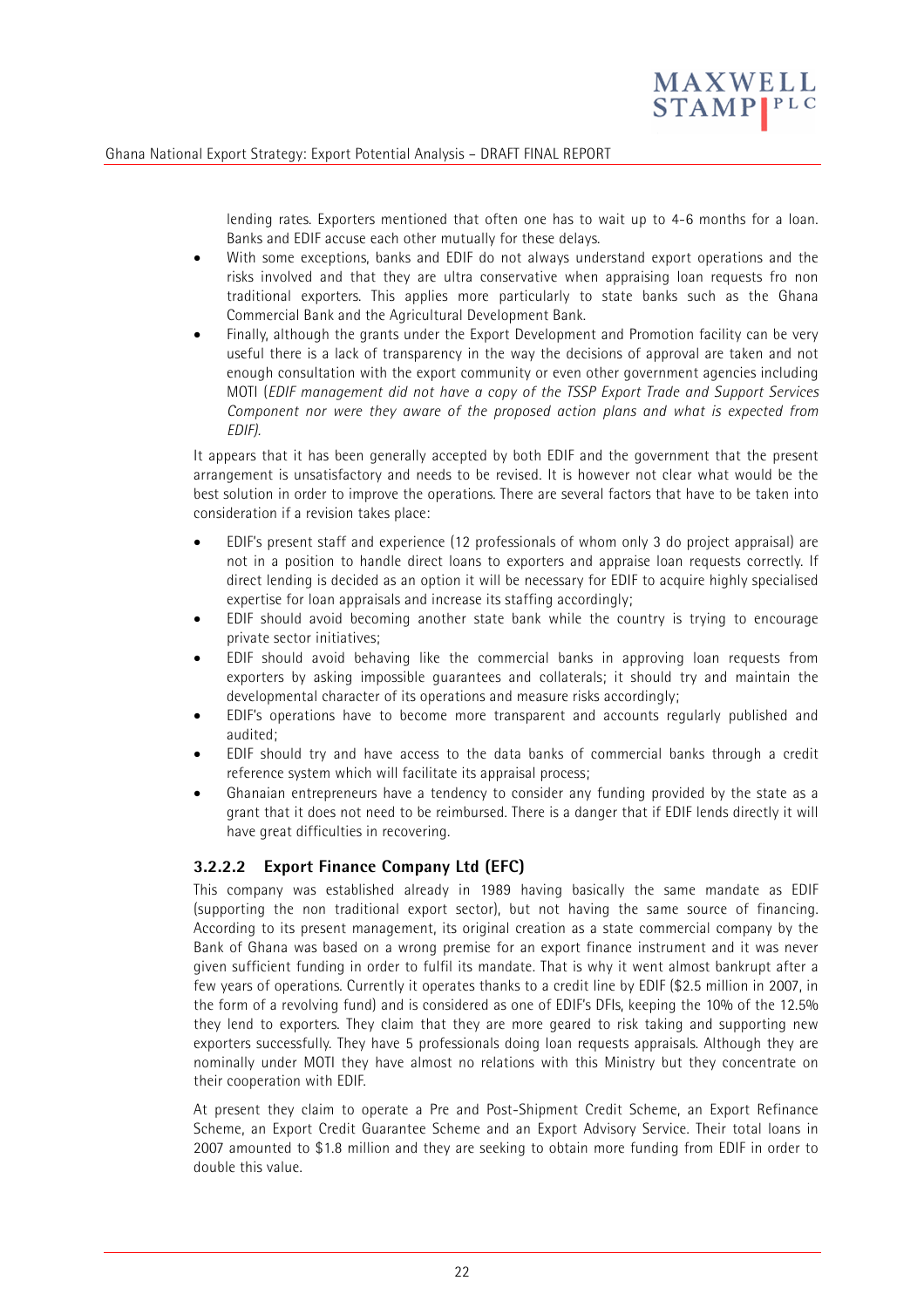

#### **3.2.2.3 Commercial Banks**

Among the commercial banks there are some that lend to non traditional exporters and others that specialise more to traditional exports. The Prudential Bank and the Ecobank have developed their relationship with exporters in some non traditional sectors such as handicrafts, horticulture, garments, cocoa processing and wood manufactures. They seem to have developed deep knowledge and expertise in the international trade transactions of their customers and often provide them with information and training in order to make them more competitive. They usually practice lending rates between 20% and 27% but they also offer better terms in US\$ denominated loans when they are sure that their customer will earn US\$ from his exports. As such they are somehow in competition with EDIF and EFC in trying to attract the most performing exporters as their customers. At the same time they use the EDIF facility recommending customers for EDIF rate but their decisions have a purely commercial character, which is normal for business enterprises. Commercial banks indicated that the absence of an Export Credit Insurance and Guarantee system in Ghana also acts as a brake to develop better lending conditions to non-traditional exporters.

#### **3.2.2.4 Donor Funding**

A number of on-going donor-funded projects provide export financing to selected enterprises (MIDA, MSME, TIPCEE etc.). These are important but temporary sources as all these sources will eventually close in a few years' time.

#### **Critical Issues**

- Non traditional exporters in Ghana continue to face great difficulties in accessing export finance;
- The most widespread lending rate for loans for non traditional exports is very high (20-27%) and is very much higher than rates practiced in countries competing with Ghana in international markets; this is not expected to change much in the future despite Ghana's relative macroeconomic stability as the inflation rate is about 15% (May 2008);
- Long term finance for export production and trade is very difficult to obtain;
- The present arrangement and functioning of EDIF and EFC does not correspond to the needs of the export community;
- New and small exporters of non traditional products do not have the necessary skills to approach financing institutions in order to promote their business.
- There is a lack of a dialogue and consultation between the public sector (EDIF, MOTI, Ghana Commercial Bank) and the export community on trade finance issues;
- The absence of an Export Credit Insurance and Guarantee scheme in Ghana has a negative effect on lending to non-traditional exporters.

#### **Recommendations**

- There is a need to review the current operations of EDIF and EFC as well as their mandates and design a new consolidated institution putting emphasis on developmental considerations in lending;
- This new institution could either take the form of an Eximbank or that of a Fund; if the choice is a Fund, the most appropriate ways to channel the loans through existing banks to ensure recovery and transparency should be explored; if the choice would be that of an Eximbank full transparency provisions and risk taking practices should be ensured;
- The possibility of this new institution in lending to exporters in US\$ and its corresponding Libor rates should also be explored;
- The possibility of granting longer term loans for export development operations should be explored and identified;
- Specialised training should be provided to new small exporters who need to obtain loans for export operations;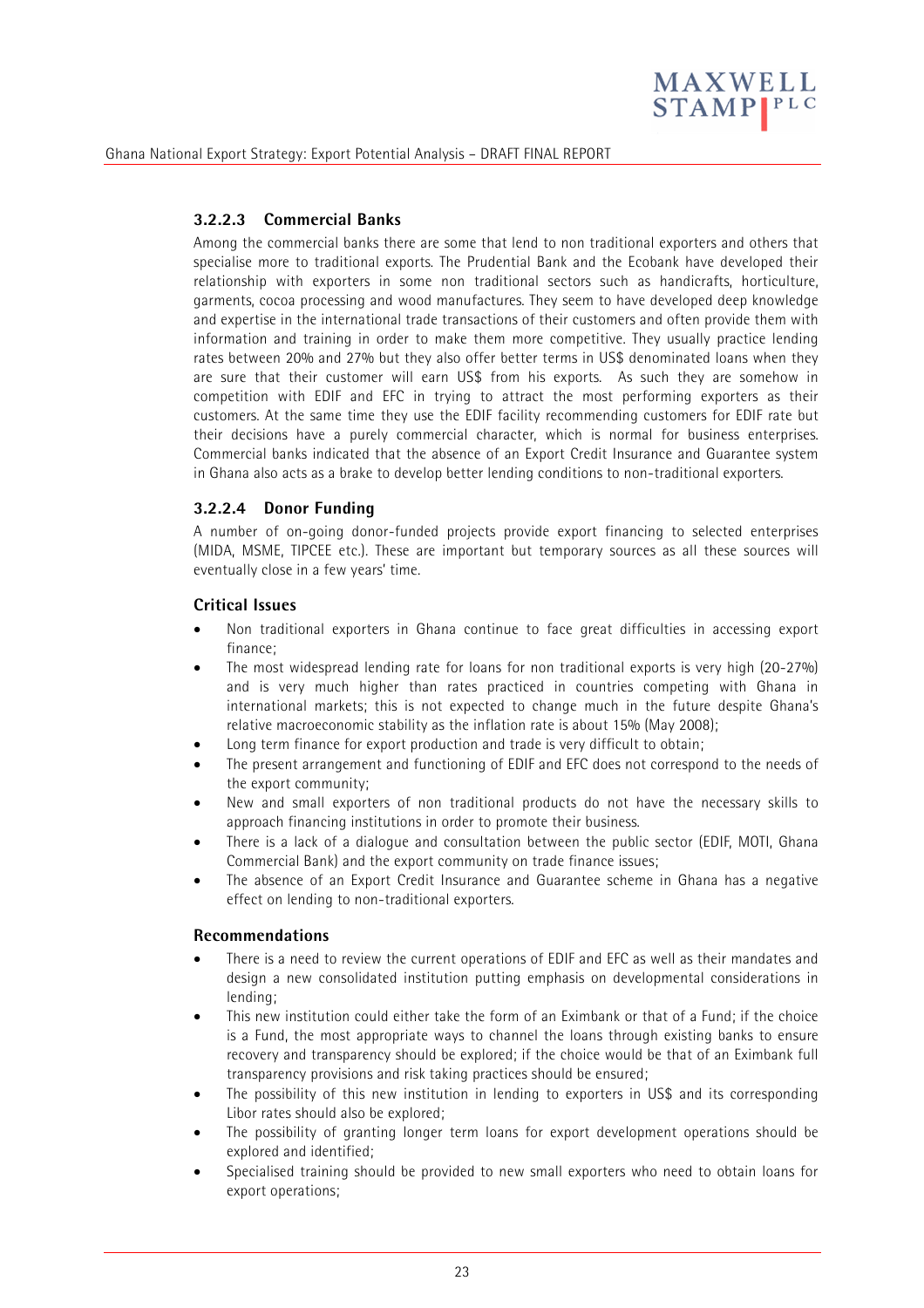

- If necessary, commercial bank staff doing loan appraisals should also be trained in international trade operations;
- MOTI should undertake a feasibility study for the establishment of an Export Credit Insurance and Guarantee scheme in Ghana.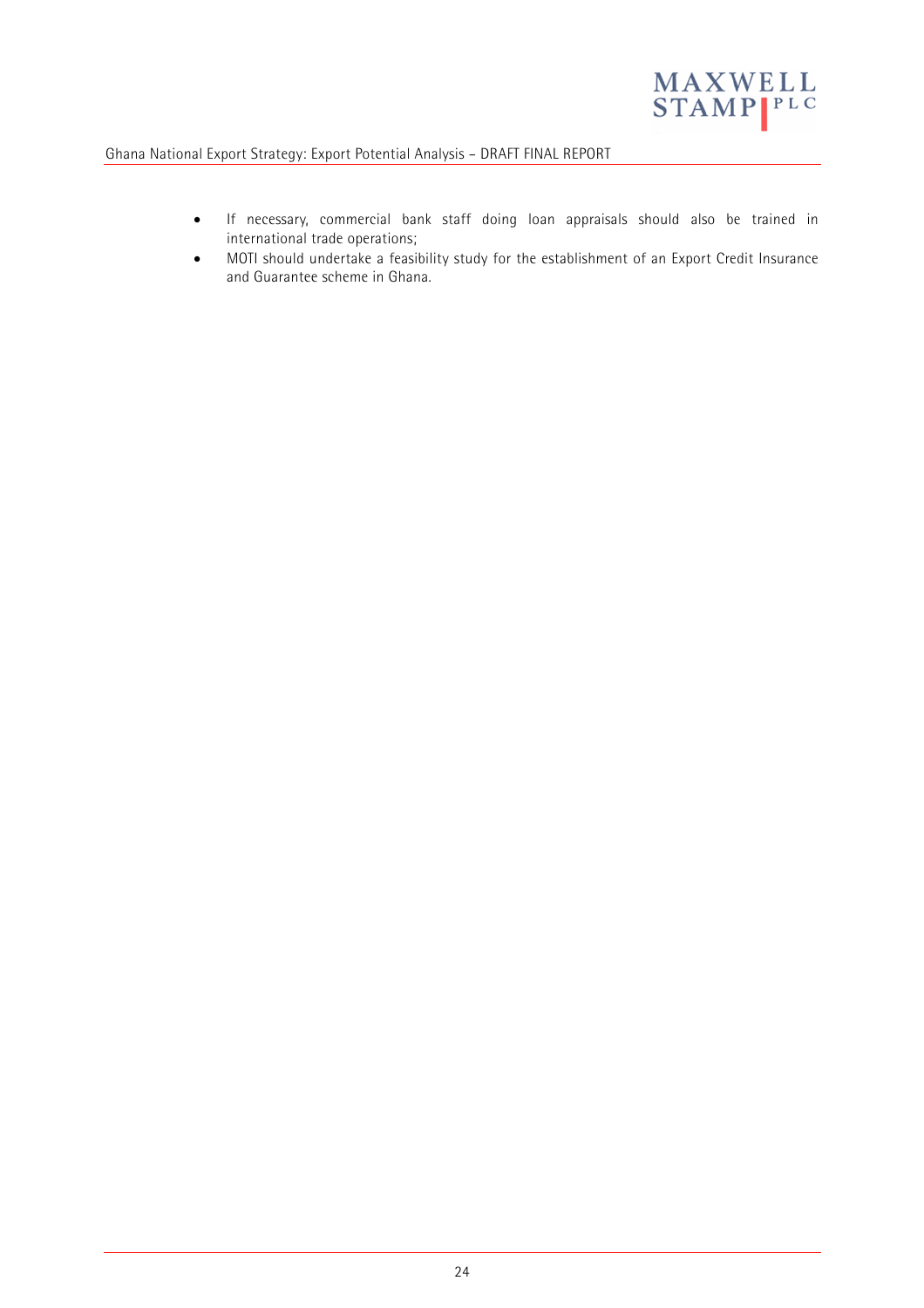

| <b>Action Plan for Trade Finance</b>                                                  |                                                                                                                                         |                                                                                                                                                                                                                                                                                                                      |                                                                                                                                                                                                          |                                                        |  |  |  |
|---------------------------------------------------------------------------------------|-----------------------------------------------------------------------------------------------------------------------------------------|----------------------------------------------------------------------------------------------------------------------------------------------------------------------------------------------------------------------------------------------------------------------------------------------------------------------|----------------------------------------------------------------------------------------------------------------------------------------------------------------------------------------------------------|--------------------------------------------------------|--|--|--|
| <b>Objectives</b>                                                                     | <b>Targets</b>                                                                                                                          | <b>Actions &amp; Timing</b>                                                                                                                                                                                                                                                                                          | <b>Measures</b>                                                                                                                                                                                          | <b>Institutions</b>                                    |  |  |  |
| Improve the access to<br>trade finance by<br>exporters of non<br>traditional products | Create a new Export Development Fund<br>that offers better access, terms of<br>lending and lower lending rates than the<br>present EDIF | Undertake a thorough study of the<br>present situation in Ghana, take stock of<br>experiences in other developing<br>countries and recommend a new scheme<br>for an Export Development Fund that<br>facilitates access to credit and enhances<br>the export competitiveness of the<br>country. (Second half of 2008) | Increase of the number of exporters that<br>obtain loans<br>The annual revenue available from the<br>0.5% levy on imports disbursed by 80%<br>New FDIF institutional structure and<br>mandate introduced | MOTI, donors                                           |  |  |  |
| Lower the lending<br>rates available to<br>exporters                                  | Introduce innovative mechanisms for<br>offering lower rates either by using state<br>funds or by having \$ denominated<br>operations    | Undertake a study to explore all possible<br>scenarios and proceed with trial<br>schemes. (Second half 2008 - first half<br>2009)                                                                                                                                                                                    | Lending rates offered to non traditional<br>exporters below the 12.5% mark                                                                                                                               | EDIF, MOTI,<br>donors                                  |  |  |  |
| Make available longer<br>term loans for<br>exporters                                  | Create the conditions for obtaining<br>longer term finance                                                                              | Study the current situation and<br>recommend solutions allowing longer<br>term loans. (Second half of 2008)                                                                                                                                                                                                          | Exporters having access to longer term<br>loans                                                                                                                                                          | MOTI, Ministry of<br>Finance, Bank of<br>Ghana, donors |  |  |  |
| Improve appraisal of<br>exporters' requests<br>for loans                              | Upgrade the skills of staff in financial<br>institutions in export project appraisal                                                    | Undertake targeted training to project<br>appraisal staff in relevant financial<br>institutions in order to increase their<br>familiarity with export operations (First<br>half of 2009)                                                                                                                             | Less complaints by export community on<br>lack of understanding                                                                                                                                          | Banks, donors                                          |  |  |  |
| Facilitate exporters'<br>relations with<br>financial institutions                     | Upgrade exporters' skills in preparing<br>requests for loans by financial<br>institutions                                               | Undertake training of new and small<br>exporters in writing business plans and<br>preparing requests for loans. (First half<br>of 2009)                                                                                                                                                                              | Proportion of requests rejected by<br>financial institutions decreased                                                                                                                                   | GEPC, banks,<br>donors                                 |  |  |  |
| Increase transparency<br>of lending                                                   | Establish a credit reference system<br>among financial institutions                                                                     | Accelerate the initiative already<br>undertaken by the Bank of Ghana.<br>(Second half of 2008)                                                                                                                                                                                                                       | Credit reference system established                                                                                                                                                                      | Bank of Ghana<br>and commercial<br>banks               |  |  |  |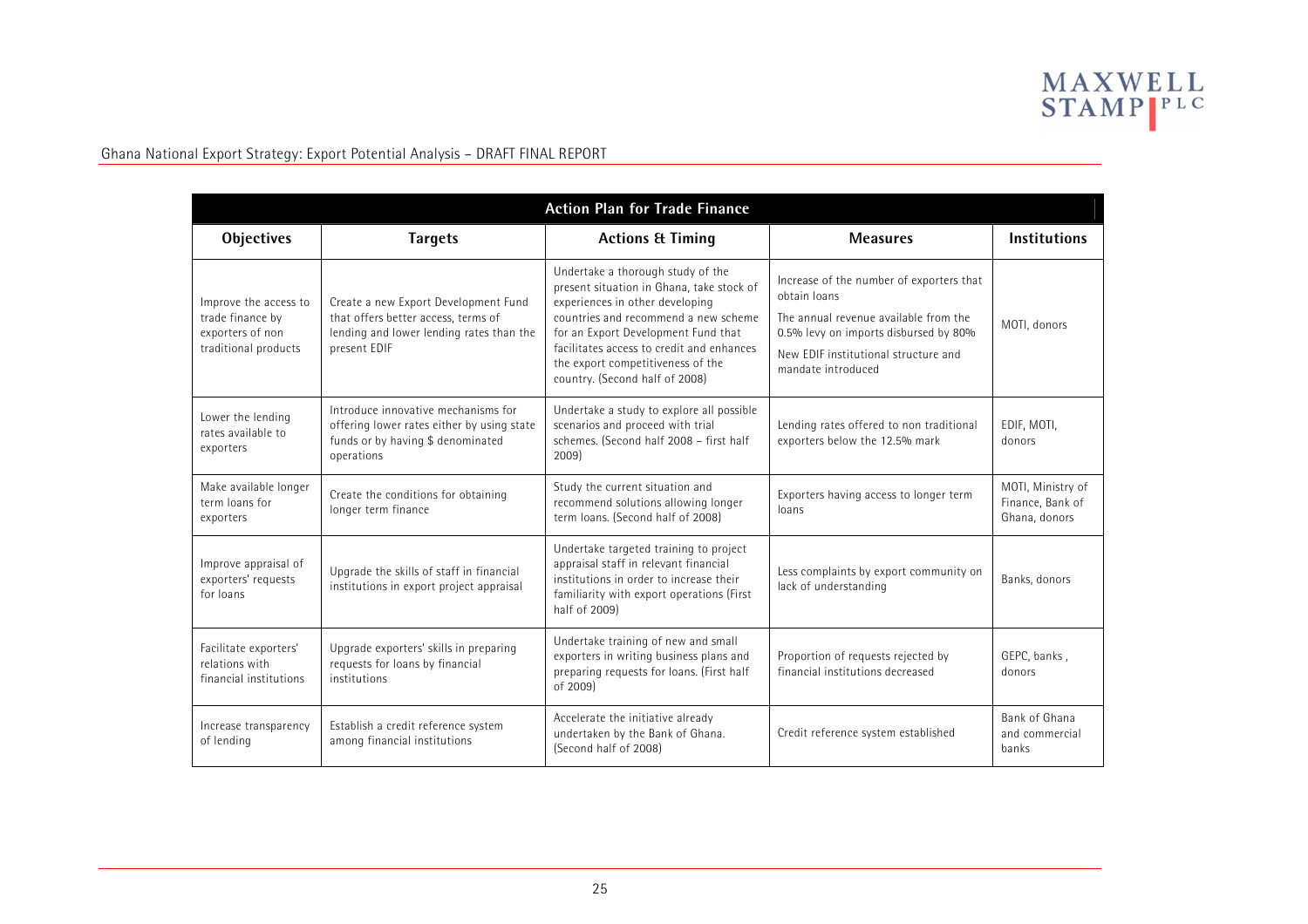

| Action Plan for Trade Finance (continued)                                    |                                                                                                         |                                                                                                                                                                                                                         |                                                                                                   |                     |  |  |  |  |
|------------------------------------------------------------------------------|---------------------------------------------------------------------------------------------------------|-------------------------------------------------------------------------------------------------------------------------------------------------------------------------------------------------------------------------|---------------------------------------------------------------------------------------------------|---------------------|--|--|--|--|
| <b>Objectives</b>                                                            | Targets                                                                                                 | <b>Actions &amp; Timing</b>                                                                                                                                                                                             | <b>Measures</b>                                                                                   | <b>Institutions</b> |  |  |  |  |
| Facilitate lending to<br>non-traditional<br>exporters by<br>commercial banks | Explore the possibility of establishing an<br>Export Credit Insurance and Guarantee<br>scheme for Ghana | MOTI should undertake a feasibility<br>study in order to identify whether an<br>Export Credit Insurance and Guarantee<br>scheme is necessary for Ghana and if<br>yes, what form should it take. (First half<br>of 2009) | Proposals for the establishment or not of<br>a scheme discussed and appropriate<br>decision taken | GoG, donors         |  |  |  |  |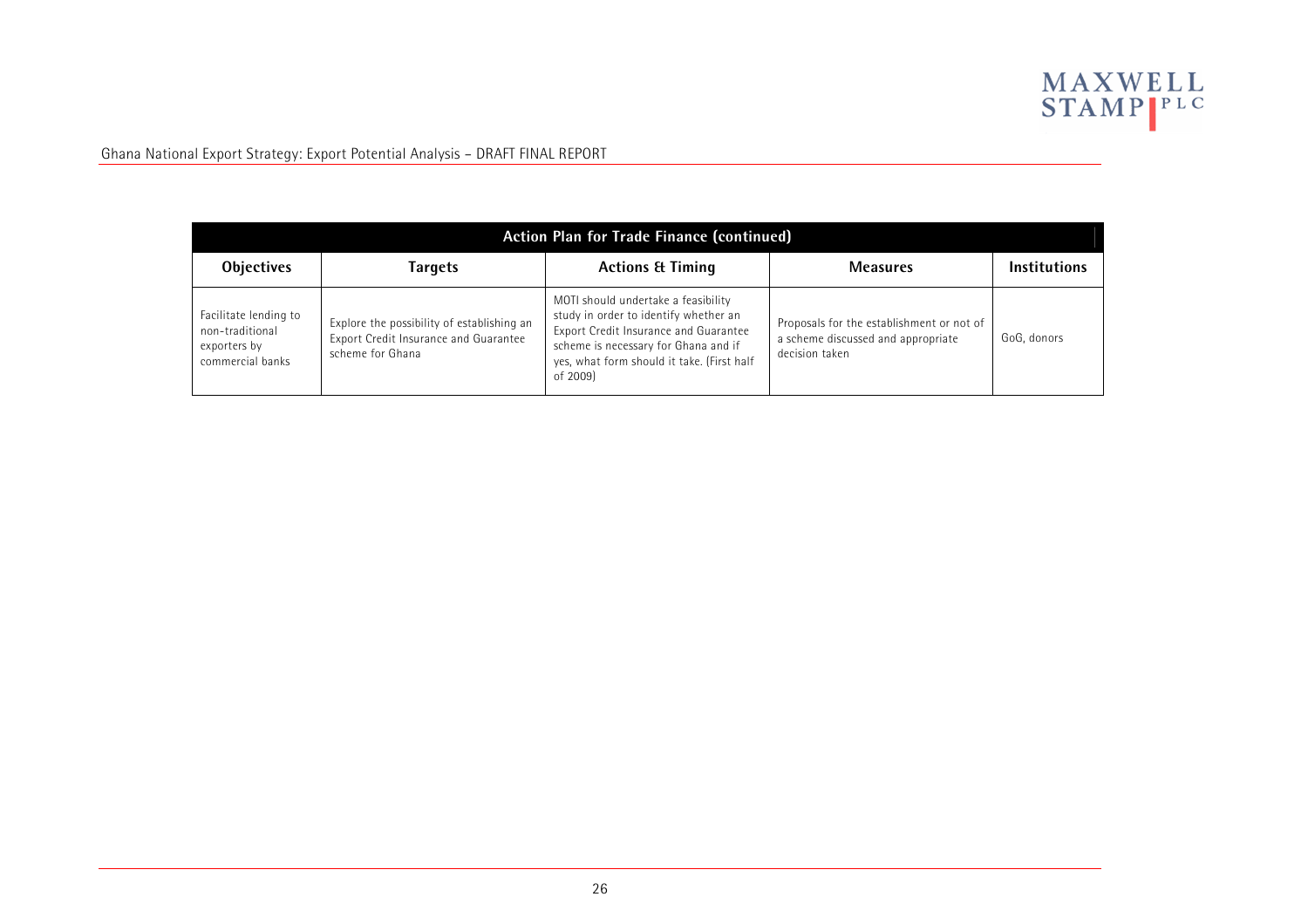

# **3.2.3 Quality Management for Export**

Although there has been a marked improvement in recent years with respect to matters affecting quality requirements for the export trade, it appears that there is still need for further work in this field. Considerable contributions have been made by donor-funded programmes, such as USAID (for example TIPCEE), UNIDO, GTZ, EU, the EMQAP programme and other donors. The MOTI, through the Ghana Standards Board, and the MOFA are the two main institutions that have the mandate to assist exporters in this particular field. The Ministry of Health, through the Food and Drugs Board, is also involved in export quality control matters.

#### **3.2.3.1 The Ghana Standards Board (GSB)**

This Board, established in 1973, is a government organisation under the MOTI, responsible for the overall management and coordination of standardization and conformity assessment in Ghana. The GSB elaborates standards for food, drugs, cosmetics, and engineering products, and certifies these products under its certification scheme. It is expected to have inspectors at major customs offices and exit points to ensure that goods comply with established standards. However, it appears that in many cases there are no allocated premises in exit points (such as the airport) so that the inspectors can carry out their task. Upon request by exporters, the GSB also issues compliance certificates under the voluntary Export Certification Scheme.

#### **3.2.3.2 The Plant Protection and Regulatory Service (PPRS) of the MOFA**

This Service has the mandate to develop, organise, implement, monitor, train, and to regulate the plant protection sub-sector in the country. The agency's objectives set out, inter alia, to:

- ensure that exotic plant pests are not introduced into the country or local ones exported through trading in agricultural commodities;
- eradicate, contain or retard the spread of accidentally introduce pests;
- contain and/or control pest outbreaks with all available methods;
- develop and disseminate appropriate and sustainable integrated plant protection strategies in collaboration with research;
- ensure the development of a well functioning seed industry to international standards;
- ensure the judicious and safe use of agricultural pesticide by farmers;
- The operations of this Service are of particular relevance to all agricultural non-traditional exports and have a direct effect on such growth sectors as horticultural products.

### **3.2.3.3 The Ghana Food and Drugs Board (FDB)**

This Board, under the Ministry of Health, has the mandate to protect Ghanaian consumers by testing food, drugs, cosmetics and medical and chemical products that are commercialised in the domestic market, either locally produced or imported. Although this mandate appears to be clear, it is reported that the FDB also involves itself with regulations affecting exports. It issues export certificates for the products falling under its mandate, thus overlapping with the work of GSB.

#### **3.2.3.4 Measures affecting export trade**

MOTI decides which export products have to have export certification. For those selected products, certificates of conformity are issued by specific agencies. For the non-traditional sectors the agencies issuing certificates are either the GSB (for most products) or the PPRS (for horticultural products). These certificates have to be obtained before goods are shipped abroad.

In the case of products which are not on the list of MOTI, there is the voluntary Export Certification Scheme available to exporters who want to use it.

A similar system is in place for enforcing the SPS measures of the WTO. For non-traditional exports, the PPRS is responsible for issuing conformity certificates for horticultural products, while the GSB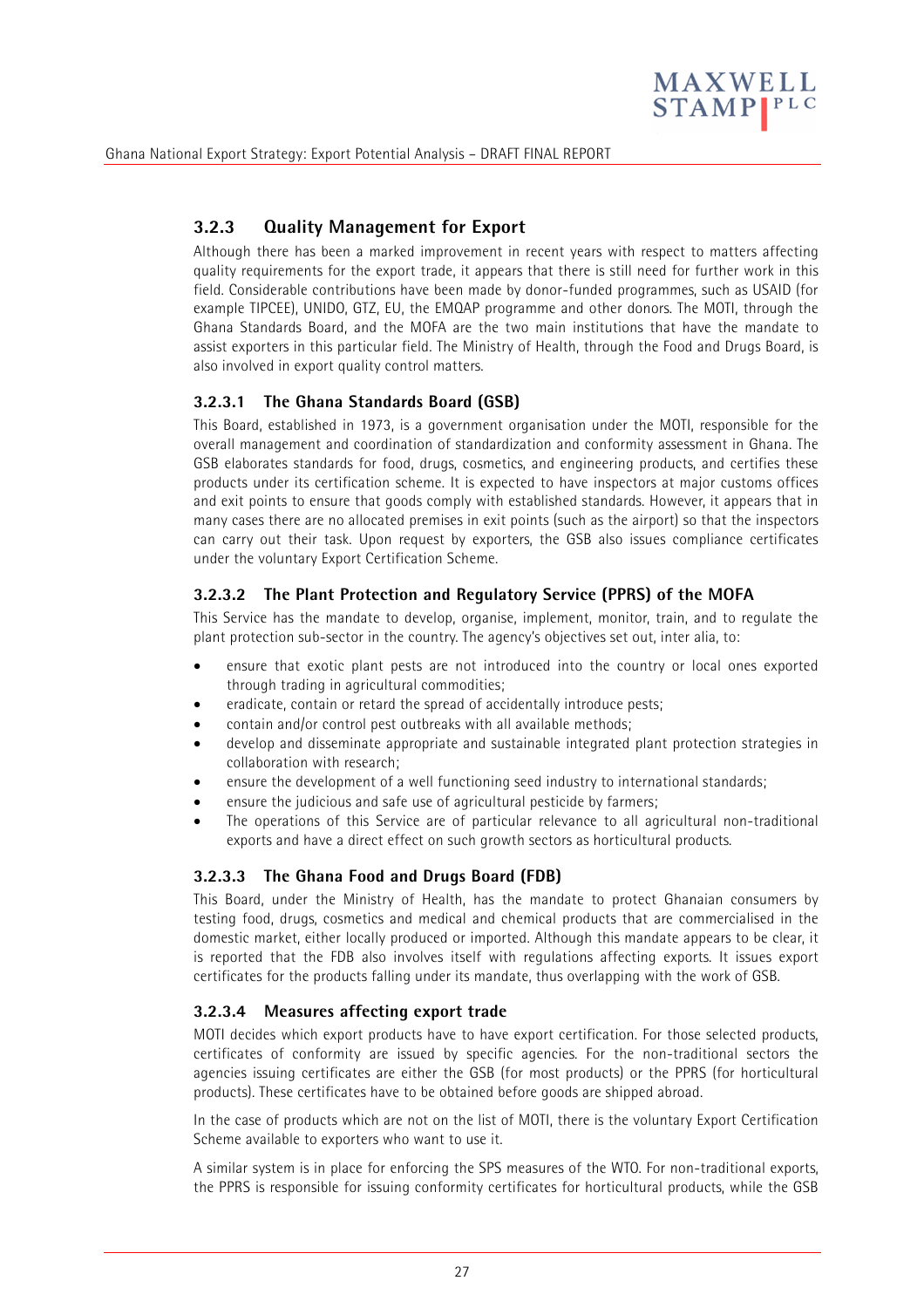

for fish products. The SPS international requirements are not always well-known or understood by non-traditional exporters and there is a need to improve their knowledge and ability to conform to these requirements. There have been problems with the EU regulations in the fish export sector (see JITAP study) as well as pesticide residues on fresh fruits and vegetables and afflatoxin content in nuts and related products.

Many small and medium producers and exporters are not clear about the various quality-related regulations and the requirements of the international markets. There is an apparent need for companies that are engaged in export trade to receive specialised training on all these matters. This training could be supplemented by specialised documentation explaining international quality requirements for each specific export sector. As we have seen, the EMQAP project (see section…) is expected to produce Manuals for GAP and for international market requirements. Similar manuals should be produced for all priority non-traditional export sectors.

These problems are partly due also to the fact that there is a lack of testing facilities in Ghana for these requirements. The laboratory accreditation of GSB has still not been obtained and its laboratories still need better equipment. The laboratories of FDB are better equipped thanks to donor assistance-and maybe this is one of the reasons of overlapping and duplicating functions with GSB.

#### **Critical Issues**

- Despite some useful work carried out by existing institutions in the field of quality management, a comprehensive approach towards quality matters is lacking and there is little or no coordination among related institutions;
- Many small and medium non-traditional exporters are still not clear and aware of the quality requirements of international markets;
- The inspection of goods for export is still not up to satisfactory standards, and there is a need for adequate premises in exit points and qualified staff;
- The existing testing facilities in Ghana are not up to the standard required by exporting companies which operate in international markets;
- There is no system alerting exporters to changes in quality requirements in the main import markets;
- The SPS/TBT compliance is suffering from lack of transparency and a lack of advisory services that could be made available to exporters for this purpose.

#### **Recommendations**

- MOTI, MOFA and all other related institutions should elaborate a national action plan which ensures coordination of all quality management under a central reference point;
- The mandates of GSB and FDB should be reviewed and any overlapping and duplication of functions removed;
- A training programme for exporters on all basic quality management issues, as well as for specific issues at sector level, should be elaborated and implemented;
- Adequate premises for inspection of export products at exit points and sufficient qualified staff to regularly carry out such inspections should be put in place;
- The laboratory testing facilities for export products in the country should be improved and accreditation obtained;
- A system that closely monitors international quality requirements and promptly alerts producers and exporters of non-traditional products should be established.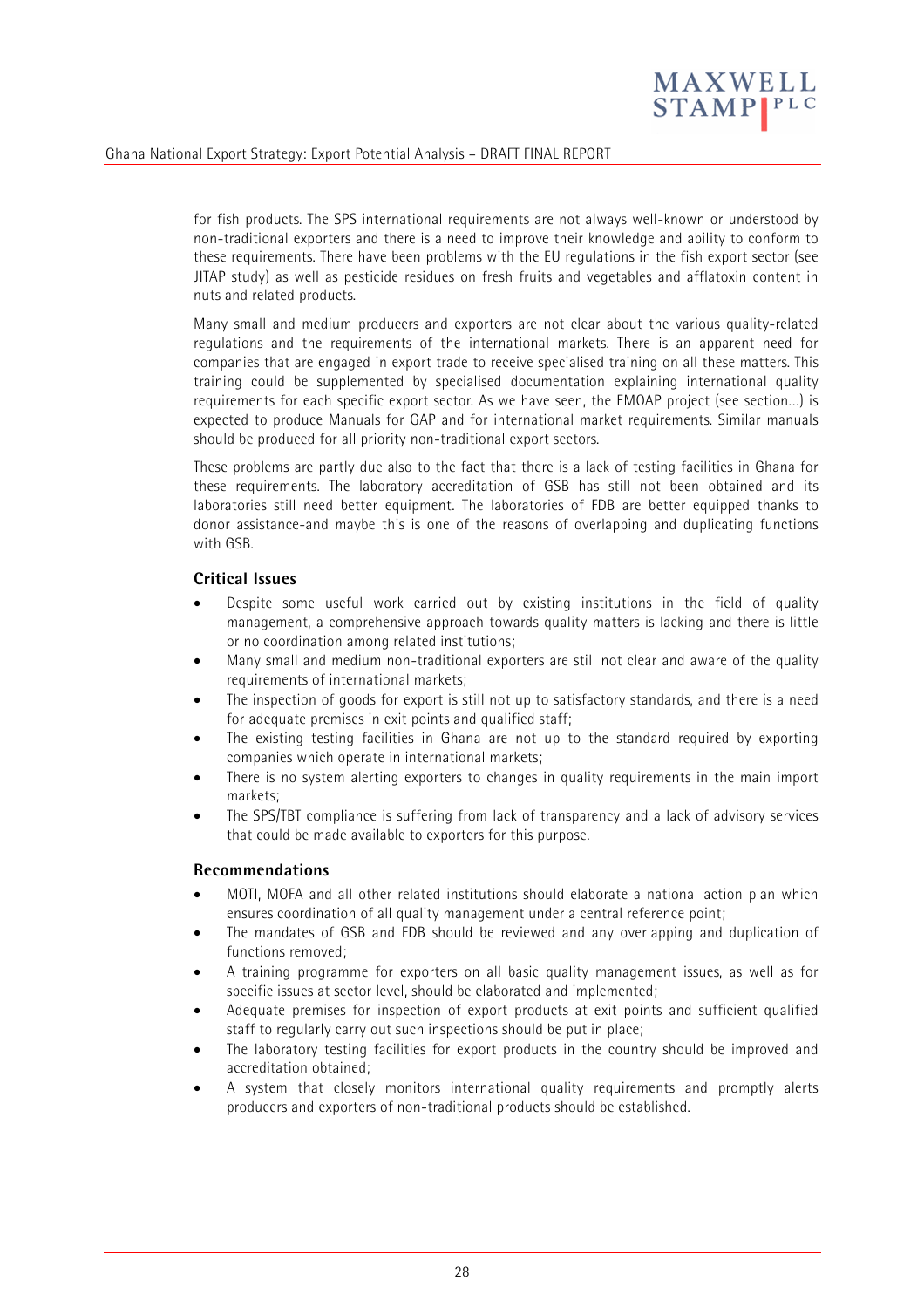

| <b>Action Plan for Quality Management</b>                                              |                                                                                                                                                                                                                                          |                                                                                                                                                                                                                                                                                                                                                                                                                     |                                                                                                                                                                                                         |                                                            |                                                                                                                 |  |  |
|----------------------------------------------------------------------------------------|------------------------------------------------------------------------------------------------------------------------------------------------------------------------------------------------------------------------------------------|---------------------------------------------------------------------------------------------------------------------------------------------------------------------------------------------------------------------------------------------------------------------------------------------------------------------------------------------------------------------------------------------------------------------|---------------------------------------------------------------------------------------------------------------------------------------------------------------------------------------------------------|------------------------------------------------------------|-----------------------------------------------------------------------------------------------------------------|--|--|
| <b>Objectives</b>                                                                      | <b>Targets</b>                                                                                                                                                                                                                           | <b>Actions &amp; Timing</b>                                                                                                                                                                                                                                                                                                                                                                                         | <b>Measures</b>                                                                                                                                                                                         | <b>Institutions</b>                                        | <b>Resources</b>                                                                                                |  |  |
| Ensure a<br>coordinated<br>and holistic<br>approach to<br>export quality<br>management | Elaborate action plan with a<br>central reference point for all<br>export-oriented quality<br>management issues                                                                                                                          | Carry out a study and recommend an<br>operational scheme for a centralised and<br>coordinated export quality management. (2nd<br>half of 2008)                                                                                                                                                                                                                                                                      | Export quality management actions<br>coordinated;<br>Ghana exports benefiting from<br>better quality acceptance abroad                                                                                  | MOTI, MOFA,<br>Ministry of<br>Health, GSB,<br>FDB, PPRS    | GoG                                                                                                             |  |  |
|                                                                                        | Avoid overlapping and<br>duplication of functions of<br>agencies involved in quality<br>management and certification<br>of exports                                                                                                       | Review the mandates of GSB, FDB, PPRS and<br>corresponding services of MOTI, MOFA and<br>Ministry of Health with a view to doing away<br>with overlapping and duplication of functions.<br>(1 <sup>st</sup> half of 2009)                                                                                                                                                                                           | No duplication or overlapping of<br>functions, providing exporters with<br>a clear sense of who is doing what<br>and who can provide assistance                                                         | MOTI, MOFA,<br>Ministry of<br>Health, GSB,<br>FDB, PPRS    | GoG                                                                                                             |  |  |
| Improve the<br>quality of<br>exported non-                                             | Make producers and exporters<br>of non-traditional products<br>better aware of international<br>market quality requirements                                                                                                              | Elaborate and implement specific training<br>programmes at sector level for producers and<br>exporters of non-traditional products. (For the<br>four priority sectors, 2 <sup>nd</sup> half of 2008; for all<br>other sectors, 2009-2010);<br>Elaborate Manuals of quality requirements at<br>sector level providing detailed information on<br>main target markets (2009) and update them<br>on an on-going basis. | Decrease in numbers of products<br>rejected either at exit points or<br>abroad by foreign importers;<br>Producers and exporters of non-<br>traditional products requesting to<br>attend training events | GSB, PPRS,<br>private quality<br>management<br>consultants | MOTI, MOFA,<br>Donor<br>community,<br>particularly<br>representing<br>major import<br>markets (i.e.<br>EU, USA) |  |  |
| traditional<br>products and<br>their<br>acceptance in<br>international                 | Improve inspection of export<br>products at exit points of the<br>country                                                                                                                                                                | Provide adequate premises for inspectors at<br>exit points. (1st half of 2009);<br>Provide on-going training to inspectors and<br>increase number of qualified inspectors.                                                                                                                                                                                                                                          | Number and quality of inspections<br>increased at exit points;<br>Decrease in number of products<br>rejected in foreign markets                                                                         | MOTI, MoT,<br>CEPS, and other<br>relevant<br>agencies      | GoG, Donor<br>community                                                                                         |  |  |
| markets                                                                                | Improve overall infrastructure<br>Better equip existing laboratories and obtain<br>for quality management and<br>accreditation for the laboratories of GSB.<br>facilitate testing of export<br>$(2009 - 10)$<br>products before shipment |                                                                                                                                                                                                                                                                                                                                                                                                                     | Exporters able to test their<br>products before shipment;<br>GSB labs accredited                                                                                                                        | MOTI. MOFA                                                 | GoG, Donor<br>community                                                                                         |  |  |
|                                                                                        | Improve responsiveness of<br>exporters to international<br>quality requirements                                                                                                                                                          | Establish alert system at sector level to inform<br>exporters and producers of changes in quality<br>requirements in target markets. (2009).                                                                                                                                                                                                                                                                        | Fewer rejects of export products in<br>foreign markets due to conformity<br>problems                                                                                                                    | MOTI, MOFA,<br>GSB                                         | GoG, Donor<br>community                                                                                         |  |  |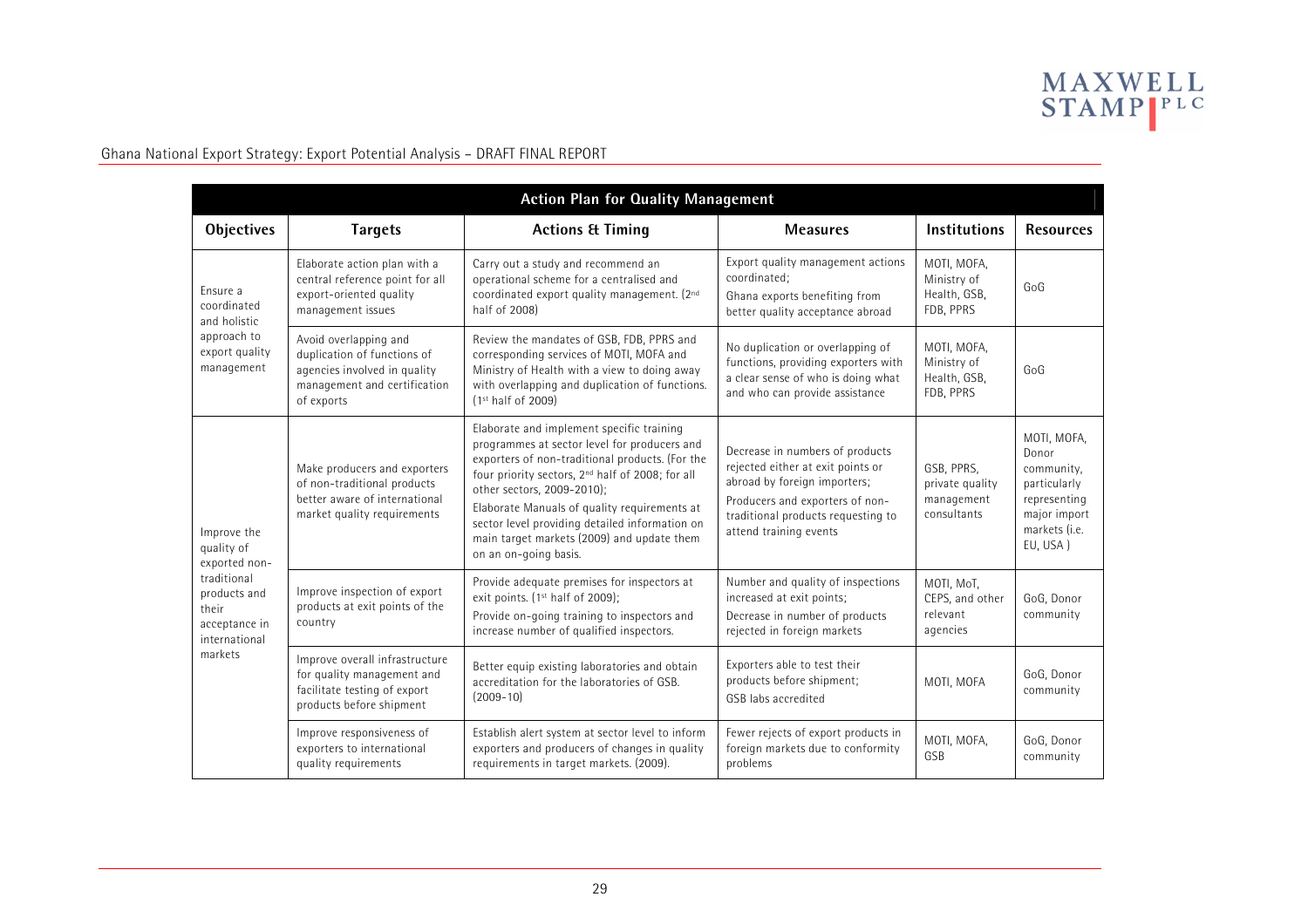

# **3.2.4 Trade Facilitation**

Apart from factors related to such issues as productivity, product quality, marketing, cost of inputs, etc., the competitiveness of Ghanaian non-traditional exports can also be considerably undermined by the operations of front line agencies such as the sea ports, airport, border posts, customs, cargo handling companies, inspection companies and freight operators. This is because the operational efficiency or inefficiency of such bodies normally adds considerably to the transactions costs of the exporters even before their wares reach their destination markets overseas to face their competitors.

### **3.2.4.1 Airport and Seaport Operations**

Exporters have regularly complained about the frustrations that they face from officials of the countries ports, in the form of cumbersome bureaucratic procedures, requests for unauthorized/illegal payments by officials, some of whom are incompetent and therefore unable to interpret rules correctly, all of which factors generate endless operational delays to the disadvantage of exporters at the points of exit. The system also breeds parallel systems operated by "fixers" for fees additional to the official levies.

Operators have suggested that these problems are the result of a multiplicity of rules and regulations enforced by several state agencies in an uncoordinated manner.

Exporters have also complained about the size of the fees that they are made to pay at the ports; in their view, the fees that are levied on exports tend to be too high and so undermine their price competitiveness in foreign markets. In rare instances, they have claimed that the charges are not officially sanctioned by law. The lack of certain basic facilities and infrastructure at the ports constitutes immense difficulties for the smooth export operations as they lead to needless delays. The availability of such facilities, such as well-equipped storage and cold chain facilities as well as modern cargo handling equipment, may enhance export operations worldwide. The absence in sufficient quantities at Ghana ports has been identified as a major bottleneck for a long time. However because of the huge capital that is required for their provision, the private operators on their own are unable to secure them.

Port operations in Ghana have been characterized for a long time by several reported cases of malfeasance. This is because, for the most part, many of the operations at the ports have been very complex and burdensome owning to the fact that many port operations remain largely manual. The situation makes it relatively easy for fraudsters among the several persons who carry out diverse activities to exploit the several loopholes in the maze.

Port users, especially the exporters are strongly of the view that private operators would be able to render more efficient services to them than what they are experiencing currently.

 To come to terms with this situation, a number of reforms have been carried out by the Port Authorities in recent years following the recommendations contained in the report submitted to the Government in the context of the TSSP. In this respect the introduction of the Ghana Community Network which has been designed to capture data on waybills to simplify cargo handling operations has considerably improved the atmosphere at the ports, especially the Kotoka International Airport and the Port of Tema.

However a number of policy reforms are still outstanding and need to be implemented to facilitate the smooth flow of exports through the main port at Tema, in particular.

#### **Critical Issues**

- Many state agencies operating at both the Kotoka airport and at Tema port are still not connected to GCNet and many of the country's land borders are also not hooked to the system;
- There is still a lack of sufficient dedicated terminals for the export of certain categories of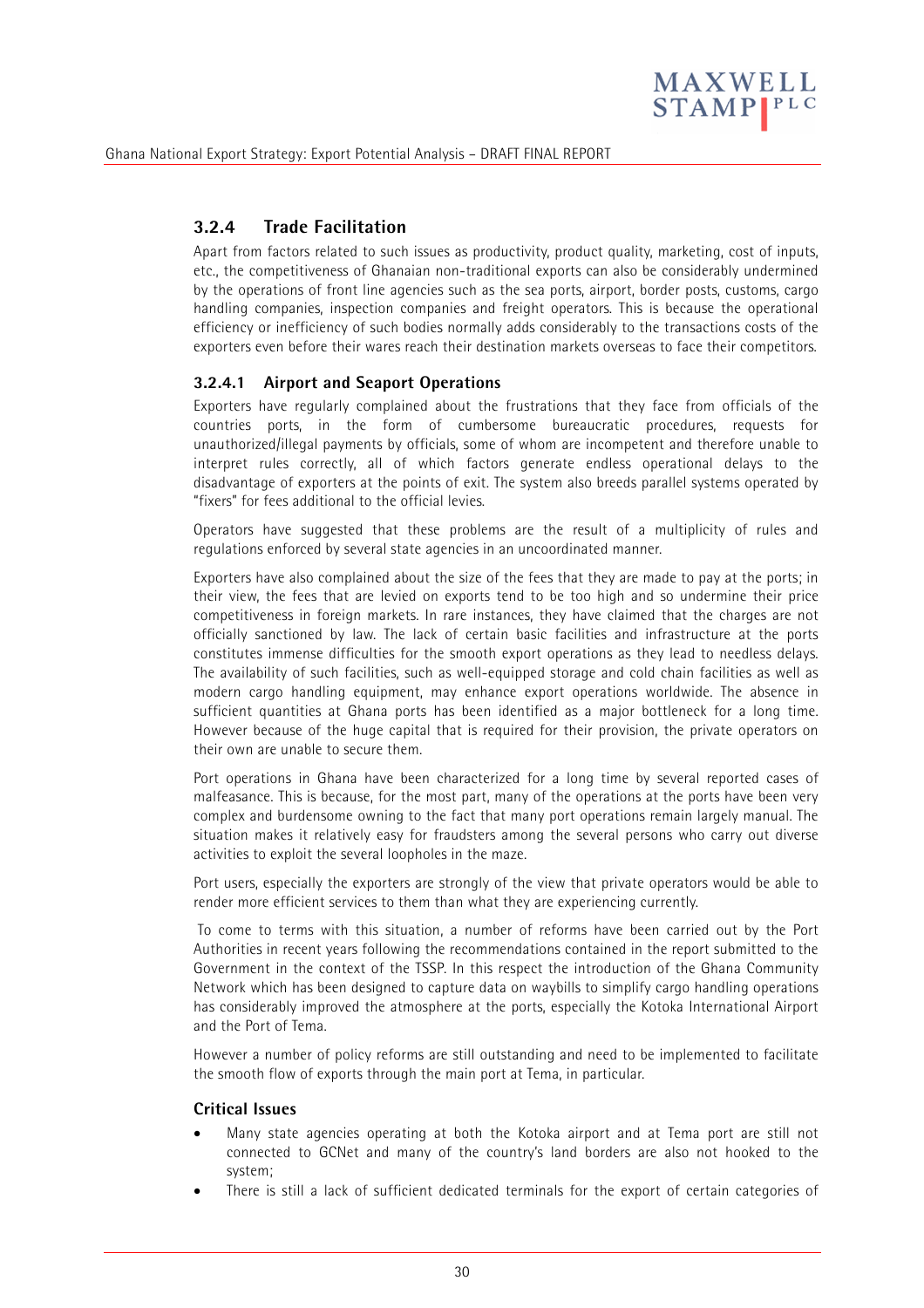

non-traditional products such as mangoes, papaya, chillies, etc.;

- The management regime in the ports still lacks transparency despite the introduction of the GCNet;
- Fees for port operations are claimed to be still too high compared with neighbouring and competing countries;
- There is a lack of coordination among the various agencies involved in airport and port operations;
- Many officials of the agencies involved in airport and port operations lack adequate qualifications in order to do their job in an efficient way;
- Many exporters also do not understand the administrative and technical requirements of airport and port operations;
- There is a lack of some basic facilities such as well-equipped storage and cold chain facilities as well as modern cargo handling equipment that hamper export trade and reduce competitiveness.

#### **Recommendations**

- Establishment of more dedicated terminals for the export of certain categories of nontraditional export items to supplement the newly created Terminal 9;
- Continue the process of spreading computerized management tools to create a transparent management regime in the operations of the port, in addition to the GCNet, in order to enhance port efficiency to the benefit of the export community;
- A review of the fee structure as administered by both the port authorities and the freight forwarders at the ports consistent with best practice elsewhere, especially in relation to what obtains in other ports in the sub-region;
- Continue the process of privatising certain activities, e.g. security services, that are currently being undertaken by the Port Authorities;
- All state institutions operating at all the country's exit points which have not yet been so connected should be connected to the GCNet. This will considerably enhance agency coordination since all the frontline public bodies will be effectively operating from a common platform;
- Personnel of the agencies involved in port and airport operations should be systematically trained, in areas such as the interpretation of rules and regulations and the use of modern equipment that are used by systems such as the GCNet;
- Exporters should also be trained by their umbrella bodies like the FAGE to enable them to understand the functions and responsibilities of public officials with whom they come into contact during their operations at the ports. At the same time, operators should also be educated to know their responsibilities and obligations towards the state in order to create a congenial atmosphere between state agents and the private operators;
- Government and private investors should try and set up the necessary facilities (cold storage, modern handling equipment) for successful export operations; Government and business sector should cooperate in order to obtain the necessary financing and pool respective resources to achieve this objective.

#### **3.2.4.2 Customs**

Customs operations are important in the country's international trade for at least two critical reasons:

- They are a revenue-generating agency for the central government and therefore the activities have a direct impact on the country's development. In fact there are estimates that point to the fact that about 26-30% of the country's overall revenue is derived from custom duties;
- They protect the country's security by ensuring that illegal weapons and other dangerous goods as well as illegal persons do not enter the country.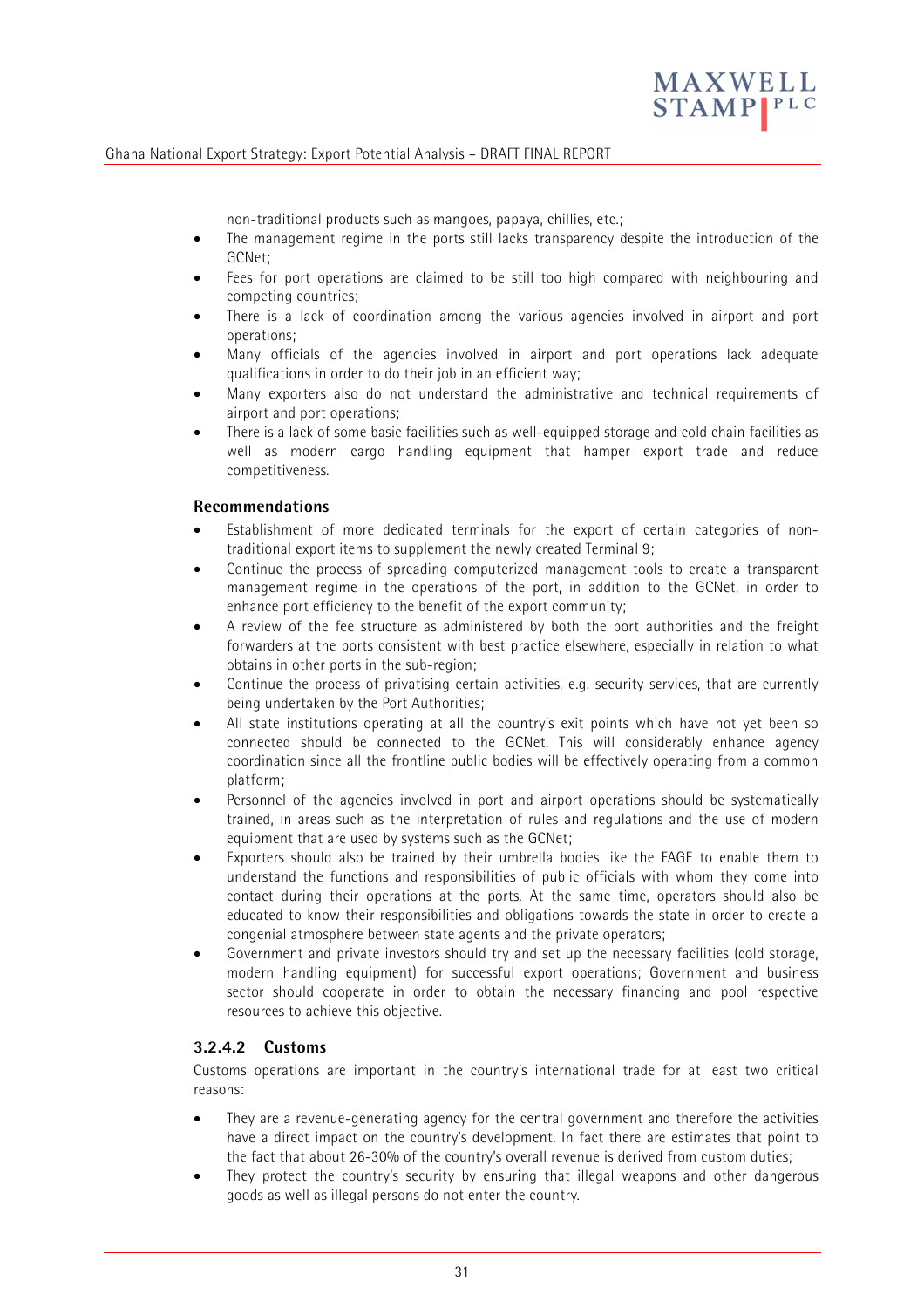

However, any inefficiency associated with customs agents and/or their operations have a direct bearing on the country's international trade competitiveness as any level of inefficiency adds to the operational costs and hence the competitiveness of the operators. The challenge is how to reconcile these seemingly contradictor functions of the Customs Service in the interest of the State.

Another source of delay at the ports is the mandatory inspection that is carried out by independent inspection companies on exports at the ports. The delay is caused basically by the fact that after the inspection by the destination inspection companies, customs is also required to carry out their own valuations. The basis for this dual inspection in the past was that Customs did not have the expertise to do a thorough inspection to meet the country's WTO obligations in respect of the Valuation Agreement. This has been a bone of contention between Customs and the Inspection companies for many years.

In addition to the above, exporters have complained that the existing duty drawback system for goods that are imported for re-export is very inefficient. It sometimes takes 8 months to a year to have the money refunded and sometimes there is no refund at all. Moreover, the bureaucracy involved in claiming this right is too heavy and puts exporters off in claiming it. This constitutes a serious disincentive for exporters as well as a burden and increased cost *vis-à-vis* their competitors in the world markets.

#### **Critical Issues**

- Current customs procedures appear to be outdated in some critical areas and not fully adapted to the requirements of a modern economy which has to compete globally;
- The personnel of CEPS still does not have adequate knowledge of inspection and customs valuation methods required by the WTO agreements;
- The duty drawback regime is still viewed by the private sector operators as inefficient as it takes too long a time for refunds to be made. It is a serious disincentive to exports.

#### **Recommendations**

- Customs procedures should be constantly reviewed and streamlined to cope with new in the international trading environment and to meet the requirements of their main functional remits and balance those with the requirements of a modern economy;
- Customs personnel should be trained and adequately equipped to undertake both the inspection and valuation functions simultaneously to eliminate the delays that result from the multiple inspection regimes;
- The duty draw back regime should be rationalized to enable operators get back their money as quickly and as regularly as possible so that they can plough back into their operations.

### **3.2.4.3 Transit Trade**

A key ingredient of the country's trade policy is the promotion of intra-West African trade, which continues to lag behind despite the various trade protocols adopted by the Authority of the ECOWAS Heads of State and Government. This is because intra-West African trade faces daunting challenges including very poor regional routes, a total absence of rail links between Ghana and the neighbouring countries and irregular maritime services linking the coastal countries. The minimal trade that exists is also frustrated by many administrative obstacles, leading to the prevalence of a huge informal trade between Ghana and her neighbours, in the form of smuggling.

Some key policy measures, taken as a result of the report on Trade Facilitation submitted for the TSSP have been put in place. These include the institutionalization of a tracking mechanism introduced by CEPS along the major transit corridors, particularly along the Tema-Ouagadougou Corridor and the gradual removal of road blocks which hitherto were the source irritation to both exporters and other road users as they resulted in major delays and engendered the solicitation of illegal payments. However, there are still a number of critical issues remaining that need to be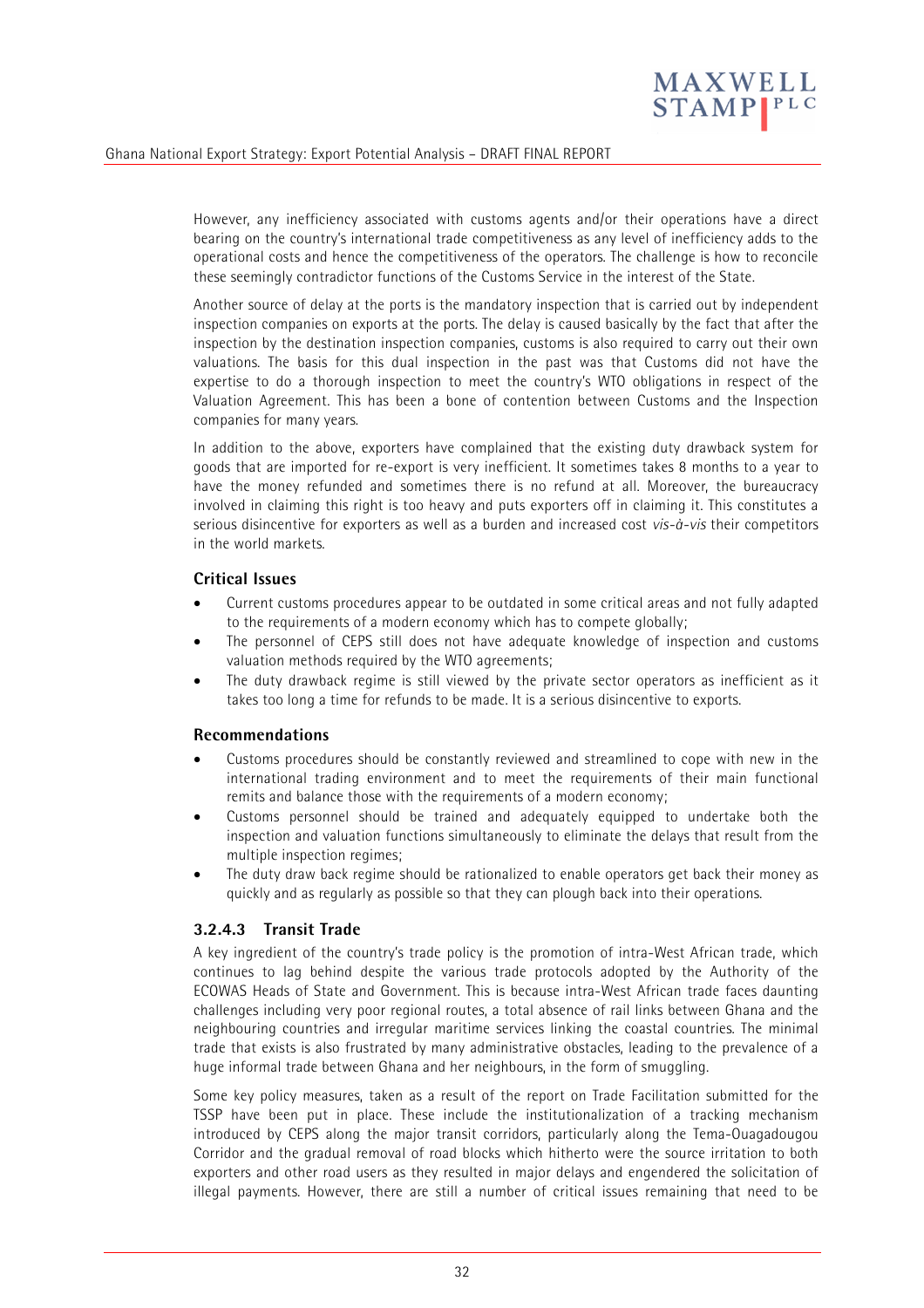

addressed:

#### **Critical Issues**

- Despite various negotiations and meetings the ECOWAS trade protocol is still not implemented by the member states;
- Many administrative obstacles hampering regional trade still exist;
- Illegal (informal) trade is still prevalent in the region and represents a major proportion of intra-ECOWAS trade;
- Ghanaian exporters are disadvantaged by their lack of knowledge of the French language, which is the language of most of the neighbouring countries.

#### **Recommendations**

- MOTI should increase efforts to convince partner countries towards the full implementation of the ECOWAS Protocol on Trade;
- Introduction and institutionalisation of joint inspections by the neighbouring countries' officials in order to ensure an efficient and quick clearance at the land borders;
- Establishment of a shift system of public service workers and bank staff at the borders, including the extension of their working hours; this will enable traders to move their wares almost seamlessly at all times to enhance the deepening of intra-regional trade in West Africa;
- The establishment of "flea markets" along the borders where traders from several neighbouring countries can meet periodically to trade among themselves as practised in the Southern African sub-region;
- Intensification of the ongoing programme between the Governments of Ghana and France in the training of Ghanaian exporters and truckers to acquire a working knowledge of the French language which is the official language of most of Ghana's neighbours (see also Section 3.2.6).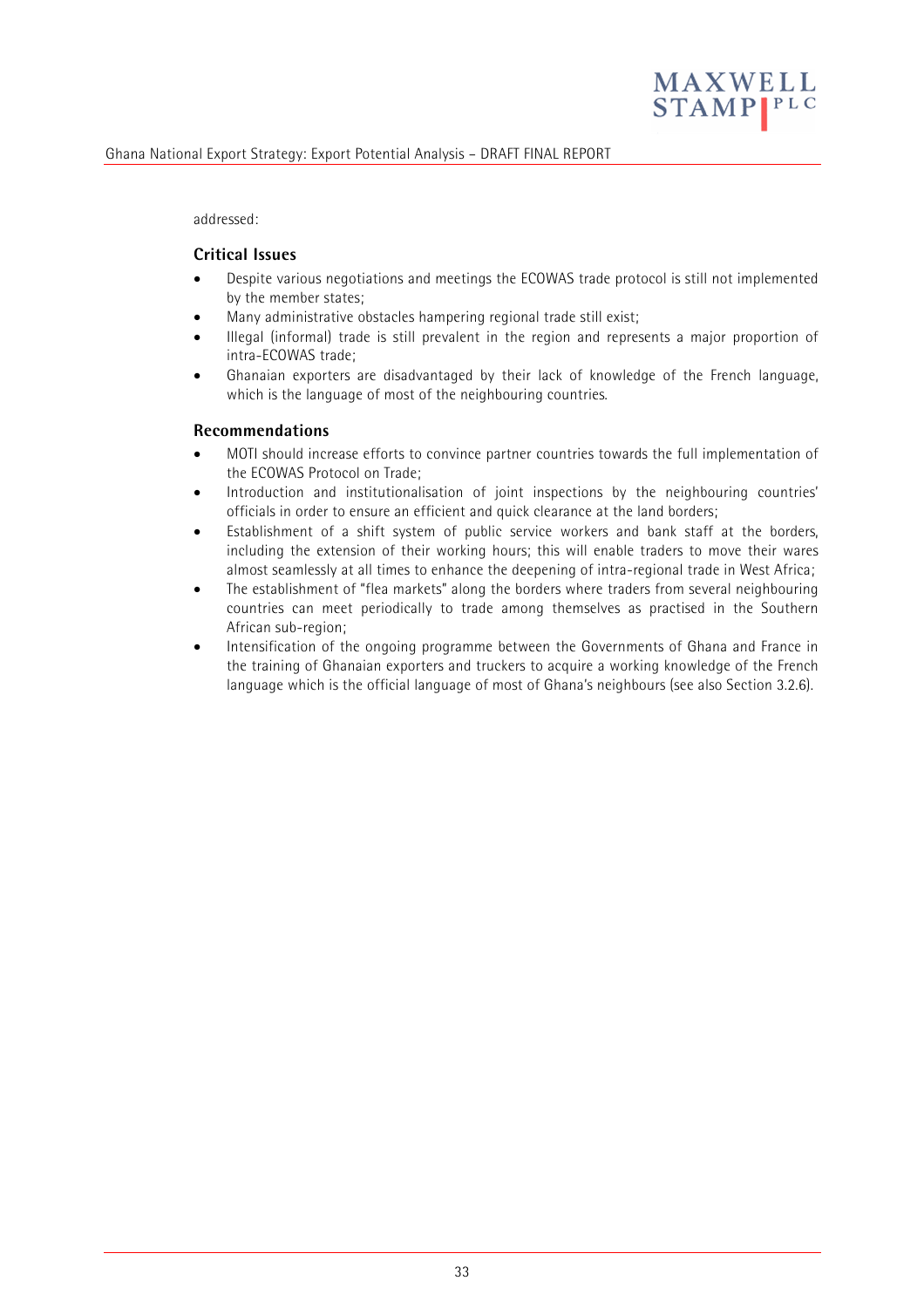

| <b>Action Plan for Trade Facilitation</b>                                                                                        |                                                                                |                                                                                                                                                                                                       |                                                                                            |                                                                                     |                                                                       |  |  |
|----------------------------------------------------------------------------------------------------------------------------------|--------------------------------------------------------------------------------|-------------------------------------------------------------------------------------------------------------------------------------------------------------------------------------------------------|--------------------------------------------------------------------------------------------|-------------------------------------------------------------------------------------|-----------------------------------------------------------------------|--|--|
| Objectives                                                                                                                       | <b>Targets</b>                                                                 | <b>Actions &amp; Timing</b>                                                                                                                                                                           | <b>Measures</b>                                                                            | <b>Institutions</b>                                                                 | <b>Resources</b>                                                      |  |  |
| To provide facilities that<br>will allow exporters to<br>store their ware<br>pending exportation to<br>preserve their freshness. | Establishment of<br>dedicated terminals at<br>airport and seaports             | MOFA and MOTI should monitor and<br>support and accelerate the completion<br>of the project involving the<br>establishment of dedicated terminals.<br>$(2^{nd}$ half of 2008 - $2^{nd}$ half of 2009) | Less rejects of Ghanaian<br>exports in world markets                                       | Ghana Ports<br>Authority, Department<br>of Civil Aviation and<br>Private Investors. | GPHA, GCAA and Private<br>capital                                     |  |  |
| To increase the<br>efficiency of operations<br>in airports and ports                                                             | Training of Port and<br>Airport personnel in<br>the operations of the<br>GCNet | Design and implementation of a<br>comprehensive training scheme.<br>(Continuous)                                                                                                                      | Very few complaints<br>received by the export<br>community                                 | GCNet, MOTI, GPHA<br>and GCAA                                                       | GCNet and MOTI                                                        |  |  |
| Increased efficiency of<br>customs operations and                                                                                | Introduce up to date<br>customs procedures                                     | Continue the ongoing process of<br>rationalisation of the operations of<br>customs operations. (Continue the<br>efforts that have been commenced)                                                     | Very few complaints<br>received by the export<br>community                                 | CEPS, MOTI, and<br>Ministry of Finance                                              | Ministry of Finance and<br>CFPS.                                      |  |  |
| of customs officials                                                                                                             | Training of CEPS<br>personnel                                                  | Constant review of the training needs<br>of Customs personnel and<br>implementation of a training<br>programme. (Continuous)                                                                          | Very few complaints<br>received by the export<br>community                                 | CFPS with the<br>collaboration of the<br><b>World Customs</b><br>Organisation.      | CEPS/Ministry of Finance                                              |  |  |
| To give exporters<br>incentives as well as<br>easy and quick access to<br>their entitlements                                     | Rationalization of<br>Implementation of<br>Duty Drawback system                | Review the causes of continued<br>difficulties confronting the scheme and<br>take appropriate action. (As soon as<br>possible)                                                                        | Duty drawback refunds<br>made no longer than<br>two months from the<br>receipt of requests | CEPS, Ministry of<br>Finance and MOTI<br>(GEPC, FAGE)                               | N/A                                                                   |  |  |
| To enable Ghanaian<br>exporters to<br>communicate with their<br><b>ECOWAS</b> counterparts                                       | French Language<br>Proficiency of<br>Ghanaian operators                        | Intensify the on-going bilateral<br>agreement between the Governments of<br>Ghana and France. (On-going process<br>should be deepened)                                                                | Number of operators<br>speaking French doubled                                             | MOTI, GEPC, FAGE,<br>Ministry of Foreign<br>Affairs                                 | Government of Ghana<br>with support from the<br>Government of France. |  |  |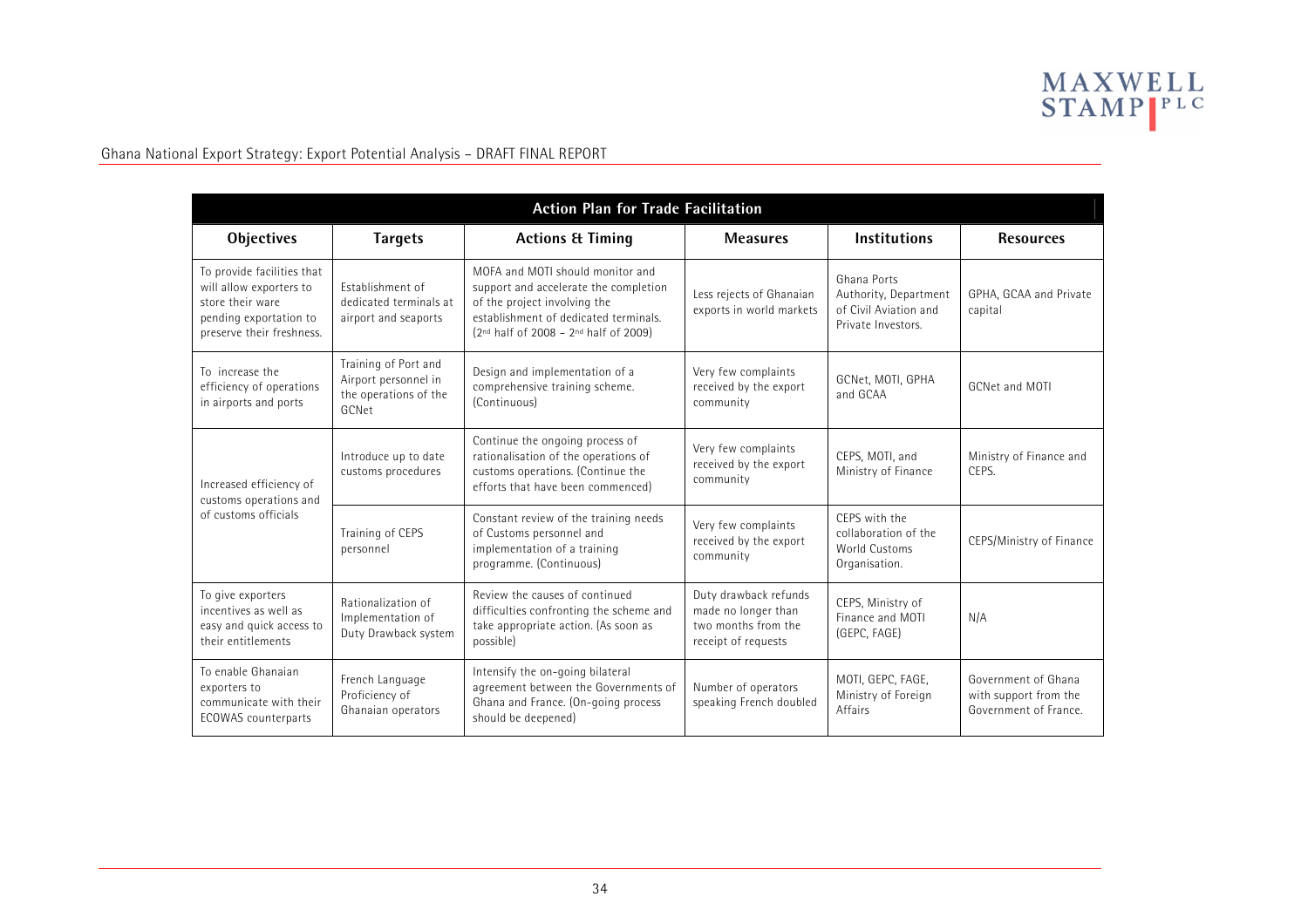

| Action Plan for Trade Facilitation (continued)                                                   |                                                                 |                                                                                                                                                                                                                                                                    |                                                                        |                                                                                                                                                     |                                                                                                                |  |  |
|--------------------------------------------------------------------------------------------------|-----------------------------------------------------------------|--------------------------------------------------------------------------------------------------------------------------------------------------------------------------------------------------------------------------------------------------------------------|------------------------------------------------------------------------|-----------------------------------------------------------------------------------------------------------------------------------------------------|----------------------------------------------------------------------------------------------------------------|--|--|
| <b>Objectives</b>                                                                                | <b>Targets</b>                                                  | <b>Actions &amp; Timing</b>                                                                                                                                                                                                                                        | <b>Measures</b>                                                        | <b>Institutions</b>                                                                                                                                 | <b>Resources</b>                                                                                               |  |  |
| To enable business<br>operations to take place<br>for longer periods of<br>time than at present. | Establishment of a<br>Shift System at the<br><b>Fxit Points</b> | Convince employers and employees to<br>institutionalize a mutually acceptable<br>shift system at the ports, including land<br>border posts. (As soon as possible)                                                                                                  | Exporters to do business<br>for longer periods<br>without interruption | Employers, Workers<br>Unions (Banks, Freight<br>forwards, etc)<br>Government of Ghana<br>(Immigrations Service,<br>MOTI, CEPS, etc).                | Should require no<br>additional resources if<br>the scheme is deployed<br>with the consent of all<br>involved. |  |  |
| To facilitate and<br>enhance border<br>facilities with other<br>ECOWAS member states             | Establishment of Joint<br>Border Inspections                    | MOTI and the Ministry of Foreign Affairs<br>should take action for the<br>implementation of the ECOWAS Trade<br>Protocols to enhance intra-ECOWAS<br>trade, in cooperation with the other<br>member countries and the FCOWAS<br>Secretariat. (As soon as possible) | Increased intra-ECOWAS<br>trade                                        | MOTI, Ministry of<br>Foreign Affairs and<br>Regional Integration,<br>the various ECOWAS<br>national Chambers of<br>Commerce, ECOWAS<br>Secretariat. | GoG, Governments of<br>other member countries                                                                  |  |  |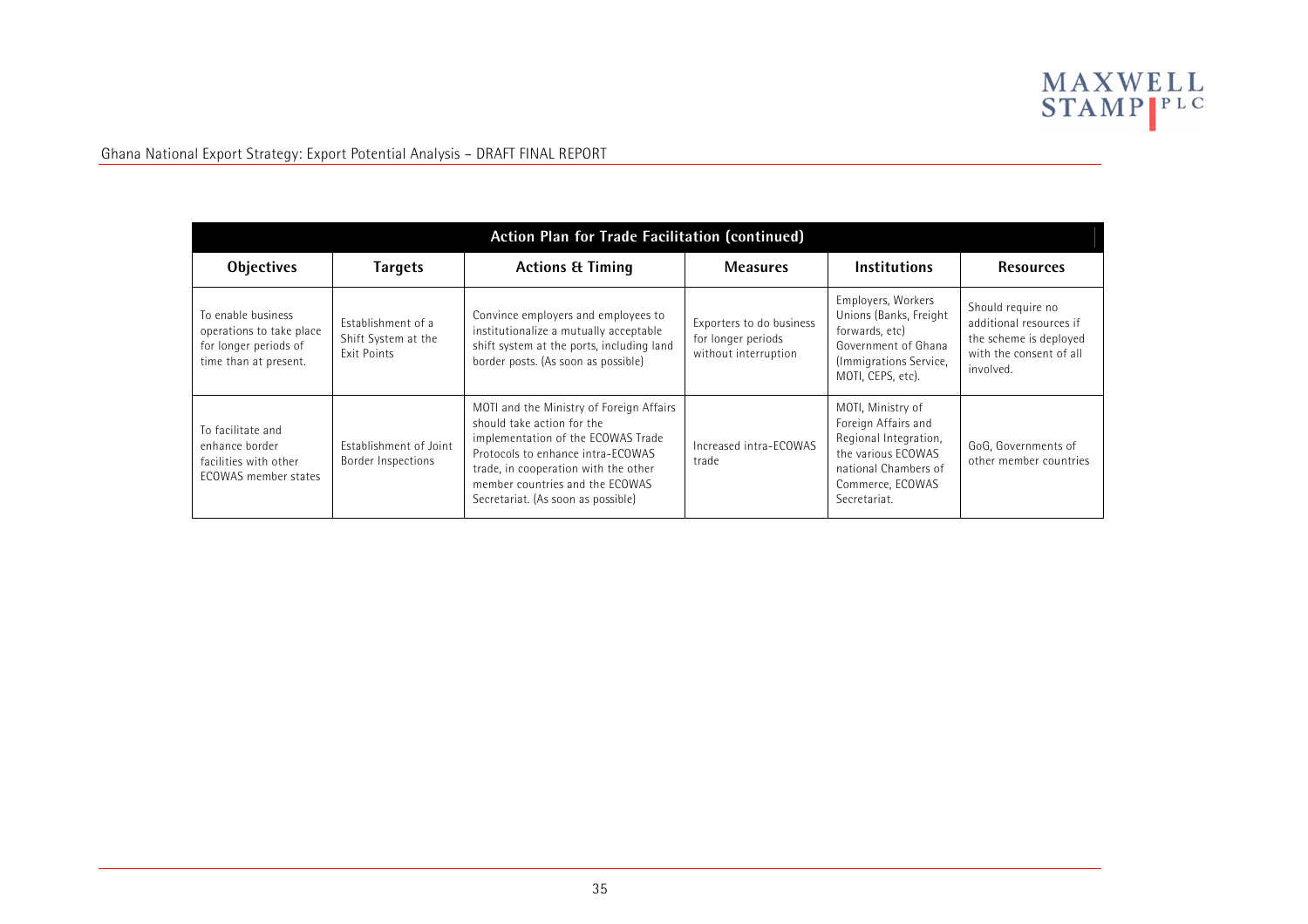

### **3.2.5 Trade Information**

Accurate and timely trade information is a key factor in successful export promotion. In Ghana GEPC is entrusted with this important function; however, other agencies also provide various types of information while some donor-funded programmes such as TIPCEE or the West African Trade Hub, are in a position to provide their target beneficiaries with the information they need in order to operate successfully. Trade associations such as FAGE and AGI have internal information systems focusing mostly on business opportunities for their members. In general, however, the exporting community complained that there was not enough and targeted information available on a regular basis.

#### **3.2.5.1 GEPC – GETIC**

The GEPC established the Ghana Export Trade Information Centre (GETIC) in 2005 with the aim of addressing exporters' needs in trade information. GETIC is situated in separate premises than GEPC in the business district of Accra. Its budget, staffing, premises and equipment are below the required standards for effective information sourcing and dissemination. It has only two (dedicated) professional staff, which is not enough for this important function. Its limited financial resources only allow it to provide a rather general type of information. In addition, exporters are not always aware of the services offered (such as the ITC Market Analysis Tools that are available with GETIC). GETIC shares its limited space with events organised by the GEPC Export School as well as the biannual Exporters Forum of GEPC. Its documentation centre is poorly equipped for addressing exporters' needs and it does not have the resources to subscribe to data banks of relevance to Ghana's export community.

GETIC's outreach programmes benefit very few in the export community, as many of them are outside of Accra and do not have easy access to the Internet by which the GEPC tries to reach them. Even for those who receive the Centre's information, there are persistent complaints that what they receive lacks depth and scope, because for example, the information is usually on market conditions and trends in developed countries, and not developing country markets which are potentially big.

On the other hand however, it should be acknowledged that the Trade Information Centre itself lacks appropriate expertise and other resources that are conditions *sina qua non* for its effectiveness and the needed impact on the efforts of the export community. For example, according to the Director of the Centre, they are unable to furnish the operators with the right information regarding important developments in the major markets on a timely basis and market intelligence support that would inform exporters on critical factors such as costing, pricing and standards in the markets.

GETIC is trying to establish a selective information dissemination system targeting specific product sectors or even enterprises and is trying to assess the needs of these enterprises through a questionnaire. One major handicap is the lack of internet access of a number of exporting firms, particularly in the provinces, and their relative isolation. It aims to make exporters aware of the enormous number of trade information sources that are accessible through the internet. It provides exporters visiting its premises with the possibility of using two computers for information purposesbut this is inadequate to address their needs.

GETIC's work is also hampered by the lack of information feedback that could be made available through a network of Ghana's foreign trade representatives in key markets which, for the moment, is almost non-existent.

#### **Critical Issues**

- The present human, material and financial resources allocated to GETIC are inadequate for addressing the needs of the export community;
- The lack of a trade representative network further limits the possibilities of obtaining and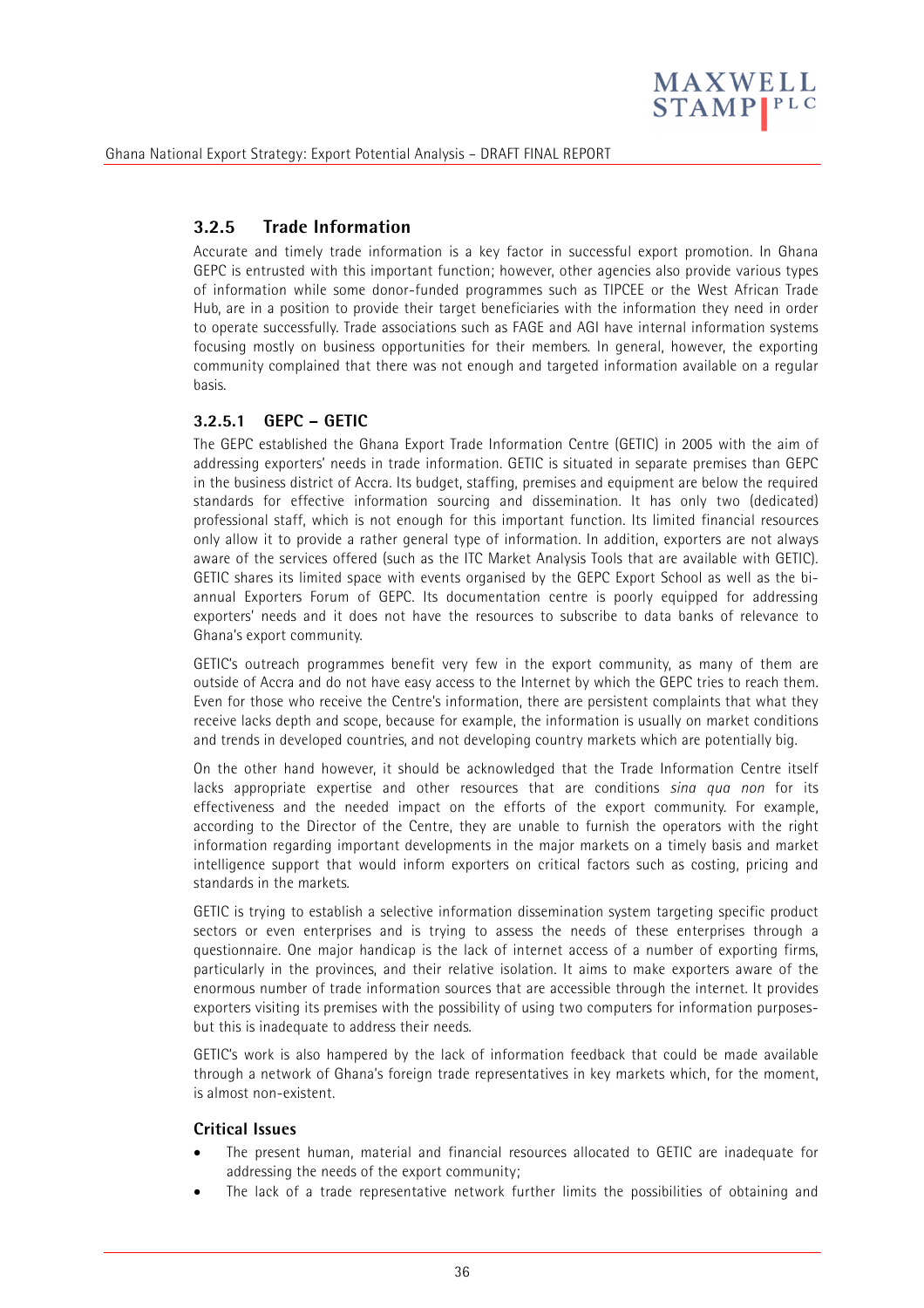

disseminating targeted information to exporters;

- GETIC has a limited knowledge of the country's exact needs in trade information;
- The exporting community is not always aware of the information possibilities existing with GETIC;
- There is no coordination among the various trade information providers in Ghana and therefore no complementarity.

#### **Recommendations**

- Provide adequate financial and human resources to GETIC in order to allow it to subscribe to important data banks and to disseminate information selectively;
- Provide adequate premises and equipment for visiting exporters;
- Assess the exact needs of trade information in each non-traditional product sector level through personal interviews with exporting firms;
- Make known the possibilities of acquiring targeted information from GEPC through publicity campaigns, an improved website and trade information workshops for exporters;
- Establish a network of foreign trade representatives in key markets for information collection and feedback (see also section 3.2.1);
- Enable GETIC to become the central point for the coordination of all trade information providers in Ghana.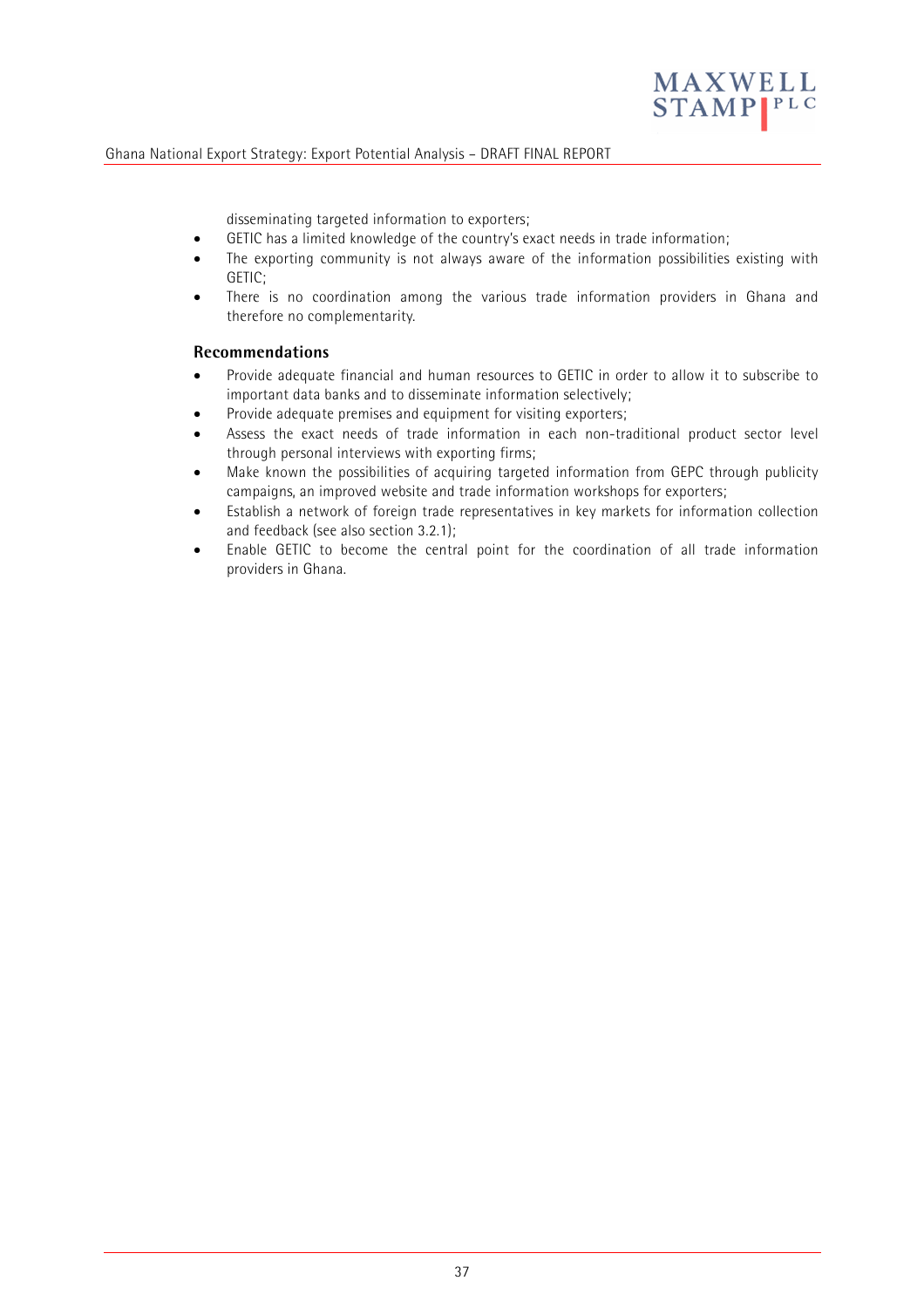

| <b>Action Plan for Trade Information</b>                                                              |                                                                                                                                                                                                                                                                                                                                                                                    |                                                                                                                                                                                                                                                                                                                                                                                                                                                                     |                                                                                                                                                                                                                                                        |                                                                            |                  |  |  |
|-------------------------------------------------------------------------------------------------------|------------------------------------------------------------------------------------------------------------------------------------------------------------------------------------------------------------------------------------------------------------------------------------------------------------------------------------------------------------------------------------|---------------------------------------------------------------------------------------------------------------------------------------------------------------------------------------------------------------------------------------------------------------------------------------------------------------------------------------------------------------------------------------------------------------------------------------------------------------------|--------------------------------------------------------------------------------------------------------------------------------------------------------------------------------------------------------------------------------------------------------|----------------------------------------------------------------------------|------------------|--|--|
| <b>Objectives</b>                                                                                     | <b>Targets</b>                                                                                                                                                                                                                                                                                                                                                                     | <b>Actions &amp; Timing</b>                                                                                                                                                                                                                                                                                                                                                                                                                                         | <b>Measures</b>                                                                                                                                                                                                                                        | <b>Institutions</b>                                                        | <b>Resources</b> |  |  |
| Promote GETIC to<br>satisfactory service<br>levels                                                    | Provide adequate financial and<br>human resources to GETIC;<br>Build capacity of GETIC staff                                                                                                                                                                                                                                                                                       | Increase GETIC's annual budget allocation<br>to enable it to subscribe to foreign data<br>banks, recruit more staff, and allocate<br>better premises. (2009);<br>Provide appropriate training to staff in<br>Ghana and abroad. (2009)                                                                                                                                                                                                                               | Increased use of GETIC by<br>export community                                                                                                                                                                                                          | MOTI, GEPC,<br>GETIC                                                       | GOG, Donors      |  |  |
| Respond to real trade<br>information needs of<br>the export community<br>to enhance its<br>operations | Identify real trade information needs<br>instead of perceived needs                                                                                                                                                                                                                                                                                                                | Undertake trade information needs<br>analysis using researchers who visit trade<br>associations and samples of exporting<br>companies in all non-traditional products<br>sectors. (2009)                                                                                                                                                                                                                                                                            | Increased use of GETIC by<br>export community;<br>New trade information<br>sources and dissemination<br>introduced by GETIC.                                                                                                                           | GEPC, GETIC,<br>Trade<br>Associations                                      | GOG, Donors      |  |  |
| Improve accurate and<br>timely information<br>flows from key target<br>markets                        | Establish trade information network<br>using Ghana foreign trade and<br>investment representatives in key<br>target markets                                                                                                                                                                                                                                                        | Establish new foreign trade<br>representatives in key export markets (see<br>Section 3.2.1). (2009-10)                                                                                                                                                                                                                                                                                                                                                              | Improved flow of<br>information from key<br>export markets                                                                                                                                                                                             | MOTI, GIPC                                                                 | GOG              |  |  |
| Increase the use of<br>available trade<br>information in Ghana<br>by the export<br>community          | Make known among exporters the<br>trade information possibilities<br>existing in GETIC and in other<br>providers;<br>Build capacity within the export<br>community in accessing trade<br>information sources;<br>Coordinate the work of various trade<br>information providers in Ghana by<br>establishing an appropriate network<br>and data bank under the auspices of<br>GFTIC. | Undertake publicity for GETIC, including a<br>new detailed information brochure.<br>improved website and networking events.<br>$(2009)$ ;<br>Undertake training workshops for<br>exporters on how to access existing and<br>available trade information sources. (2nd<br>half of 2008);<br>Undertake a survey for the identification<br>of all trade information providers and<br>recommend a central network exchange<br>mechanism. (2 <sup>nd</sup> half of 2008) | Number of exporting firms<br>trained in how to access<br>trade information sources:<br>Exporting community<br>aware of all existing trade<br>information sources in the<br>country;<br>A GFTIC website<br>containing all these<br>sources operational. | MOTI, GEPC,<br>GETIC, Trade<br>associations.<br>Donor-funded<br>programmes | GOG, Donors      |  |  |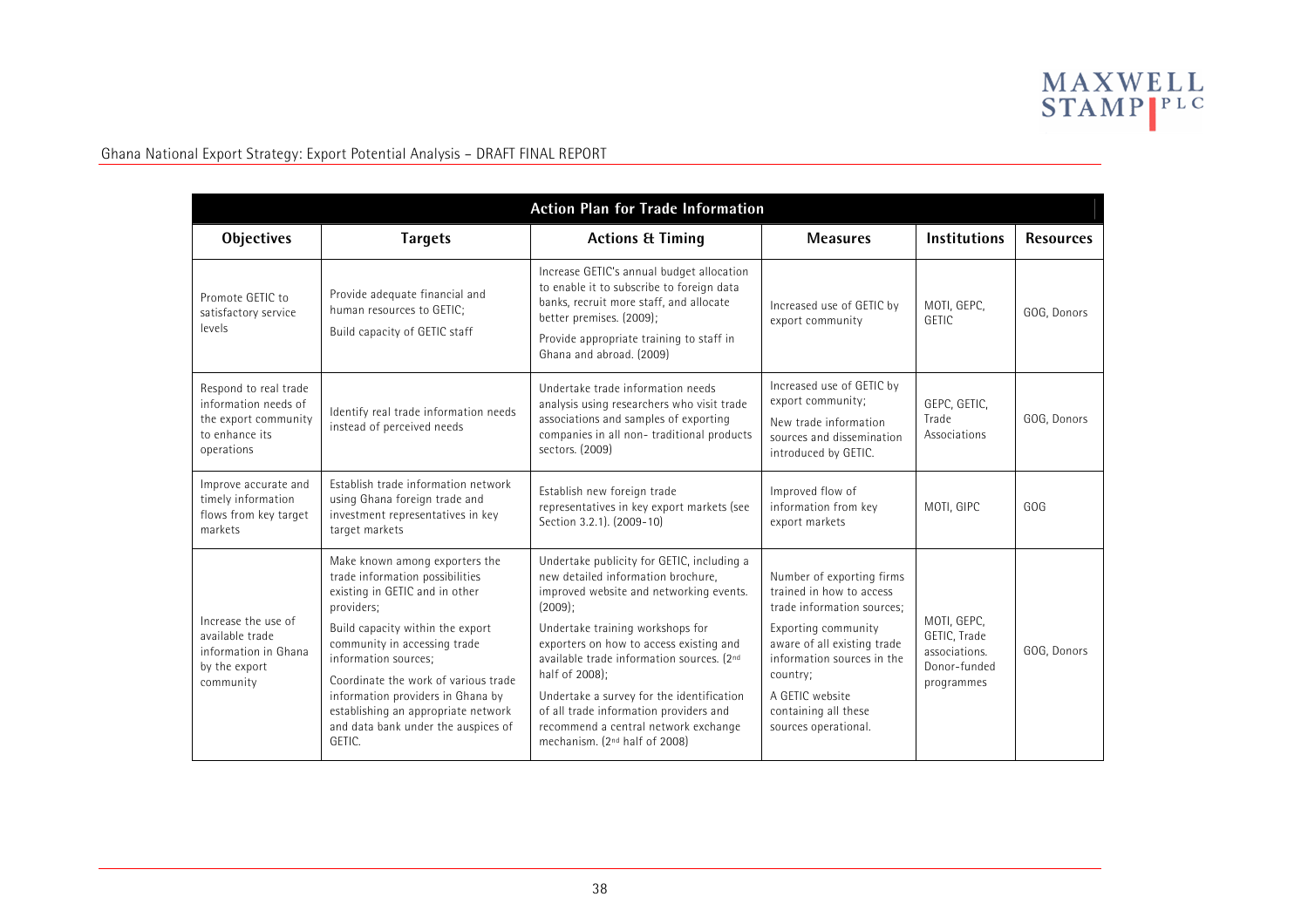

# **3.2.6 Competencies Development for Export Operations**

The need to develop the know-how of all persons involved in export trade in order to improve the export performance of a country is a fundamental factor in any export strategy. In Ghana, despite its relatively good educational level across the board, this need has been identified in past assessments and some actions have been taken to address it. It appears, however, that these actions have been limited, sporadic and uncoordinated.

Capacity building in export operations involves a large number of individuals, including those who are engaged in production for exports. This strategy will not focus on addressing production skills and overall productivity improvement as these are supposed to be dealt with by those Ministries providing extension services, such as MOFA, and/or donor-funded programmes by specialised agencies in production issues such as FAO and UNIDO or other similar programmes. The Strategy will try to address export management issues, including product adaptation issues, but focusing on the market driven needs. There is a need for capacity building in export management for operators in the following three main areas:

- business people actively engaged in export operations (mainly executives in exporting companies);
- government officials working in trade support services and who are expected to provide support and guidance to the export community;
- private consultants who can provide targeted expertise to exporting companies requiring assistance, on a remuneration basis.

These three groups of persons have different training needs-but these are all related and revolve around the main issue of export management. During the course of the design of the strategy it was found that, in general, there is a lack of expertise and need for training in all the above-mentioned three groups.

Exporting companies expressed the need of training of their executives in up to-date export management techniques and to acquire knowledge on how the international markets operate and what are their practices and requirements. This need is particularly acute for smaller exporting companies and in many non-traditional products' sectors.

Among the government institutions that are expected to provide support services to exporters there is a very small proportion of senior qualified staff and a large proportion of younger officers that requires urgently to upgrade their skills and knowledge of export operations. The export community indicated that the support they receive from the trade support agencies is very limited and often ineffective.

Finally, there is a scarcity of consultants specialised in export management techniques that could provide technical assistance to exporting companies for a fee. Language training is an additional cross-cutting training need for the export community. Indeed, the lack of knowledge of the French language can limit efforts of Ghana exporters trying to penetrate the neighbouring ECOWAS markets. The possibilities for addressing training needs in export management by the existing institutional set-up in Ghana appear to be limited and efforts undertaken until now have been sporadic.

#### **3.2.6.1 The Ghana Export School**

As already mentioned, the main agency that tries to provide training in export management is the Ghana Export School of GEPC. It was established in 1990 and its mandate is "*to address the international trade training needs of the export community, agencies supporting export trade development, businesses and personnel within the export product supply chain system*". The School operates under a National Advisory Board that includes representatives of MOTI, the Management Development and Productivity Institute, the Ghana Shippers Council, CEPS, FAGE and the School of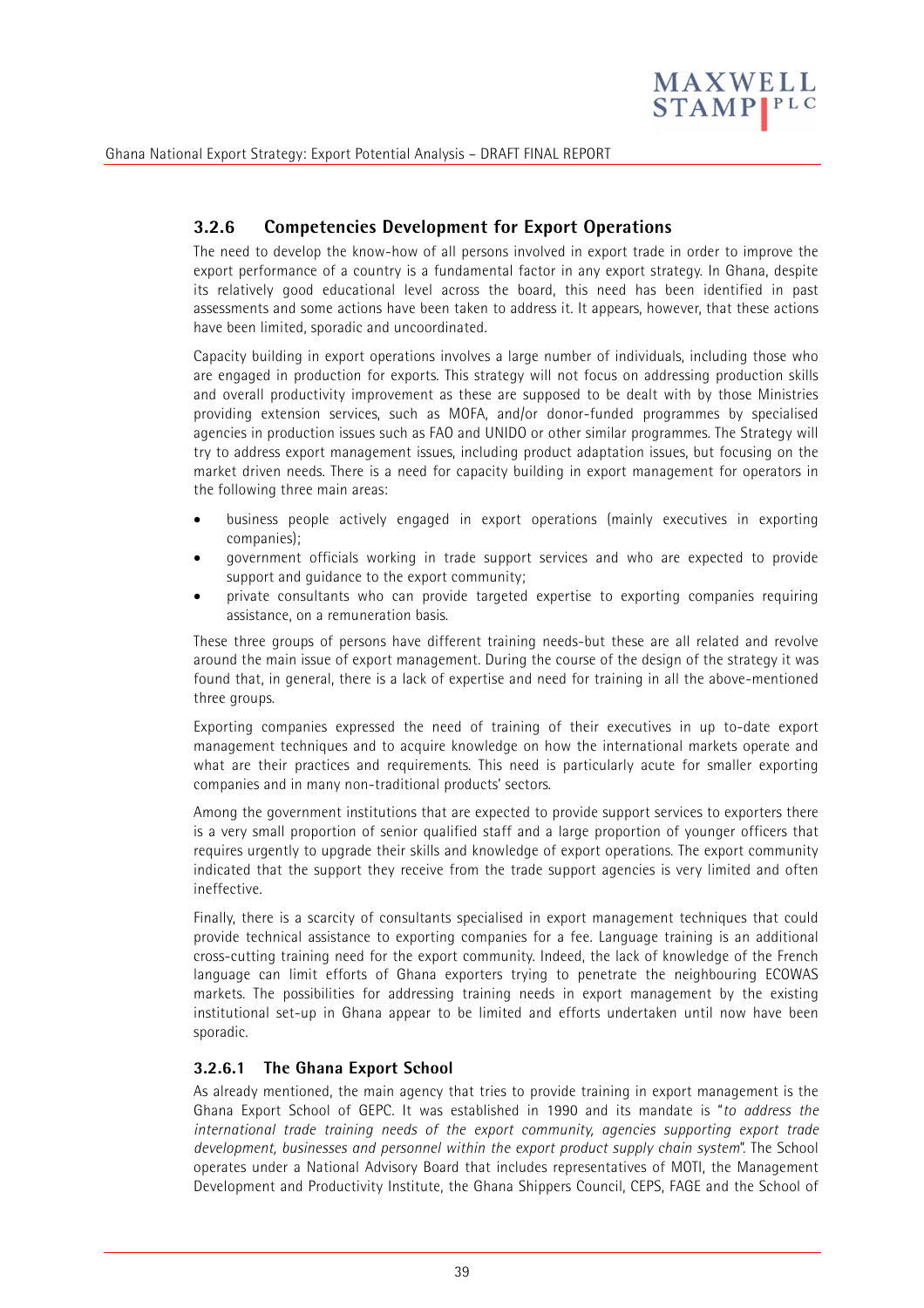

Administration of Legon University. The day-to-day management is carried out by the Head of the Training Department of GEPC and three other support staff.

The School draws upon a pool of local resource persons/lecturers who contribute regularly to its courses. It has 17 modules of training courses on various subjects (2005) (see Annex), which are all one- or two-day events. It claims to train about 600 people from the export community annually-all business executives.

The courses take place in Accra and in the provinces; about 70% of them are offered free of charge while about 30% on a fee basis. Many of them are funded by donor programmes (Canada, Netherlands (CBI), ITC, Israel etc.). In reviewing the work done by the Ghana Export School to date, the following observations could be made:

- Despite the limited human and financial resources available, the School has contributed towards creating awareness of the overall export management issues in Ghana;
- Its curriculum tries to cover too wide a range of export management subjects, and as such only touches on some basic subjects without concentrating on some specific practical issues of high relevance to Ghana;
- The courses are too short (one or two days) and mostly of informative nature instead of focusing on upgrading specific skills and providing specific know-how to participants;
- The list of courses offered is based on a theoretical, rather than a practical assessment of the training needs of the export community;
- The sector-level orientation of the courses exists; however, it needs to be strengthened and become the main area of its activities;
- The School has to reach beyond the export community by offering specialised courses to government officials involved in export operations as well as to private consultants (training of trainers) who can then transmit the expertise acquired to exporting SMEs;
- French language courses targeting exporters and officials active in the ECOWAS region should be included in its curriculum;
- The premises and equipment available to the School are inadequate and need to be upgraded.

Apart from the Ghana Export School of GEPC some training courses are also organised on an irregular basis by AGI, FAGE and GNCCI. In addition, specialised training on specific issues is also organised by donor-funded programmes such as Enterprise Africa, TIPCEE etc. These programmes are usually not coordinated with the work of the Ghana Export School.

The overall feedback by the export community is, however, that there is an urgent and continuous need of capacity building in export management, both among business executives and among junior civil servants involved in the trade support network.

#### **Critical Issues**

- The existing opportunities for capacity building in export management in Ghana are limited and current offers are too general and fail to address real needs;
- The human and financial resources available to the Ghana Export School are insufficient and do not allow it to carry out its mandate; its premises and equipment need upgrading;
- The activities and opportunities for capacity building offered by the Ghana Export School are not well known by the export community;
- Many exporters are not aware of the need for capacity building in export management;
- There is a need for capacity building at sector level and on specific issues;
- Training programmes addressing export issues are offered by various institutions without mutual consultation and coordination.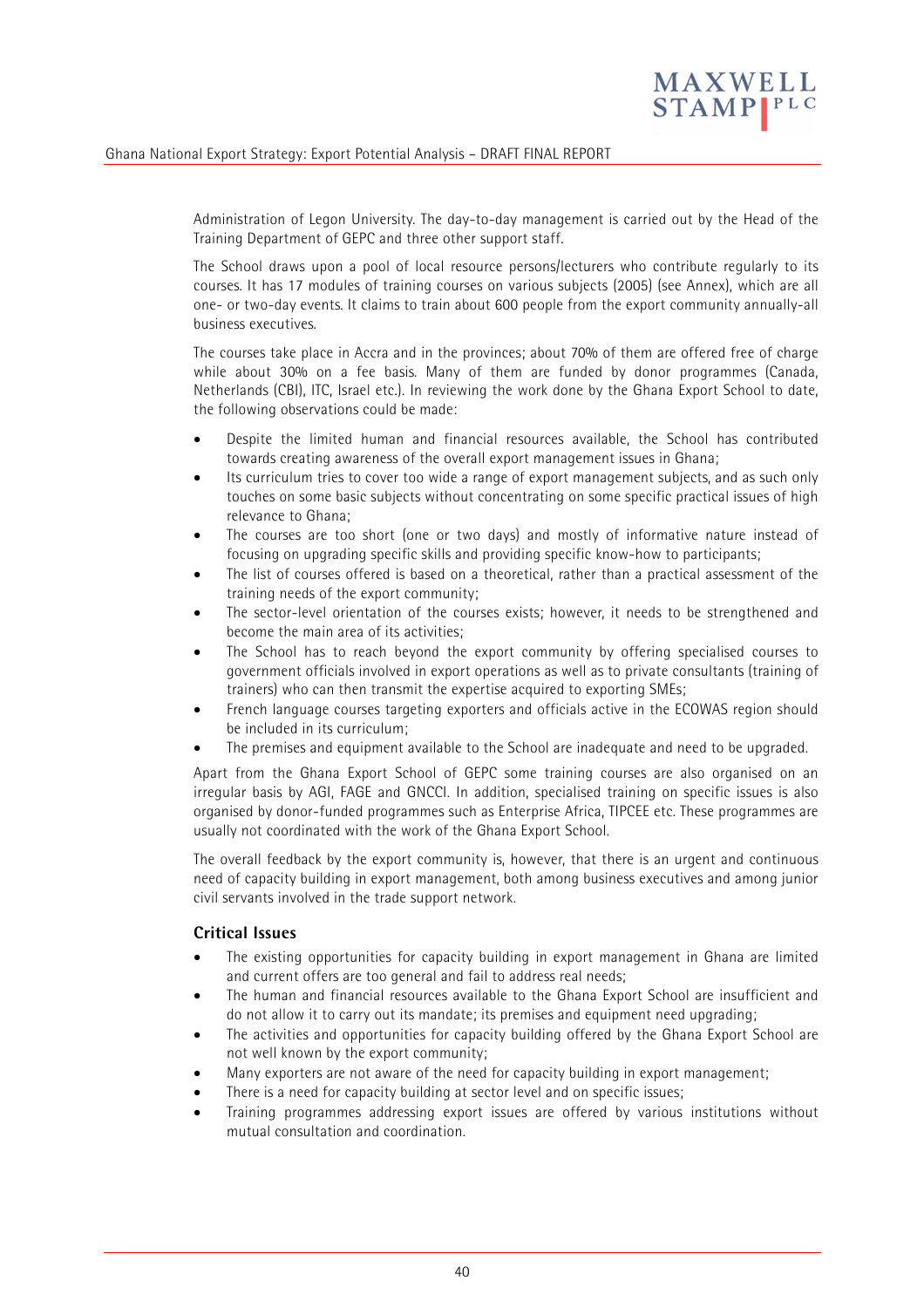

#### **Recommendations**

- A thorough Training Needs Analysis targeting the three groups of possible beneficiaries (export business executives, government officials involved in export operations, private consultants) should be carried out on a priority basis;
- This Analysis should also include sector-level training needs assessment for as many nontraditional export sectors as possible;
- The main tool for this Training Needs Analysis should be through personal interviews with qualified analysts and not through questionnaires sent by post;
- On the basis of the results of this Training Needs Analysis a medium-term Master Plan for trade-related capacity building in the country should be designed;
- The Ghana Export School and all other agencies offering training should be involved in the elaboration of this master plan and respective responsibilities for its implementation should be assigned;
- The master plan and its training opportunities should be made widely known to all involved in the export community and the trade support network by means of an appropriate promotional campaign and the internet;
- The premises, human and financial resources and equipment of the Ghana Export School should be upgraded;
- The possibility of establishing a system of training the trainers for trade associations should be explored.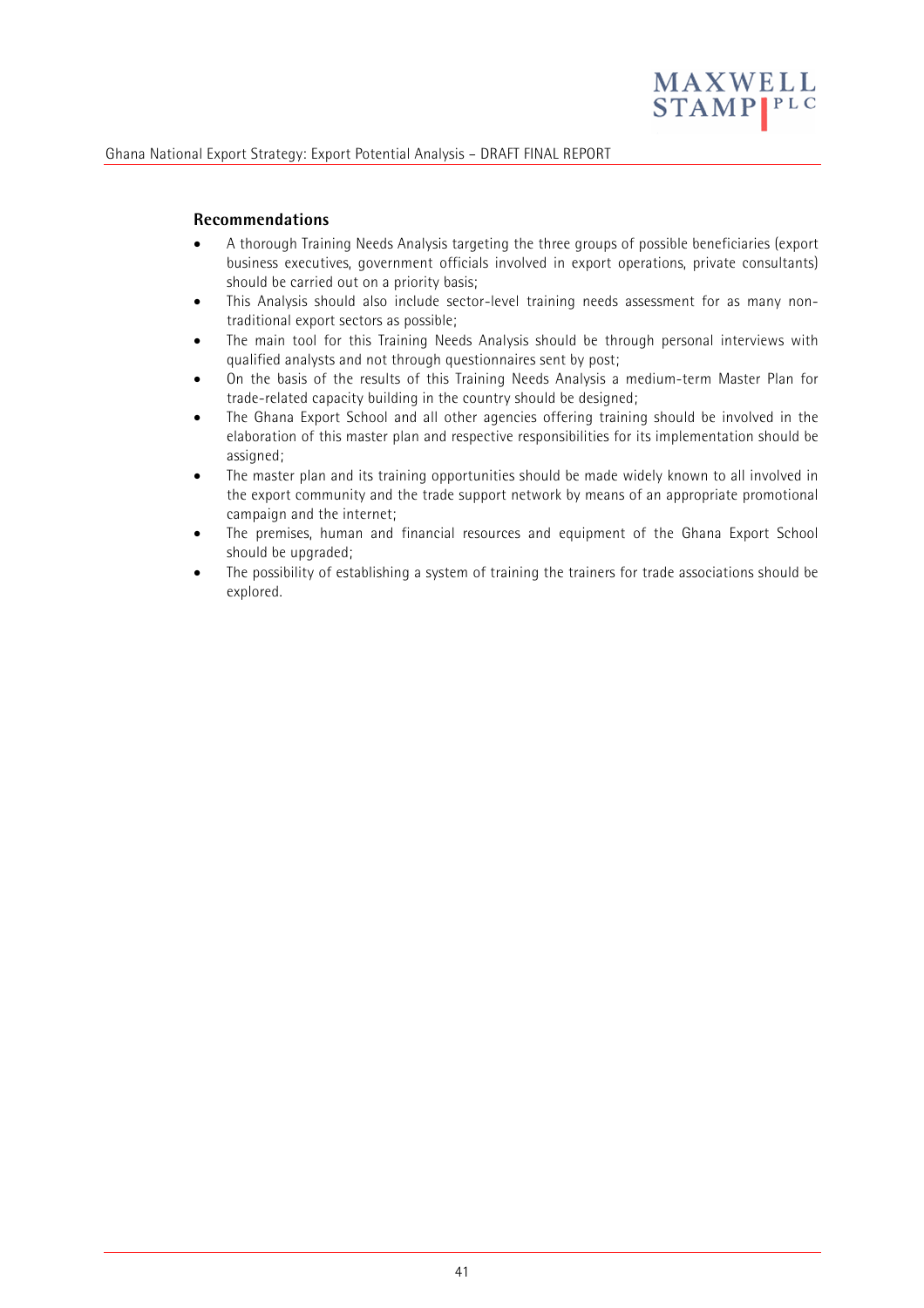

| Action Plan for Competencies Development in Export Management                                                                                                                                                       |                                                                                                                                                                                                                                |                                                                                                                                                                                                                                                                                                                                                                                                                    |                                                                                                                                                                                                                                                     |                                                                                                                                                                                           |                                                 |  |  |  |
|---------------------------------------------------------------------------------------------------------------------------------------------------------------------------------------------------------------------|--------------------------------------------------------------------------------------------------------------------------------------------------------------------------------------------------------------------------------|--------------------------------------------------------------------------------------------------------------------------------------------------------------------------------------------------------------------------------------------------------------------------------------------------------------------------------------------------------------------------------------------------------------------|-----------------------------------------------------------------------------------------------------------------------------------------------------------------------------------------------------------------------------------------------------|-------------------------------------------------------------------------------------------------------------------------------------------------------------------------------------------|-------------------------------------------------|--|--|--|
| <b>Objectives</b>                                                                                                                                                                                                   | <b>Targets</b>                                                                                                                                                                                                                 | <b>Actions &amp; Timings</b>                                                                                                                                                                                                                                                                                                                                                                                       | <b>Measures</b>                                                                                                                                                                                                                                     | <b>Institutions</b>                                                                                                                                                                       | <b>Resources</b>                                |  |  |  |
| Provide to: (i) the export<br>community; (ii) Government<br>officials involved in export<br>operations; and (iii) private<br>consultants in trade support<br>services, the possibility of<br>upgrading their skills | Identify the exact training<br>needs in export<br>management of the three<br>groups at cross-cutting<br>level as well as at<br>sector/product level.                                                                           | Undertake a thorough Training Needs<br>Analysis by interviewing personally<br>exporting enterprises in non-traditional<br>product sectors, state organisations of<br>the trade support network, sector trade<br>associations, and private consultancy<br>firms active in export management                                                                                                                         | Number of personal<br>interviews conducted by<br>sector and by target group.                                                                                                                                                                        | GEPC, MOTI,<br>Management<br>School Legon                                                                                                                                                 | GoG;<br>Donor<br>community                      |  |  |  |
| Improve export management<br>operations in the country                                                                                                                                                              | Establish the framework<br>for providing targeted<br>training to all concerned;<br>Inform all concerned<br>about the need to build<br>capacity in export<br>management and of the<br>possibilities existing in the<br>country. | On the basis of the results of the<br>Training Needs Analysis elaborate a<br>Master Plan for a medium-term<br>Training Programme addressing all<br>identified needs:<br>Allocate responsibilities to the various<br>bodies/agencies who will be involved in<br>its implementation and ensure<br>coordination of actions:<br>Undertake media campaign to inform<br>export community about training<br>possibilities | <b>Training Programme</b><br>prepared and<br>implemented;<br>Number of persons<br>attending courses;<br>Number of consultants<br>providing assistance to<br>exporting companies;<br>Increase in value of<br>exports of non-traditional<br>products. | GEPC, MOTI,<br>Management<br>School Legon;<br>AGI, FAGE, GNCCI,<br>and sector trade<br>associations:<br>Specialised<br>agencies in export<br>management<br>techniques (ITC,<br>CBI etc.). | GoG;<br>Donor<br>community                      |  |  |  |
| Increase export operations in<br>the ECOWAS region                                                                                                                                                                  | Increase knowledge of<br>French language among<br>Ghanaian exporters.                                                                                                                                                          | Introduce French commercial courses in<br>the curriculum of the Ghana Export<br>School:<br>Expand the current programme<br>undertaken with the assistance of the<br>French government.                                                                                                                                                                                                                             | Increased number of<br>exporting companies<br>active in the FCOWAS<br>region;<br>Increased number of<br>exporters able to operate<br>in French.                                                                                                     | GEPC                                                                                                                                                                                      | $GoG$ :<br>Donor<br>community<br>(Francophonie) |  |  |  |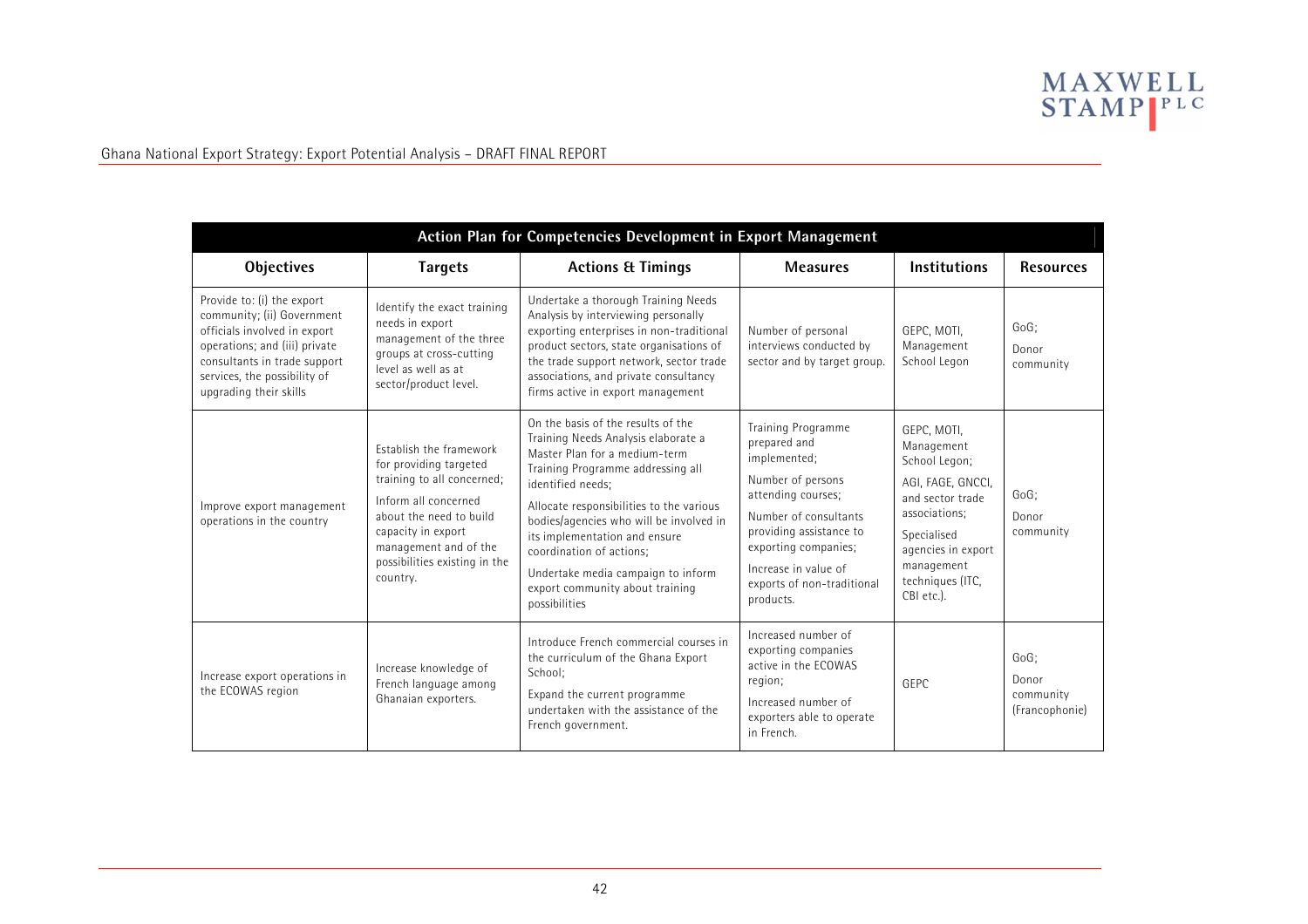

# **4. Sector Strategies for Horticultural Products, Salt, Vegetable Oils, and Shea Butter**

# **4.1 Introduction**

At its meeting on 20th May 2008, the Steering Committee selected four sectors out of a list of nine products, namely, Cassava starch for Industrial Uses, Horticultural Products, Semi-processed Agricultural Products, Fresh Fish, Processed Fish, Wood Manufactures, Shea Nuts/butter, Salt and Vegetable Oils, to be studied in depth; the Committee chose Horticultural products, Salt, Vegetable Oils and Shea nut. Two of these, Salt and Palm Oil (Vegetable Oils category) have been part of the President's Special Initiatives for the past six years, a fact that underlines the importance that Government has assigned to them as non-traditional export products that have to be promoted vigorously. The selection of the four priority products was also facilitated by statistical analyses carried out by the Project Team (see Export Potential Analysis in Section 2 above) and complemented with consultations with the key stakeholders with expansive experience in the export industry who were invited by MOTI to be part of the Steering Committee. Other criteria that were taken into consideration in the designation of the four product areas were:

- An assessment of the opportunity costs as well as the trend of international demand and prospects for high export performance; in the case of shea butter, the Steering Committee took into cognizance of the fact that even though it has a fairly long gestation, it was capable of generating sustained growth in returns in the long-term;
- Ability to create jobs, especially in the rural communities as a means of reducing poverty in line with the country's medium to long-term development objectives;
- Reasonable likelihood of overcoming local supply constraints to be able to meet orders from overseas.

Four sector-specific Working Groups (Memberships of the Working Groups are attached as Annex… of the Report) were established to carry out an in-depth analysis of the individual sectors and to make recommendations for the consideration of the Steering Committee and eventually the National Workshop for adoption, in line with the terms of reference of the Strategy. Each Working Group had at least three working sessions and dealt exhaustively with the problems and opportunities that characterize the selected product sectors and the best way to address those problems and opportunities to benefit the Ghanaian economy.

To summarise, and in view of the above, the success or failure of this Strategy should be measured against the background of the following criteria:

- Creation of export development capacities, as a result of the removal of the various constraints that have been identified in the various sectors;
- Creation of effective and efficient industry organizational structures, such as sector trade associations, to champion the interests of their members;
- Development of enterprise and management capacities for the operators, including financial literacy (i.e. accounting, costing and pricing etc.) along the entire supply chain;
- Access to relatively cheap, timely, short and long-term finance and related credit facilities;
- Creation of opportunities for jobs and incomes on a sustainable basis to reduce poverty in the rural communities where the products are grown.

# **4.1.1 General Problems Facing All Sectors**

Deliberations in the Working Groups either revealed or confirmed a number of essential features that characterize the export trade of the sectors.

Both the preliminary research work undertaken by the Consulting Team and the discussions in the Working Groups have demonstrated unequivocally that the non-traditional sector even though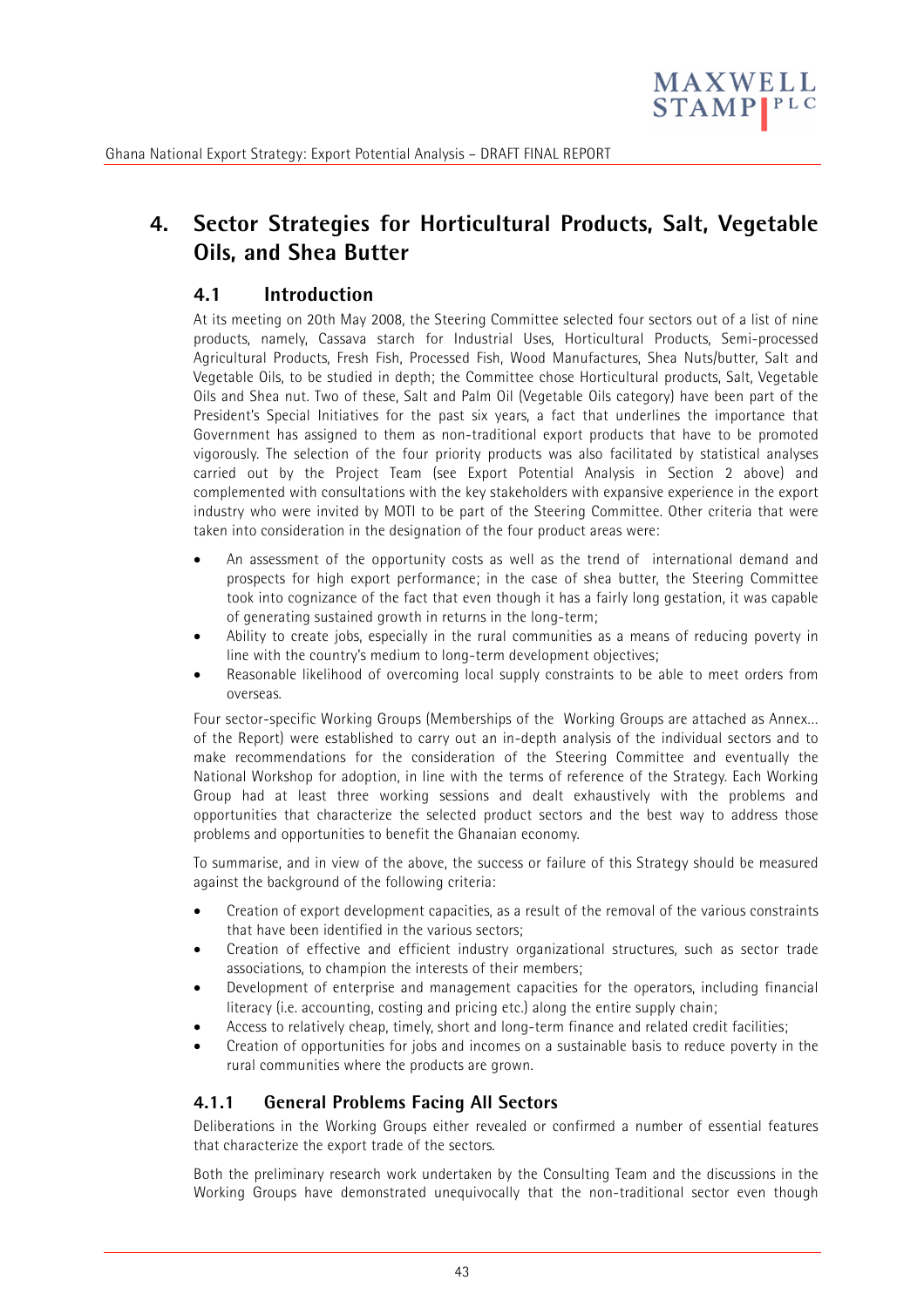

growing rapidly, is underperforming because of a number of challenges that they face; in other words, the share of the NTE sector to the country's GDP can be multiplied manifold if sufficient effort is deployed by the Government and the private operators to address the many constraints that the operators face; it has been clearly established that some of the constraints result from the failure of public institutions to facilitate the operations of the private operators (i.e. there is a marked absence of the requisite enabling environment); at the same time, though it has also been revealed that some of the problems facing the various sub-sectors have been created by the failure of the operators to prepare themselves sufficiently to be able to operate efficiently so that they can compete effectively in the global market place. In this particular instance one may mention the fact that the private operators in those sectors have not mobilised themselves properly to be in a position to exercise sufficient influence on the formulation of policies that affect their sectors; the Working Group discussions have also confirmed the obvious fact that the non-traditional sector can generate considerable employment opportunities and thus reduce rural poverty as all the four sectors are predominantly concentrated in some of the poorest communities in the country; the need for Government's active and deliberate involvement in their development and growth is therefore self- evident.

The Team discovered the following challenges that have to be addressed in a judicious manner, albeit with some sense of urgency to systematically promote the sectors:

- *An overall low productivity* in relation to their main overseas competitors, owing partly to the paucity of appropriate skills at appropriate levels of the supply chain as well as poor agronomic practices in the case of the agricultural products (horticultural products, vegetable oils and shea nut), and lack of equipment in the case of the salt industry operators characterizes many of the operations of the country's non-traditional exporters.
- *Lack of sector operator cooperation:* The operators are for the most part small scale operators who are mostly unwilling to work together to acquire the requisite critical mass that would enable them to exert sufficient influence on public policy in favour of their trade and to overcome difficulties they confront in the event of big orders from potential overseas clients. In fact there are stories of operators undermining each other as a means to achieving some perceived advantages over the local competitors.
- *Over-liberalisation of the Sectors:* There is a growing consensus among the members of all the Working Groups and in fact unease, that certain segments, especially the down stream activities of the trade should be reserved for Ghanaians. At the moment, the Working Groups expressed the view that the sector has been over-opened to the participation of non Ghanaians, who for the most part are better resourced than the indigenous operators; in their view, this policy stance is not in the national interest and is discouraging indigenous entrepreneurs to venture into the operations of the non-traditional export sector to gain the requisite experience that will enable them to grow the sector on their own. There is however an ongoing debate in regard of this policy prescription by the operators especially within expert circles, since it is argued that the best way forward for the non-traditional sector, as indeed in all sectors of the Ghanaian economy is to encourage competition from foreign investors to foster efficiency by injecting capital and expertise, including technology and hence fostering international competitiveness.
- *Market and product development constraints:* A major constraint that the non-traditional export sector faces in Ghana is the inability of the entrepreneurs to develop export markets on their own because of the shortage of financial and other resources that the face and the ineffectiveness of institutions dedicated to this requirement, such as official Commercial Representation units in the country's overseas diplomatic missions, to render useful services to exporters in this regard; even though the Ghana Export Promotion Council and the Ministry of Trade and Industry, the sector Ministry to which the GEPC is administratively answerable, are supposed to carry out this function, they are woefully unable to fulfil this crucial responsibility; the sector associations which are supposed to assist their members to overcome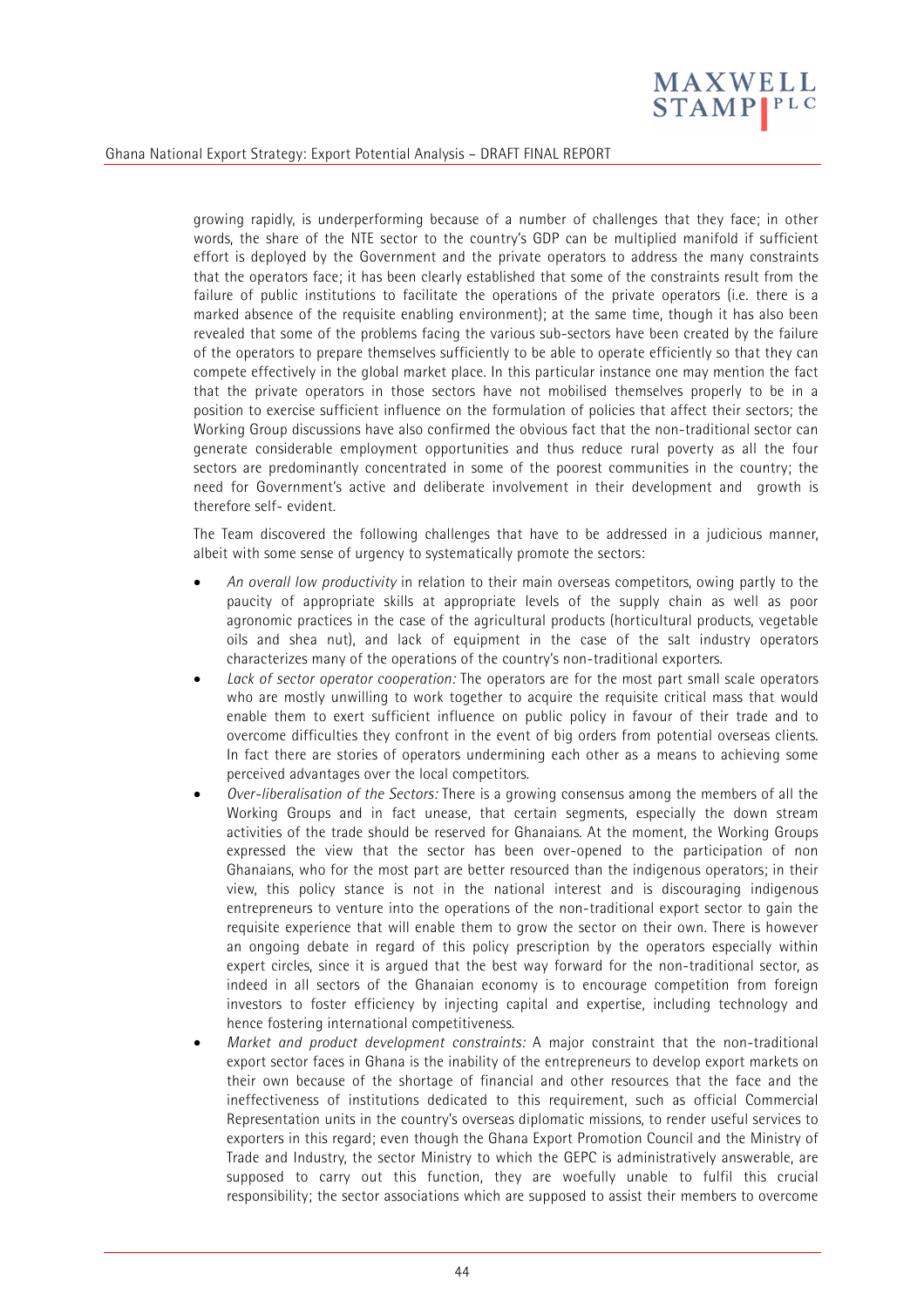

this constraint are also unable to carry out this function because they do not have the resources that are required to fulfil that responsibility on behalf of their members.

In the case of product development, several operators complained of the irrelevance of research institutions since research findings usually reach the operators either too late to be of value or they tend to be too expensive for many small holders (see sections on horticulture and vegetable oils). This is due largely to the fact that research is not demand-driven, in several instances, and of course the research institutions do not have what it takes to conduct quality research on a cost effective basis to enable them to partner effectively with the export community. It is another case of a typical vicious circle.

# **4.2 Sector Strategy for Salt**

The industry spans along the coastal belt of the country, from the Western Region to the Volta Region in the eastern part. The major geographical zones of salt production are the Ahanta West (Western Region), Mfantsiman and Komenda (Central Region), Weija and Ada (Greater Accra Region) and Keta (Volta Region).

The industry is largely underdeveloped due to a number of factors, which are described below. However, according to some studies, Ghana can earn over US\$ 1.0 billion annually from salt exports if the industry is well developed.

Salt is currently mainly exported to the West African region to countries such as Mali, Burkina Faso, Niger, Togo and Benin. Along the West African Coast, only Senegal and Ghana have the right climatic conditions and suitable lands to produce large quantities of salt.

In 2007, while the domestic production is estimated to be about 200,000 tons annually, Ghana exported 62,099 tons of salt and received US\$ 3,043,353, but studies have shown that 2.5 million tons of salt can be produced annually. Market studies also reveal that there is a vast market for Ghana's salt especially in neighbouring Nigeria which imports \$1.5 billion worth of salt from Australia and Brazil a year in order to meet domestic demands and feed its oil industry.

| Table 4.1. Exports of Salt 2005-2007** |                 |                           |                 |                           |                |  |  |
|----------------------------------------|-----------------|---------------------------|-----------------|---------------------------|----------------|--|--|
|                                        | 2005            | 2006                      |                 | 2007                      |                |  |  |
| Quantity<br>(metric tons)              | Value<br>(US\$) | Quantity<br>(metric tons) | Value<br>(US\$) | Quantity<br>(metric tons) | Value<br>(USS) |  |  |
| 53.890                                 | 2,533,891       | 69.918                    | 3,252,535       | 62,099                    | 3,043,353      |  |  |

Source: Ghana Export Promotion Council

\*\* There are disparities in data reported by GEPC, MOTI, and the exporters. However, to ensure uniformity, all statistics used for this report are those obtained from the Ghana Export Promotion Council database.

Salt from Ghana and Australia are graded as higher than other suppliers, as further processing costs are lower.

The above statistics capture only part of the export trade, namely that which is reported by the big trading companies. It is estimated that roughly equivalent quantities are exported informally to neighbouring countries and not recorded.

Presently, the industry is limited essentially to the production of salt through solar evaporation and is done by artisanal winners who manage small ponds and are only able to produce small quantities of low quality product. The output from this rudimentary method does not fetch those engaged in the business adequate income to improve upon their low standards of living. This rudimentary technology also accounts for the low total output of salt in Ghana.

Under the Government of Ghana's President's Special Initiative on Salt, it was envisaged to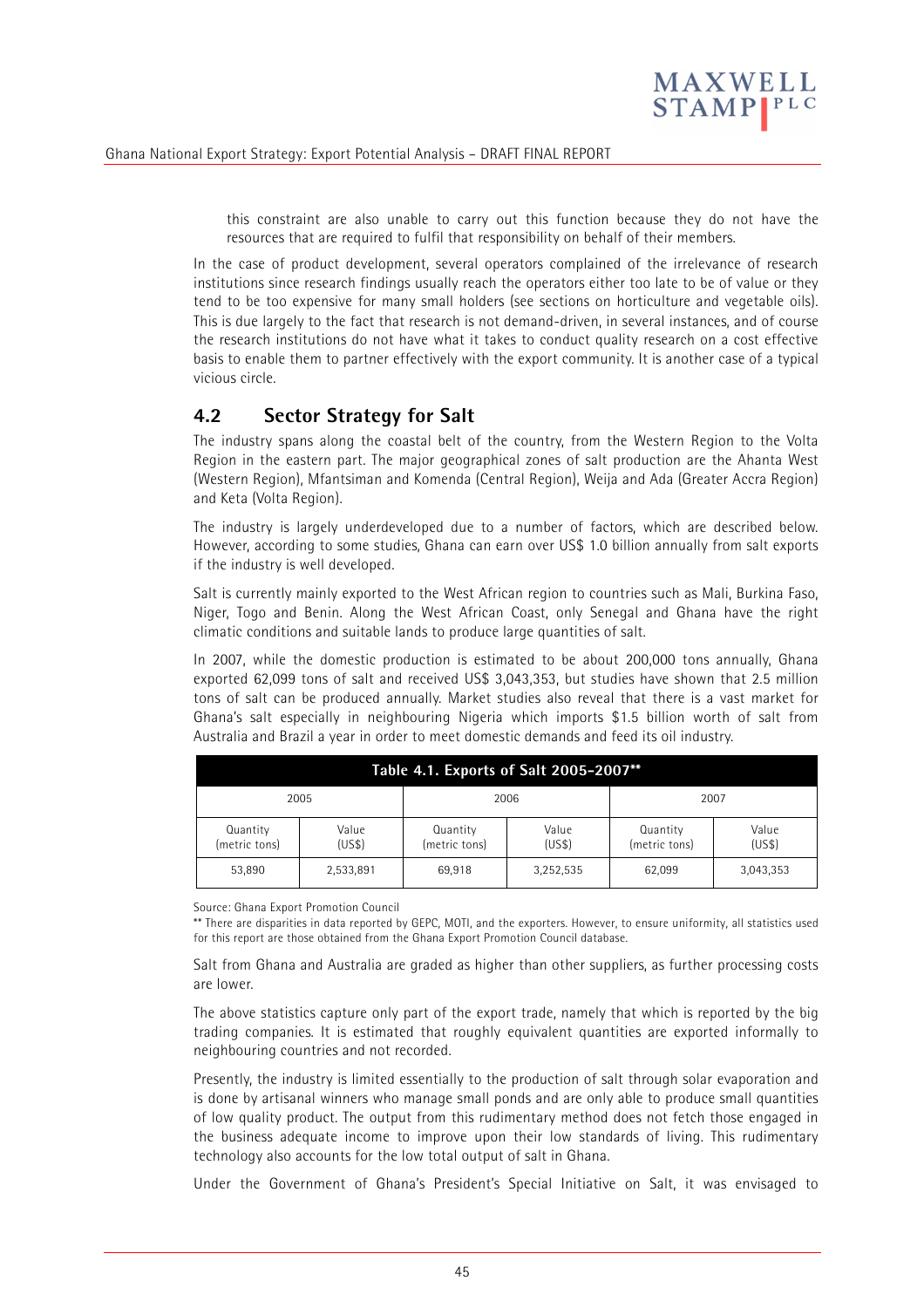

transform the salt industry into an internationally competitive one with an enhanced capacity for the production of good quality salt for domestic and export markets, increasing production from 200,000 metric tons at present to 2,500,000 metric tons in 5 years. It was also expected that a viable chloro-alkali industry would develop in the medium term to generate employment for about 50,000 people altogether. Until now, however, the results of the Special Initiative on Salt have been minimal The industry is constrained by obsolescence of technology; lack of local expertise and poor production methods; poor industry infrastructure; lack of economies of scale; low investment and lack of credit; cumbersome land acquisition procedures and land tenure administration systems.

Medium and long-term investment opportunities, however, especially in the Chlor-Alkaline and Petrochemical Industries do exist and are awaiting exploitation.

There are several indications to suggest that salt is an industry that can and indeed should be promoted strongly as a big foreign exchange earner, especially if the Chlor-Alkali and petrochemical industry requirements are factored into the calculations. In fact, according to MOTI sources, interest in the sector is on the rise.

During the period of 1965-1989, there were only 5 licensed companies but between 2000 and 2005, 50 companies were licensed, giving a total of 73 registered companies as at the end of 2006. These do not include the several artisanal producers and winners dotted along the producing communities. The sale and distribution of the product takes place as follows:

- Direct sales at the production sites;
- Small scale wholesaling in non-salt producing regions of the country;
- Transportation of the product in bags and trucks to a small number of neighbouring countries in West Africa (Burkina Faso, Mali and Niger);
- Sale of salt in open basins in local markets by market women and:
- Sale of packaged refined salt both in markets and supermarkets in the country.

### **4.2.1 The Land Question**

The biggest constraint facing the salt industry and which is serving as a brake on a rapid development and expansion of the sector are the difficulties encountered for land acquisition by prospective investors. By its very nature, salt land mining and winning are concentrated along the coastal belt of the country; in most of the communities where the product is mined, however, poverty is endemic. For this reason, the local people see the land as their only source of wealth and income generation and are not willing to part with it easily. The situation has been compounded by the lack of clarity on the part of successive governments in land administration across the country, and the type of tenure system that is practiced in the communities. This has created a situation of extreme delays for prospective investors who wish to acquire land for salt production.

Some of the difficulties that potential investors face include having several claimants to the same piece of land which often reportedly results in multiple sales, unexpected financial claims on a leaseholder midstream the agreed period, and lengthy and uncertain negotiations with different parties. A 2002 Ghana Business Climate study for example indicated that it could take as much as 92 calendar days for a prospective investor to identify land and another 46 calendar days to finalise a land purchase transaction (this has now been improved but is still a long procedure). It is appropriate to recall that in Ghana ownership of land is vested in either the State, traditional authorities and in rare cases private individuals. In the salt producing areas, land is virtually owned by traditional authorities or clans. The solution to the land question must encompass a number of actions:

• Central Government and/or the District Assemblies should embark on a vigorous policy of providing certain basic social amenities to the communities such as schools, health facilities, housing, water and electricity supplies, in order to ease the acute burden that poverty imposes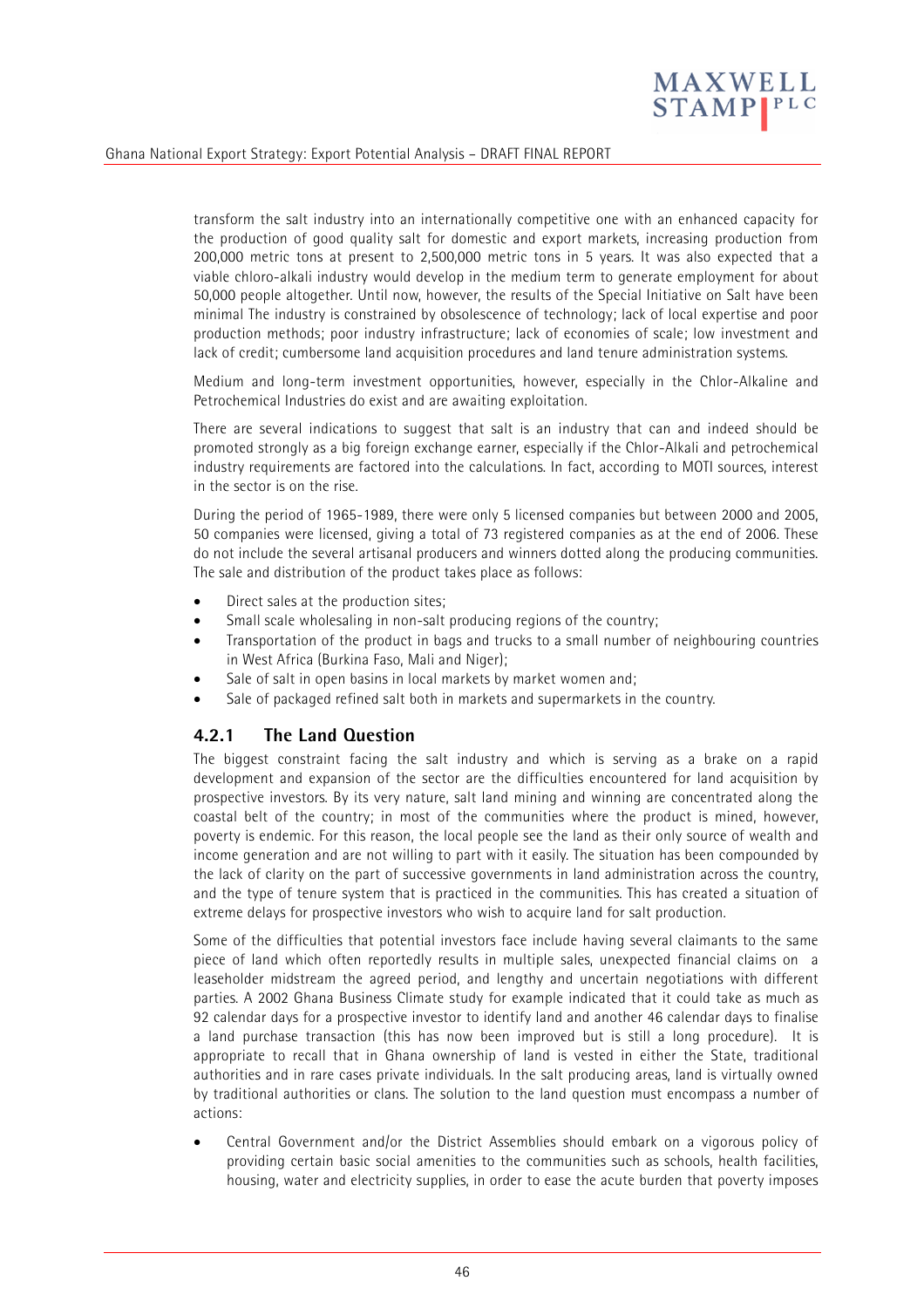

on them;

- A systematic promotion of small-scale joint-venture mining companies which ideally should involve the local communities as stakeholders to ensure that the locals have a stake in the stability of the industry and to provide them with regular and decent incomes;
- An efficient and transparent and above all fair administration of the licensing regime to be somehow skewed in favour of local entrepreneurs in order to assuage the resentment that the local communities harbour towards "foreigners", either from other countries or even other parts of the country;
- The Minerals Commission which is responsible for the administration of the mining industry in Ghana should have a policy of constructive engagement with the community leaders of the salt mining areas to explain public policies relating to salt to the communities; in this respect, it is strongly felt in the industry that the Minerals Law, in as much as it relates to the salt industry in particular and mining in general should be reviewed as a matter of urgency;
- It has also been known for a long while that public officials have developed the rather harmful habit of interfering in the administration of land in the mining communities, thus perpetuating the animosity between investors and the local communities. This should be discouraged through a policy of transparent and fair administration of land issues not only in the salt mining communities, but across the entire country.

Many of the above concerns have been captured in the Land Administration Project, which hopefully would effectively address all the thorny issues of land acquisition and tenure security not only for the benefit of the salt industry but also for the benefit of investment promotion in general. Broadly, the LAP aims to rationalize the administration of land for the benefit of investor confidence and overall economic development. Its four main parameters are:

- *"The creation of a harmonious Policy and Legislative Framework to form the basis for sustainable land administration*
- *Institutional Reform and Development*
- *Improvement of Land Titling, Registration, Valuation and Land Information Systems, and*
- *Project Management, Monitoring and Evaluation".*

Ghanaian exporters of salt to the neighbouring countries (Burkina Faso, Mali, and Niger) also face administrative and other delays in transit, and are compelled to pay an undefined, discriminatory fee of CFA400, 000.00 (on a truckload) by the border authorities in Burkina Faso, in contravention of the ECOWAS Protocol on Trade. This, as a result, makes Ghanaian salt in the neighbouring countries more expensive compared to salt coming from Senegal (the main exporter of salt in the West African region) and entering the same markets. This is in spite of the fact that the quality of the Ghanaian salt is far superior to the Senegalese counterpart, according to industry sources in Ghana.

Industry sources also indicate that Brazil has started trans-shipping salt from Brazil and selling it as originating from Ghana, thus undermining the efforts of local producers.

### **4.2.2 Infrastructure**

The salt industry is quite capital intensive and requires the active involvement of Government to create the right environment for the private operators.

The basic requirements to support the industry include road networks, rail/road terminals, and specialized vehicles to transport the salt to the markets, regular power supply, the appropriate technology and pumps. All these require large amounts of money, which are beyond the reach of the average Ghanaian investor in the industry.

In addition to these infrastructural requirements, which are those that Government should provide in order to create the necessary enabling environment for the operators, other industry needs are no less crucial. In particular, the operators need the appropriate technology and skilled manpower to support their production and enhance their productivity.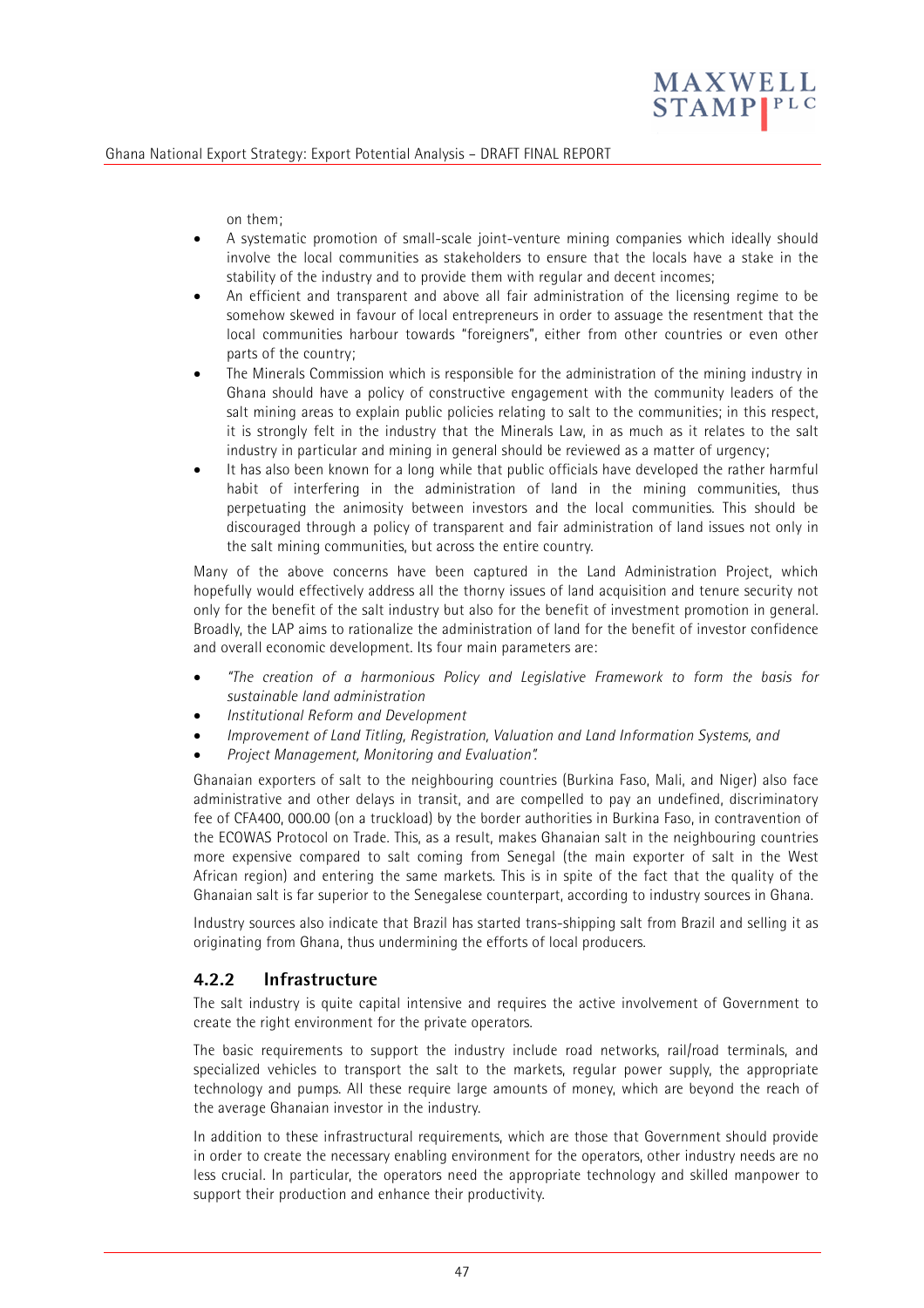

# **4.2.3 Financing**

The salt industry as indicated above is very capital intensive. Apart from the commercial banks, some of which have tentatively developed some export financing products lately, the major source of financing available to the operators is EDIF, which has not demonstrated enough interest in the salt industry so far. Apart from a previous very lukewarm move in that direction, the Fund's interest in the sector seems to be very weak. It should be noted though that there are a number of new facilities that have been created by the Government to meet the needs of small and medium-sized export industries; these include institutions such as the Exim Bank, the Venture Capital Fund, and the Support Programme for Enterprise Empowerment and Development.

The fact still remains that, despite the existence of these financial institutions, the industry requires more financial backing than it is actually receiving to promote it to levels of efficiency that will make it competitive particularly in the West African market (see also Section on Trade Finance in cross-cutting issues).

Furthermore as the petrochemical industry comes on stream in the years ahead, salt will become an increasingly critical product in the country's economy.

Financing from these facilities on terms that are attractive to the operators would enable them to acquire the appropriate technology for production, construction materials, operation tools, transportation systems, creation of salt banks and proper packaging of coarse salt for both the domestic and foreign markets. An alternative to access to local financial institutions on favourable terms is of course, the attraction of high quality, technology rich direct investment into the country, preference being given to joint ventures in which Ghanaians would be made to hold substantial shares.

In addition to financing, the other critical input that the industry needs is skilled manpower. Currently the industry employs only semi-skilled manpower, but as it grows its manpower needs will include various levels of sophisticated skills, that are not available at the moment. The institutions of higher learning, especially the polytechnics should be encouraged to incorporate mining technology in their curriculum to meet future requirements as a long-term goal of the industry. This need can also be solved through joint-ventures in which the foreign investor would be required to train Ghanaian experts to progressively take over more senior and management positions in the ventures.

### **4.2.4 SWOT Analysis of the Salt Sector**

#### **Strengths**

- The salt industry has been identified as a major industry that should be nurtured into full growth; this is clearly why the Government has designated it as one of President's Special Initiative sectors;
- The entire coastal belt of the country is a potential source of the product, and can potentially be a large avenue for job creation (and thus poverty alleviation) among the indigenous inhabitants of the salt producing communities;
- Ghana is the only country in the region with a fairly well developed salt industry, both artisanal and industrial, so there is already a small pool of experts who can drive the industry forward;
- The discovery of petroleum, some of whose by-products need considerable amount of salt (sodium chloride) as an input, portends well for the future of the salt industry in Ghana.

#### **Weaknesses**

All the above-mentioned strengths notwithstanding, the industry faces a number of serious challenges, which have to be overcome before it can be turned into a major industry: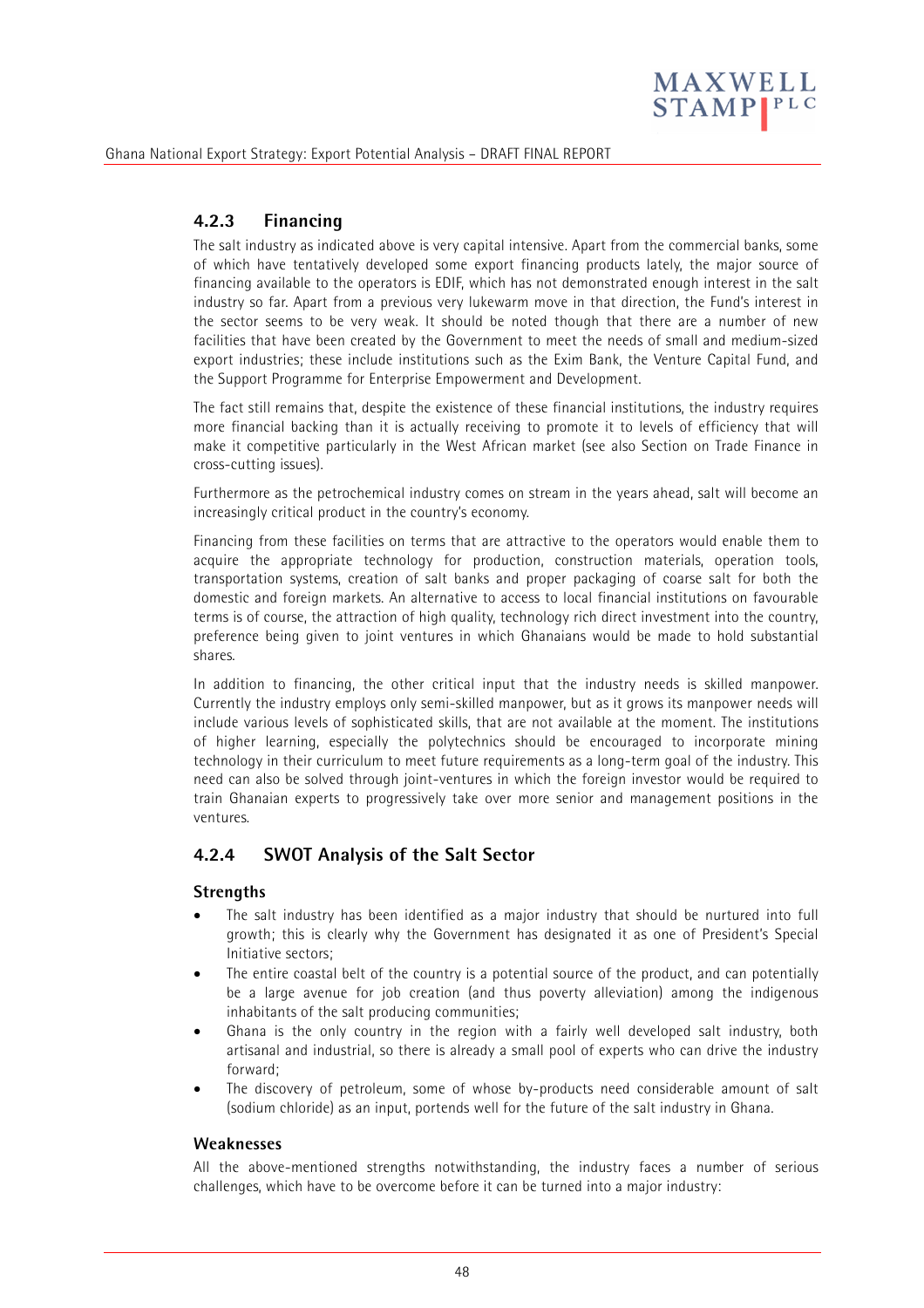

- The land tenure system in the producing communities is very complex and has served as a major disincentive to potential investors;
- The infant salt industrialists in the country have a serious handicap in the areas of finance and technology especially, and since the industry is very capital intensive, its growth has been stunted by and large;
- The lack of appropriate infrastructure in the salt producing areas are also major a major constraint to the development of the industry.

#### **Recommendations**

- The land situation should be addressed on several fronts, including improving the living conditions of the local communities. It is necessary to explore various solutions, including the elaboration of an important investment plan for the regions concerned in order to promote job creation. It has been also suggested to promote of a joint Venture between the clans through a Special Purpose Vehicle (SPV) and prospective investors. It is envisaged that the Trust would acquire shares in future investments in the area and use its dividend from the investment to finance the District Administration, Traditional Councils and improve social amenities such as schools, health facilities, housing, water and electricity supplies. The product associations should also be involved in this project;
- The Minerals Law relating to the salt industry in particular and mining in general should be reviewed with the view to making its practical effects simple and transparent and to respond much better to the needs of the salt industry;
- Government agencies with interest in the issuance of licenses should be properly coordinated and monitored by the Ministry of Land and Mineral Resources, the Ministry of Public Sector Reform and the Office of the President, to avoid costly duplication of efforts on the part of both the private operators and the public institutions, and as means of controlling official corruption;
- Access to long-term credit should be facilitated through the improved operation of the various financial schemes that have been created by Government (see also recommendations of the cross-cutting issues);
- Infrastructure such as roads, power, and meteorological services should be improved in the salt producing areas. More particularly, the meteorological services should be improved in order to be able to make longer term forecasts. The possibility of using solar power should also be explored;
- The way the PSI on Salt is implemented should be reviewed by MOTI and its operations should be strengthened. Modern management methods should be introduced such as detailed business plans and appropriate resources should made available for this purpose;
- MOTI should explore the possibility of creating a central marketing board or commodity exchange for salt, in order to facilitate the production and trade of this commodity;
- MOTI, GEPC, GIPC and the product associations should work together to design and promote a comprehensive investment plan for the salt industry with appropriate incentives in order to attract domestic or foreign investors.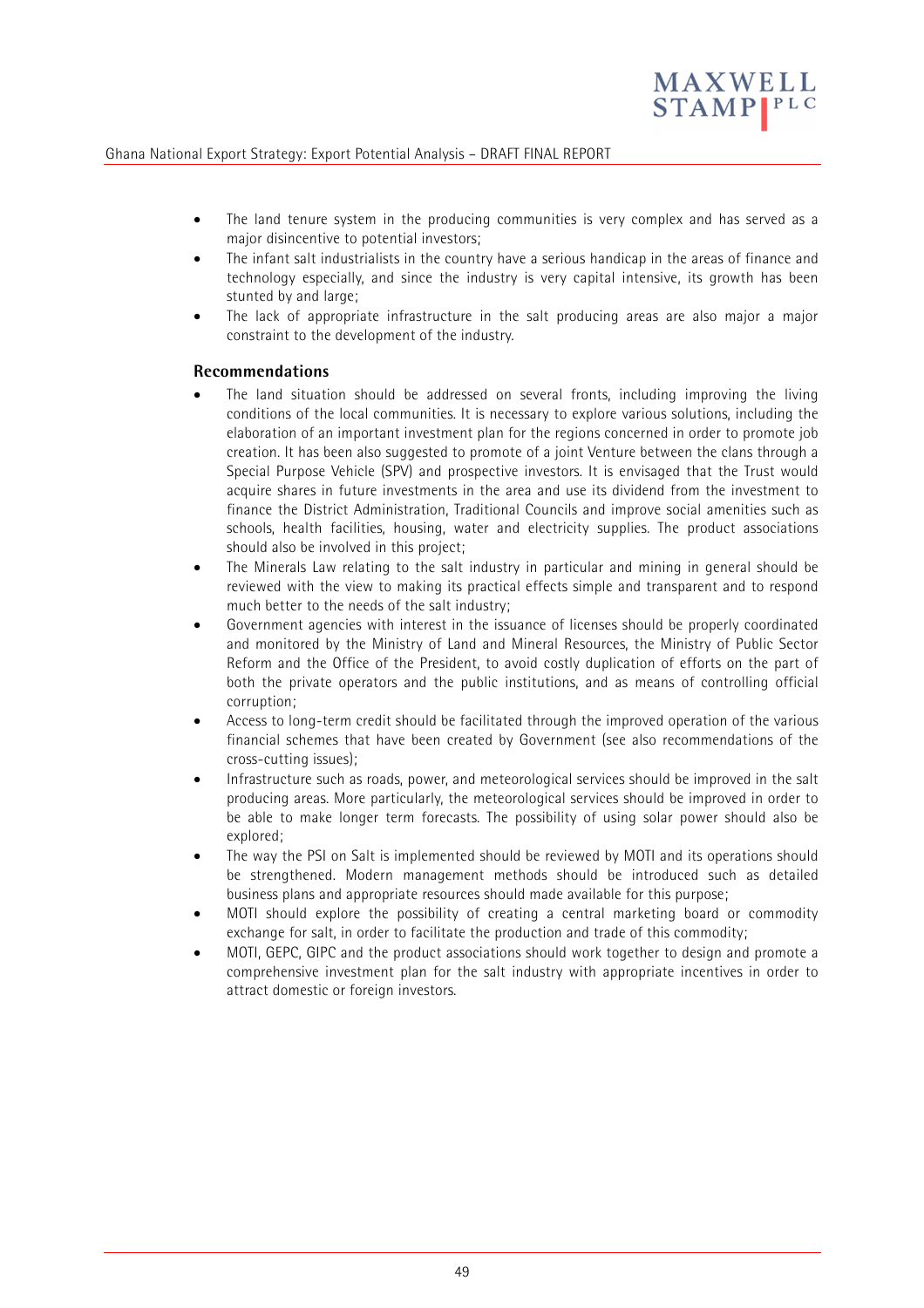

| <b>Action Plan for the Salt Sector</b>                      |                                                                                            |                                                                                                                                                                                                                                                                                                                                                                                                                      |                                                                                                                                                             |                                                                                        |                         |  |  |
|-------------------------------------------------------------|--------------------------------------------------------------------------------------------|----------------------------------------------------------------------------------------------------------------------------------------------------------------------------------------------------------------------------------------------------------------------------------------------------------------------------------------------------------------------------------------------------------------------|-------------------------------------------------------------------------------------------------------------------------------------------------------------|----------------------------------------------------------------------------------------|-------------------------|--|--|
| <b>Objectives</b>                                           | <b>Targets</b>                                                                             | <b>Actions &amp; Timings</b>                                                                                                                                                                                                                                                                                                                                                                                         | <b>Measures</b>                                                                                                                                             | <b>Institutions</b>                                                                    | <b>Resources</b>        |  |  |
| Increase and<br>expand<br>production and<br>exports of salt | Improve the land<br>acquisition<br>procedures and find<br>solutions for small<br>producers | MOTI, GIPC and the Ministry of Land and Mineral resources<br>should carry out a feasibility study for the setting up of a<br>SPV or a similar scheme in order to incorporate small salt<br>producers in the modern market oriented large scale<br>production. (1st half of 2009);<br>The possibilities of joint ventures of local smallholders with<br>foreign investors should also be explored. (1st half of 2009) | Increase of investments in the<br>salt industry.                                                                                                            | MOTI, Ministry of<br>Land and Mineral<br>Resources, GIPC,<br>trade associations.       | GoG, donor<br>community |  |  |
|                                                             | Adapt the legislative<br>infrastructure to the<br>needs of the salt<br>industry            | Review the Minerals Law with the objective of making it<br>relevant to the needs of the salt industry. (As soon as<br>possible);<br>Improve collaboration between MOTI and the Ministry of<br>Land by having representatives of the Ministry of Land<br>participating in the PSI operations. (As soon as possible).                                                                                                  | Minerals Law reviewed to the<br>satisfaction of salt trade<br>associations;<br>Ministry of Land and Mineral<br>Resources represented in the<br>PSI of Salt. | MOTI, Ministry of<br>Land and Mineral<br>Resources, Trade<br>associations,<br>Cabinet. | GoG                     |  |  |
|                                                             | Increase investment<br>in the salt industry                                                | MOTI, GEPC, GIPC and salt trade associations should design<br>and promote a comprehensive plan with appropriate<br>incentives for investors in the salt industry. (2 <sup>nd</sup> half of<br>2008)                                                                                                                                                                                                                  | Increase of investments in the<br>salt industry.                                                                                                            | MOTI, GEPC, GIPC,<br>trade associations.                                               | GoG (GIPC)              |  |  |
|                                                             | Improve the<br>marketing of salt                                                           | MOTI to carry out a feasibility study to explore the<br>possibility of establishing a marketing Board or a<br>Commodity exchange for salt. (1st half of 2009)                                                                                                                                                                                                                                                        | Feasibility study prepared and<br>proposals discussed.                                                                                                      | MOTI, GEPC trade<br>associations.                                                      | GoG, donor<br>community |  |  |
|                                                             | Improve operations<br>and results of PSI on<br>salt                                        | MOTI to undertake a critical review of the operations and<br>the results of the PSI on salt, analyse reasons of<br>shortcomings and introduce modern management<br>techniques in its operations. (As soon as possible)                                                                                                                                                                                               | The salt production and export<br>community praise the results<br>of the PSIs operations;<br>Increase of investments in the<br>salt industry.               | <b>MOTI</b>                                                                            | GoG, donor<br>community |  |  |
|                                                             | Facilitate production<br>and processing<br>techniques                                      | Allocate appropriate resources to the Meteorological<br>Department to enable it to make accurate longer term<br>forecasts for the intention of salt producers. (As soon as<br>possible)                                                                                                                                                                                                                              | Forecasts improved and salt<br>production increased.                                                                                                        | Ministry of<br>Communications                                                          | GoG                     |  |  |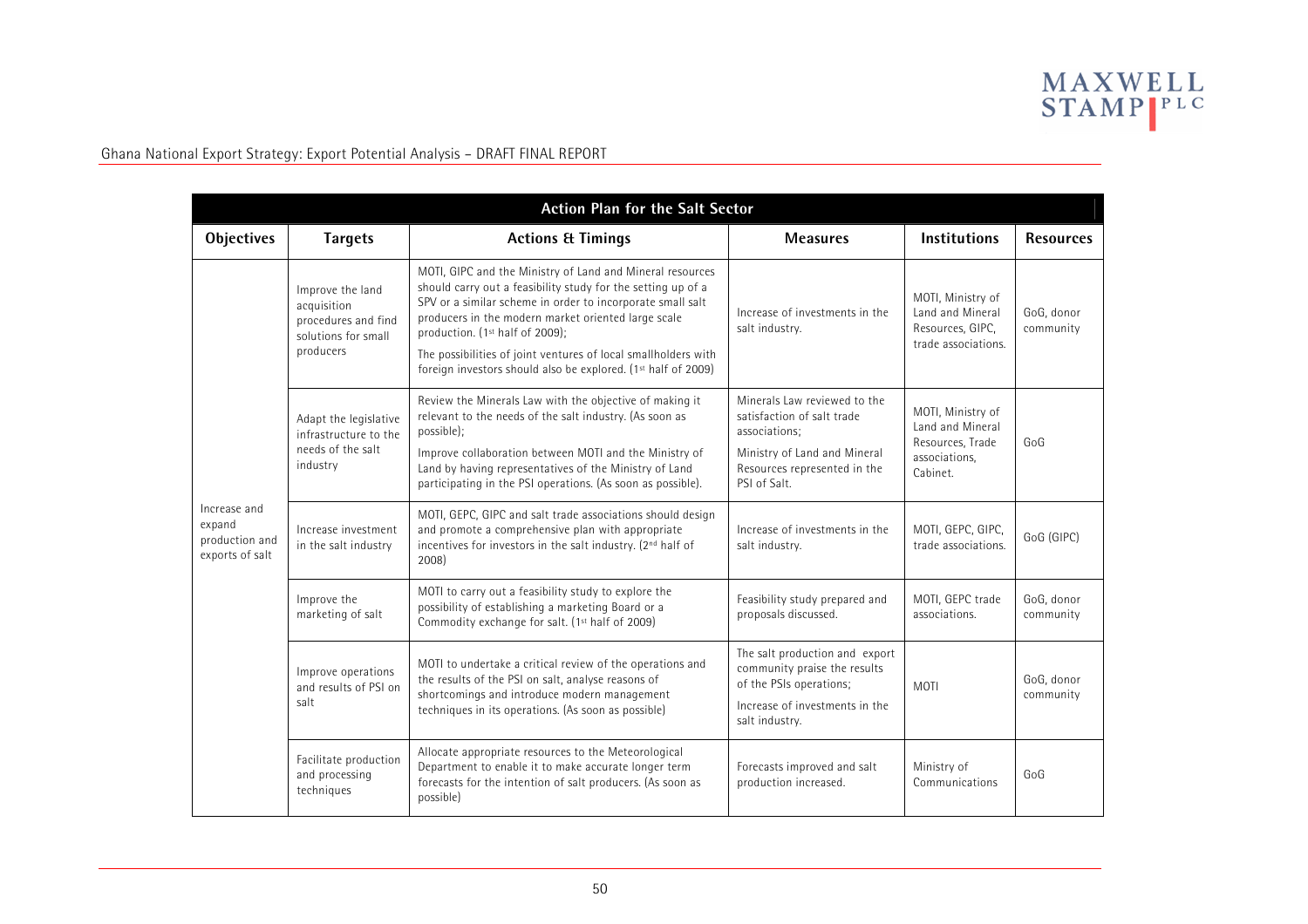

| <b>Action Plan for the Salt Sector (continued)</b>          |                             |                                                                                                                                                                                                                                                                                                           |                                |                                                                                                               |                  |  |  |
|-------------------------------------------------------------|-----------------------------|-----------------------------------------------------------------------------------------------------------------------------------------------------------------------------------------------------------------------------------------------------------------------------------------------------------|--------------------------------|---------------------------------------------------------------------------------------------------------------|------------------|--|--|
| <b>Objectives</b>                                           | Targets                     | <b>Actions &amp; Timings</b>                                                                                                                                                                                                                                                                              | <b>Measures</b>                | <b>Institutions</b>                                                                                           | <b>Resources</b> |  |  |
| Increase and<br>expand<br>production and<br>exports of salt | Improve licencing<br>system | The Ministry of Public Sector Reform, the Ministry of Land<br>and Mineral Resources and the Office of the President<br>should undertake a review of the present licencing system<br>and propose a coordination mechanism in order to avoid<br>publications and corruption. (1 <sup>st</sup> half of 2009) | Cases of corruption decreased. | Ministries of Land<br>and Public Sector<br>Reform, Office of<br>the President,<br>traditional<br>authorities. | GoG              |  |  |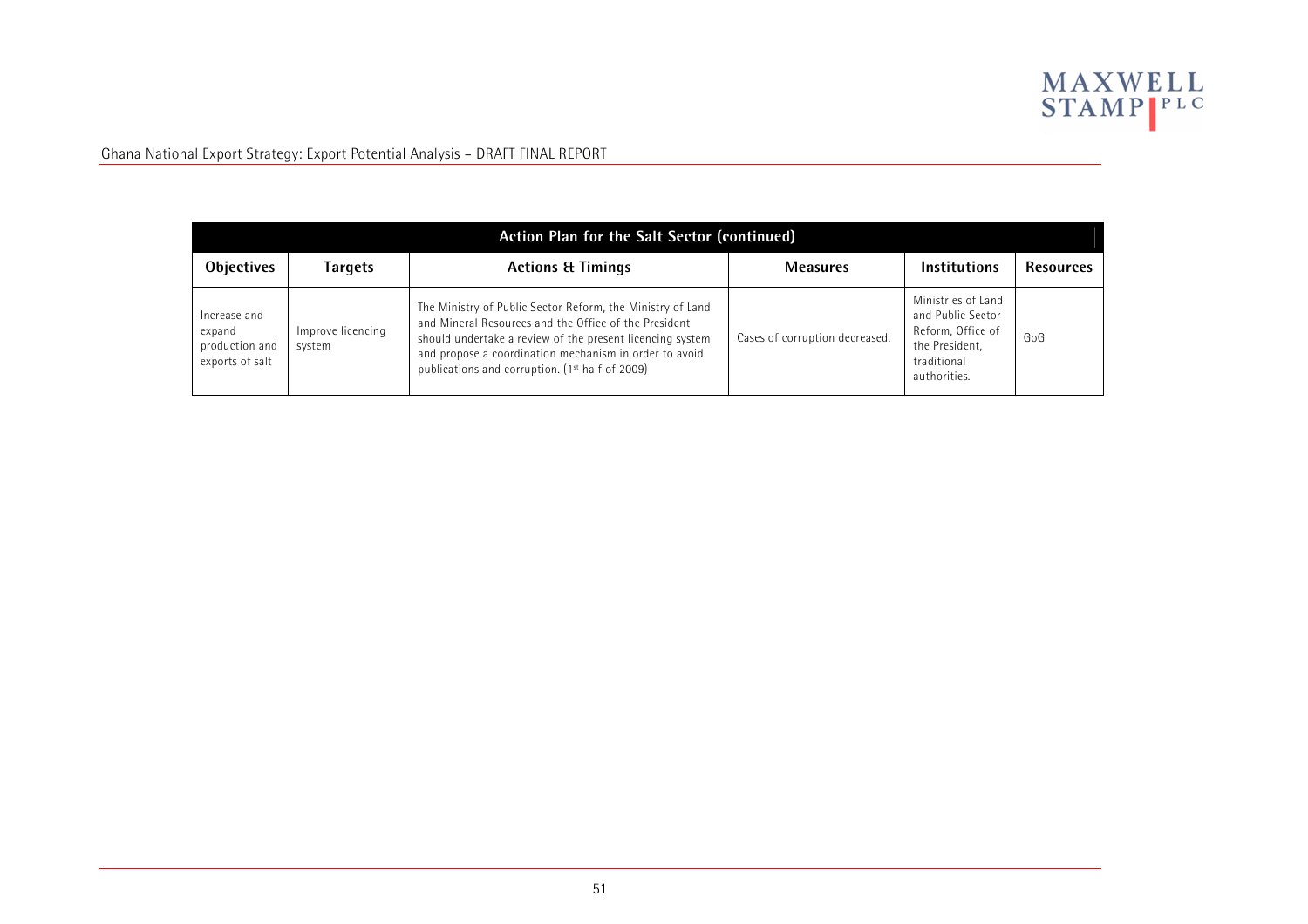

# **4.3 Sector Strategy for Vegetable Oils**

The vegetable oil industry is a sector that has a tremendous development and export potential. The world demand is extremely strong and the demand deficit in West Africa alone is estimated to be about 1 million metric tons annually. Ghana itself is currently a net importer of vegetable oils and its demand deficit is estimated to be about 200,000 tons annually. The domestic production therefore does not even cover the domestic needs, while export quantities are very small and concern mainly supplies to ethnic Ghanaian consumers living abroad.

| Table 4.2. Exports of Vegetable Oils 2005-2007 |                 |                   |                 |                   |                 |  |
|------------------------------------------------|-----------------|-------------------|-----------------|-------------------|-----------------|--|
| 2005                                           |                 |                   | 2006            | 2007              |                 |  |
| Quantity<br>(kgs)                              | Value<br>(US\$) | Quantity<br>(kgs) | Value<br>(US\$) | Quantity<br>(kgs) | Value<br>(US\$) |  |
| 557,855                                        | 386.595         | 1,699,374         | 754,562         | 282,511           | 196,412         |  |

#### Source: Ghana Export Promotion Council

This situation is due to a number of factors, including the huge demand by domestic users, especially the Unilever Group of Companies, and the consistent inappropriate production and marketing practices of the farmers, especially the small out growers. However several studies indicate that the trend can be reversed, if sufficient attention is given to the sector.

The vegetable oil sector, therefore, has been included in this Strategy as a priority sector having maybe the best potential for export development. The main issue is how to increase production capacity in the country in order to:

- satisfy the domestic demand;
- become a successful exporter of vegetable oils to the world markets.

For both purposes, the estimated foreign exchange earnings or savings could be considerable and in par with other important traditional sectors such as cocoa. The vegetable oil industry is also critical to poverty alleviation in the country because it is located essentially in the rural parts of Ghana.

For the present exercise, the Working Group on Vegetable Oils selected three products for examination, namely, palm oil, including palm kernel oil, coconut oil and soya oil. The choice of the three product categories was decided taking into consideration factors such as their growth potential, world demand trends, their ability to alleviate the level of poverty in the rural areas and their potential to attract the interest of private investors in the medium to long-term.

### **4.3.1 Palm Oil**

There are four large-scale oil palm plantations (Kade, BOPP, Twifu and Norpalm). In addition there exist a number of small farmer schemes, which sell to the plantations, which in turn sell to companies like Unilever Ghana Limited. Apart from the domestic demand, it is also known that there is a growing demand for, especially palm kernel oil in countries such as Pakistan, India, and China. Other by-products such a bio-diesel have also markets in the sub-region.

### **4.3.2 Coconut Oil**

The coconut industry, which has hitherto been run on a smallholder basis, is currently undergoing a major crisis because of a disease (Cape Saint Paul wilt) that has afflicted it. However it is being rehabilitated through a technical cooperation programme with the Government of France. Hopefully when it is fully rehabilitated, it can be grown into a viable export industry. Apart from the oil, the fruit has other by-products which have large export potentials. The by-products that the Working Group has identified for possible and active export promotion are, carbon from the shell for the gold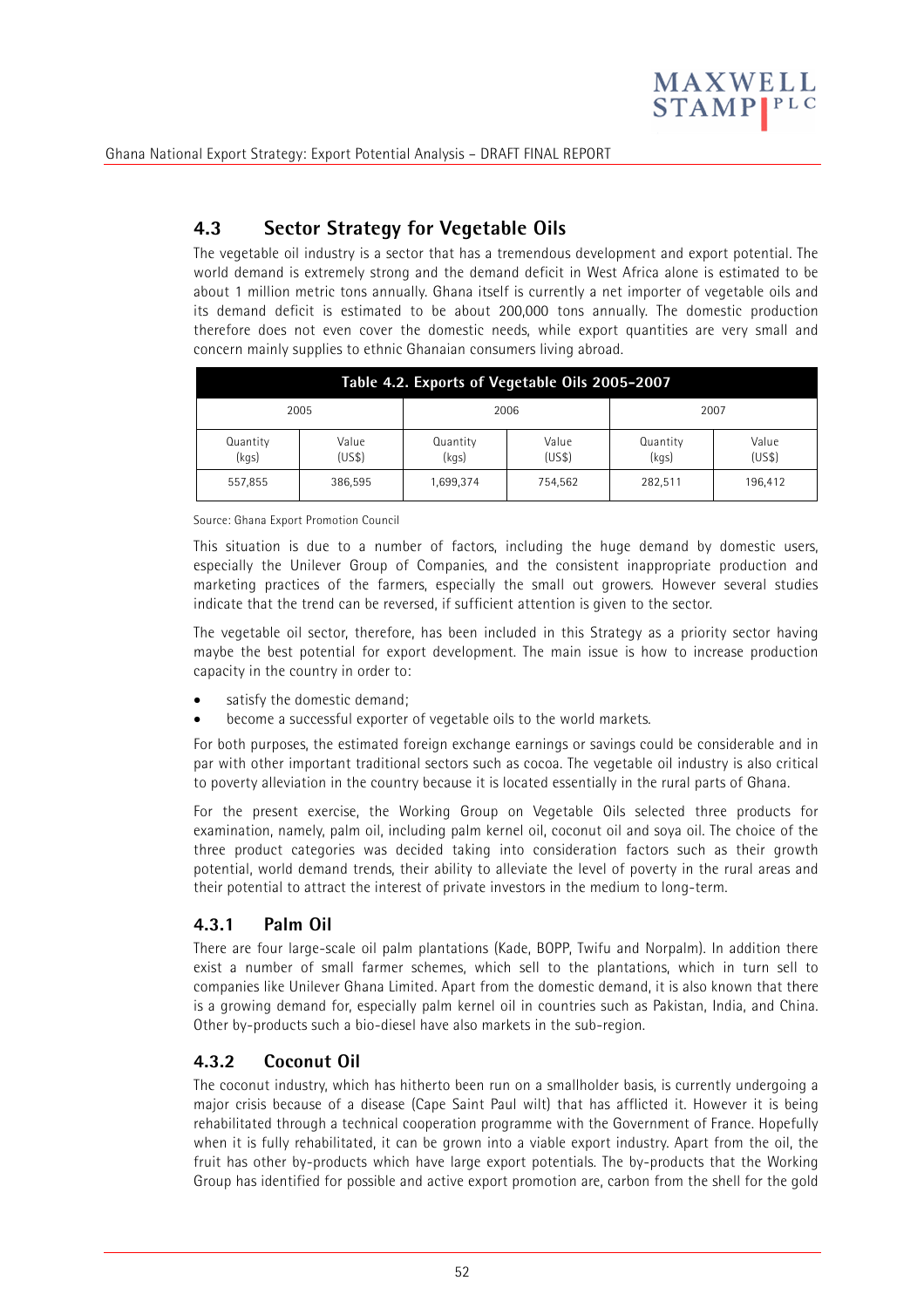

industry, concentrated juice, copra, and coconut milk, even though the Team's remit is restricted to coconut oil.

# **4.3.3 Soya Oil**

The Soya oil industry is still small but has a huge potential for exploitation for the export market particularly the West African market. It has by products such as oilcake, animal feed, baby food, biodiesel, fertilizer, and milk, all have ready markets in especially West Africa.

### **4.3.4 Constraints**

Ghana has the appropriate climatic conditions for a large scale production and exports of vegetable oils. However, the Working Group established that the industry as a whole has a number of constraints that are unique and which hamper the development of the production in this sector. The following key constraints need the attention of the stakeholders in order to re-launch the subsector for it to attain its optimum value in the country's production and export trade:

- *Weed and pest control*: This has been identified as a major problem that the vegetable oil industry has faced for many years; its effect is low yield and poor quality of the yield compared with what is produced in countries such as Malaysia and Côte d'Ivoire; related to this are the poor agronomic practices that a rampant in the industry in Ghana; fruiting methods, quality seedlings, irrigation, etc should be improved to promote higher yields.
- *Lack of coordination in capacity building*: Even though they all belong to the same group, training activities that take place are not coordinated and pooled to achieve economies of scale. The result is that some parts of the industry are poorly trained, leading to low productivity which reduces the ability of the sector to compete effectively; in addition, lack of appropriate training limits the number of qualified workers who would be necessary in order to attract new investments in this sector.
- *Research and Development*: Even though a number of the Research Institutes in the country carry out some research, operators and users persistently ignore such research because the research findings come out either too late and/or are too expensive for the potential beneficiaries; in order to solve this problem, there is a widespread feeling in the industry that research should be demand-driven and targeted strategically at the farmers, whether they are plantations or small out grower farmers, to make it relevant.
- *Certification*: An incessant problem that faces the industry is the lack of clarity as to which body, Ghana Standards Board or the Food and Drugs Board, has responsibility for quality assurance and certification. This situation has led to instances where exports have been denied entry into certain markets for failing to meet certain health and other technical requirements applicable in those markets, especially in Europe (see also recommendations in Section… of the cross-cutting issues).
- The sector, like others of Ghana's export trade is characterized by very weak supply capacity which results mainly, but not exclusively from *low productivity of the Ghanaian labour*; this is because specialized skills are very rare in many instances; low yields are the result of poor agronomic practices, poor infrastructure poor management and an almost total disregard for financial literacy; disciplines such as accounting, book keeping, budgeting, cost control, etc. are woefully lacking in the daily activities of a good number of the operators, perhaps owing to their overall weak financial positions and their lack appreciation of the fact that financial literacy is an almost indispensable condition for the success of any firm small or big. This situation hampers the efficient management of the operations of the exporters, and needs to be addressed.
- Like other agro-based industries in the country, the problem of *land acquisition* features prominently also in the vegetable oils industry and constitutes a disincentive for new investments in the sector.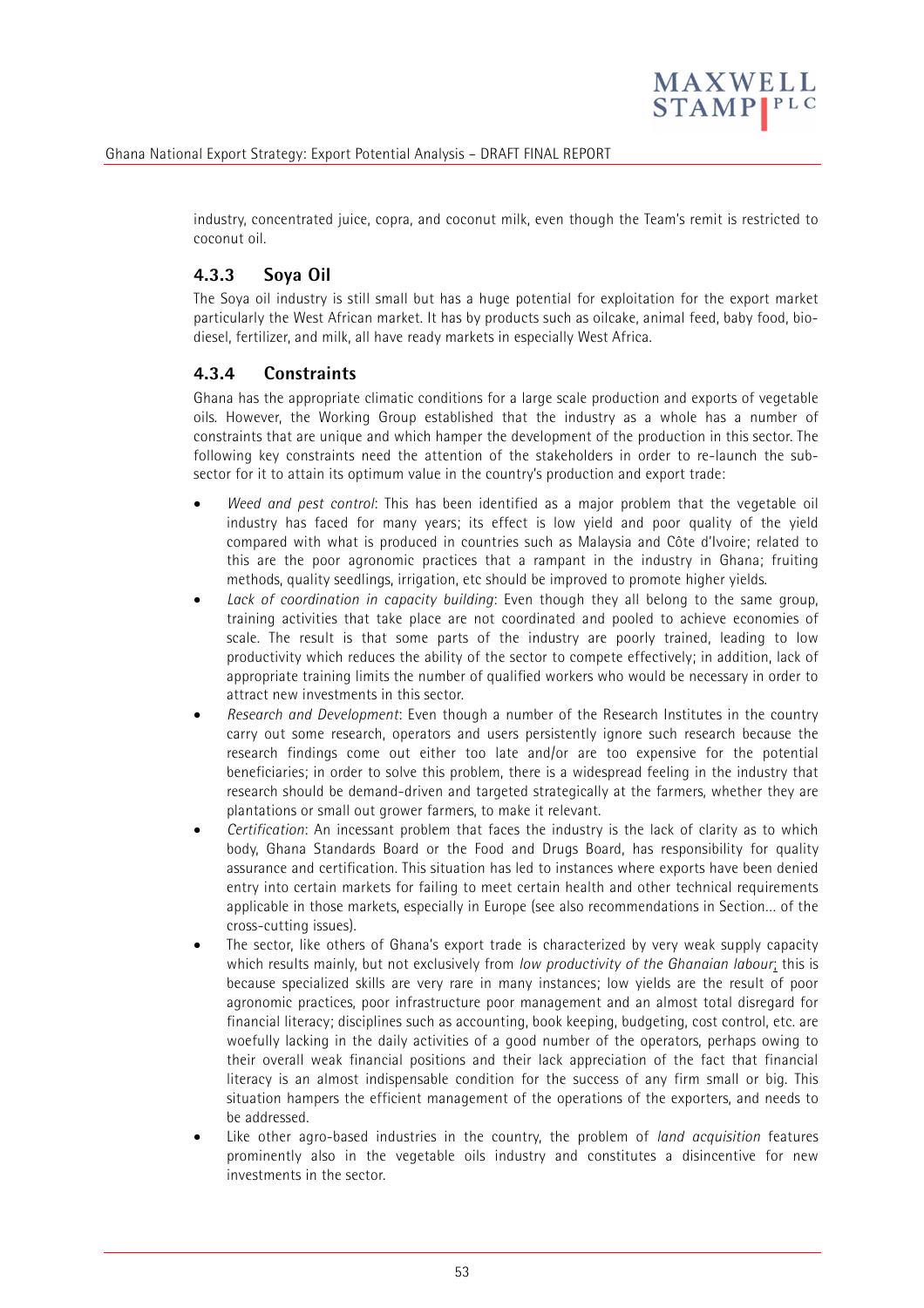

# **4.3.5 SWOT Analysis of the Vegetable Oils Sector**

#### **Strengths**

- Palm oil is one of the four sectors chosen for special treatment in the President's Special Initiative products. This means that there is strong interest and support by the Government for its development.
- The vegetable oils have strong and growing markets both domestically and internationally for domestic consumption and as industrial inputs. Apart from being used as a vegetable oil for cooking, palm oil is in increasing demand as a source of bio-diesel; similarly, soya oil is increasingly being used as a feed stock for bio-diesel production, in addition to its application for industrial uses;
- The country has very conducive climatic conditions for the cultivation of all the three subsectors that were selected (soya oil in the savanna belt, palm oil in the forest belt and coconut in mainly, but not exclusively along the coastal belt);
- There are a number of research institutions in the country that could be leveraged efficiently to enhance the productivity of the products and hence make them competitive both at home and abroad;
- Some experience has been acquired especially in the palm oil field owing to the involvement of major some corporations in the production of the product in the country;
- There is also a wealth of local expertise which is internationally recognized and which can drive the sector to considerably heights if they are given the right incentives.

#### **Weaknesses**

- There is very poor linkage between industry and R & D institutions in the country;
- The industry operators use very poor agronomic practices, such as sub-standard weed and pest control methods;
- Weak supply capacity resulting from a wide range of factors such as the low productivity of the Ghanaian small growers, inadequate or total lack of the use of modern agricultural techniques;
- Lack of clarity in regard of the mandates of the Food and Drugs on the one hand and the Ghana Standards Board o the other, leading to perennial difficulties in quality certification before exports;
- An unwillingness/inability to take advantage by both the government and the business community of the vast pool of local knowledge and expertise which are available in the country;
- A complete or almost complete absence of financial literacy in the industry.

#### **Recommendations**

- Research and Industry should work much more closely together so that the output of one can constitute an input for the other to enhance the quality and productivity levels of the industry; it is therefore recommended that MOTI sets up a public/private Research Committee at sector level, modelled on the Malaysian example, to ensure closer cooperation and synergies. This Research Committee should have two sub-committees, one for coconut and palm oil and another for soya oil.
- MOTI should undertake an assessment of the existing expertise in the country in matters of production and processing techniques as well as marketing and research in the sector. This assessment should identify existing gaps and thus will establish a list of subjects or practices where expertise from outside Ghana is required. On the basis of this assessment, technical assistance should be sought from the donor community.
- MOTI should explore, in cooperation with GIPC, the possibility of providing incentives to large private companies that possess the required experience (such as Lever Bros for example), for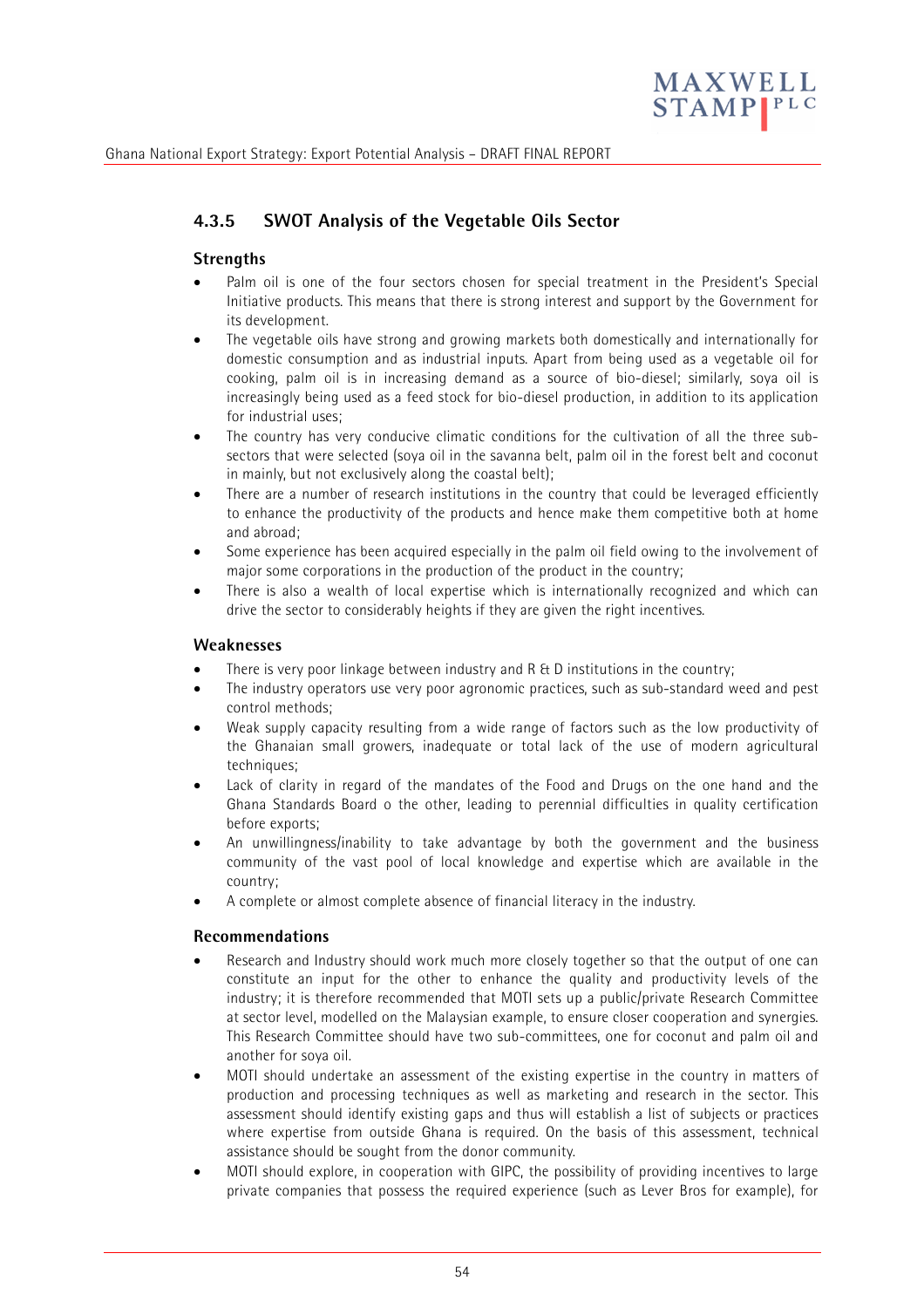

providing training courses in production techniques, marketing, costing and pricing, accounting, book keeping, budgeting to small growers in rural areas, so that they feel confident and undertake to establish and manage new vegetable oil plantations.

- MOTI, again in cooperation with GIPC, should undertake an assessment of the current spare parts supply to the vegetable oils industry in the country and identify existing gaps. On the basis of this assessment, an incentives programme should be designed in order to attract machinery manufacturers from abroad to establish production units in Ghana to fill the gaps and satisfy the spare parts needs of the industry.
- The mandate problems between the two statutory quality setting institutions, the Ghana Standards Board and the Food and Drugs Board should be sorted out as quickly as possible and the two organizations and corresponding Ministries should be streamlined to operate in a more cooperative manner than has been the case thus far; (see also recommendation and action plan in Section 3.2.3 of cross-cutting issues)
- GIPC should promote the vegetable oil sector on a priority basis in order to attract investors from both Ghana and abroad.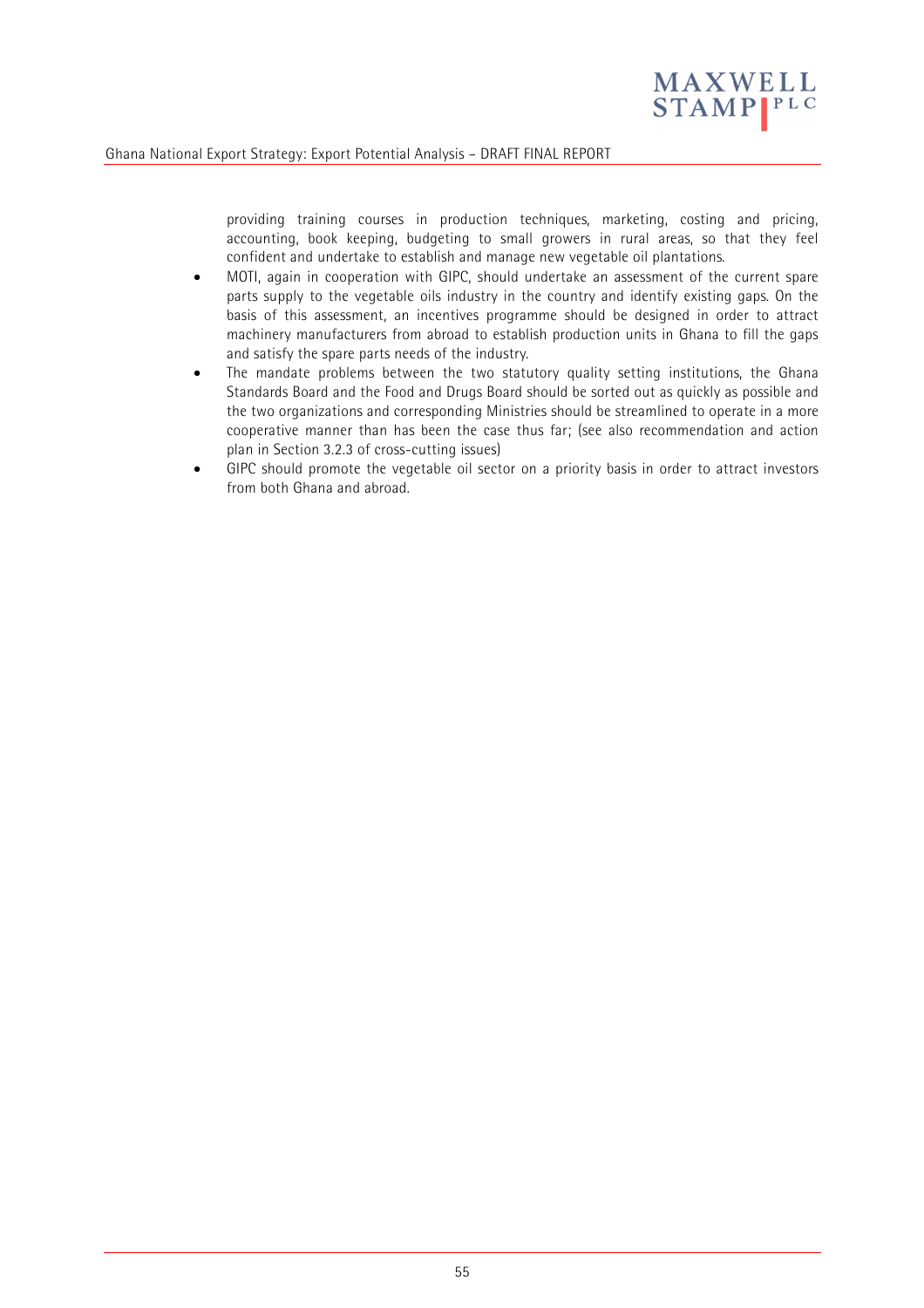

| Action Plan for the Vegetable Oils Sector                |                                                                                                                                   |                                                                                                                                                                                                                                                                                                                                     |                                                                                                                            |                                                                   |                         |  |
|----------------------------------------------------------|-----------------------------------------------------------------------------------------------------------------------------------|-------------------------------------------------------------------------------------------------------------------------------------------------------------------------------------------------------------------------------------------------------------------------------------------------------------------------------------|----------------------------------------------------------------------------------------------------------------------------|-------------------------------------------------------------------|-------------------------|--|
| <b>Objectives</b>                                        | <b>Targets</b>                                                                                                                    | <b>Actions &amp; Timings</b>                                                                                                                                                                                                                                                                                                        | <b>Measures</b>                                                                                                            | <b>Institutions</b>                                               | <b>Resources</b>        |  |
| Expand<br>production and<br>exports of<br>vegetable oils | Improve and promote<br>closer cooperation and<br>synergies between<br>research institutions and<br>the vegetable oils<br>industry | MOTI should set up a public/private sector Research<br>Committee modelled on the Malaysian example. It should<br>have 2 sub-committees, one for coconut and palm and<br>another for soya. The Terms of Reference of this Committee<br>should be drafted by a specialized expert. (1 <sup>st</sup> half of 2009)                     | Research work corresponds<br>to the needs of the<br>industry and is demand-<br>driven                                      | MOTI, MOFA,<br>research<br>institutions.<br>trade<br>associations | GoG                     |  |
|                                                          | Improve production,<br>processing and<br>marketing techniques                                                                     | MOTI should undertake a study in order to identify the gaps<br>that exist in Ghana in technology, processing techniques<br>and marketing of vegetable oils. On the basis of the results<br>prepare a plan for acquisition of the required expertise<br>either through technical assistance or on a fee basis. (1st<br>half of 2009) | List of technical assistance<br>requirements prepared and<br>submitted to the donor<br>community                           | MOTI, MOFA,<br>trade<br>associations,<br>donor<br>community       | GoG. donor<br>community |  |
|                                                          | Improve productivity<br>levels and yields by<br>building necessary<br>capacities                                                  | MOTI and GIPC should carry out a study to explore the<br>possibility of offering incentives to large companies in<br>order to organize training course for small producers in<br>processing, accounting, costing and pricing, marketing and<br>overall plantation management techniques. (1 <sup>st</sup> half of<br>2009)          | Study and list of incentives<br>to large private companies<br>prepared and approved by<br>Cabinet                          | MOTI, GIPC,<br>product<br>associations                            | GoG (GIPC)              |  |
|                                                          |                                                                                                                                   | MOTI in cooperation with GIPC should carry out a study to<br>assess the current spare parts supply and existing gaps to<br>the vegetable oils industry. On the basis of this assessment<br>design an incentives programme for investors in these<br>industries. (1 <sup>st</sup> half of 2009)                                      | Incentives plan for the<br>identified industries<br>established and approved;<br>Increase of investments in<br>this sector | MOTI, GIPC,<br>product<br>associations                            | GoG (GIPC)              |  |
|                                                          | Increase investments in<br>the vegetable oils sector                                                                              | GIPC to design and promote a priority programme for the<br>attraction of investors. (1 <sup>st</sup> half of 2009)                                                                                                                                                                                                                  | Increase of investments in<br>this sector                                                                                  | GIPC, trade<br>associations                                       | GoG (GIPC)              |  |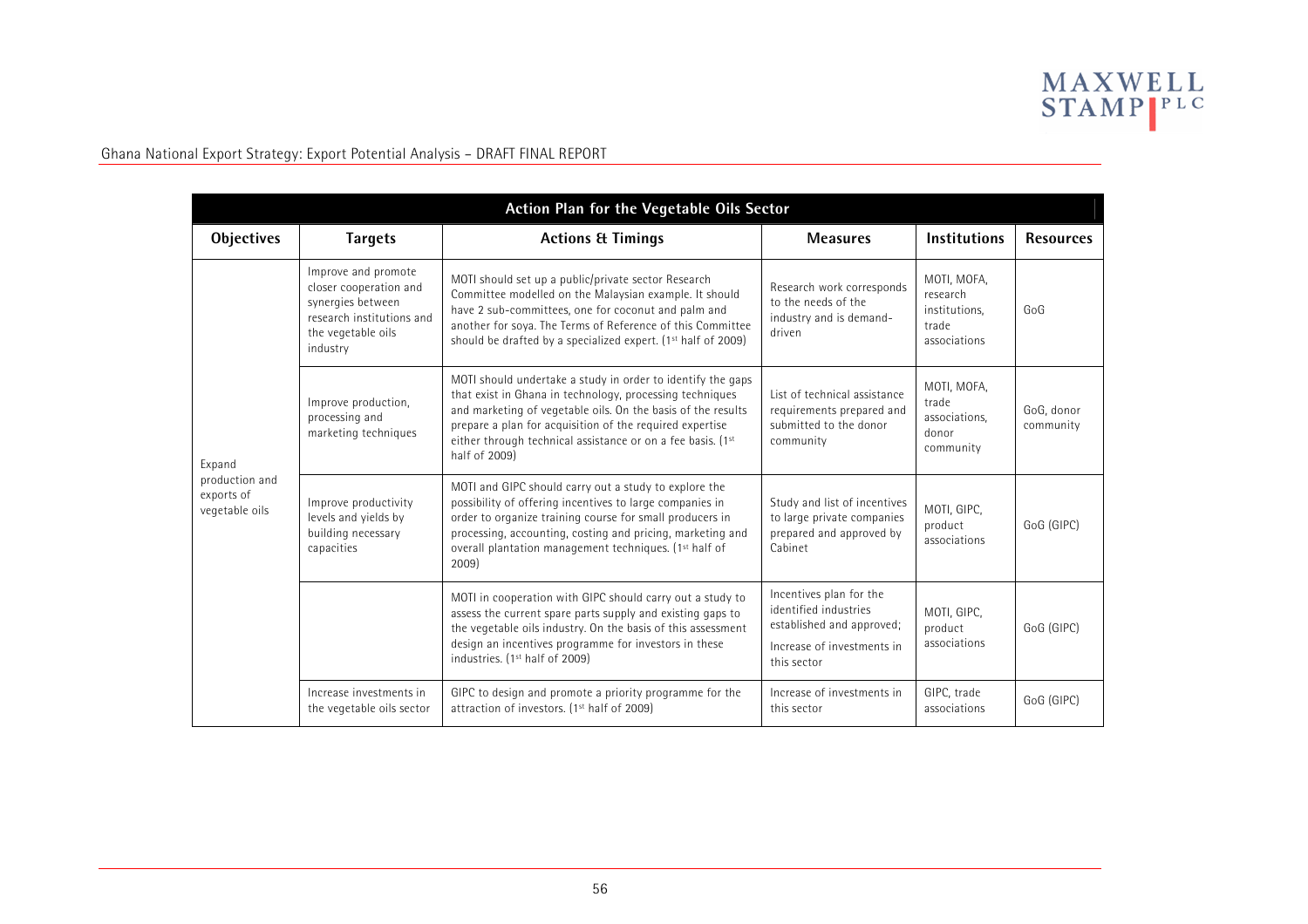

| Action Plan for the Vegetable Oils Sector (continued)    |                                                                        |                                                                                                                                                                                                      |                                                                                                                                    |                     |                  |  |  |
|----------------------------------------------------------|------------------------------------------------------------------------|------------------------------------------------------------------------------------------------------------------------------------------------------------------------------------------------------|------------------------------------------------------------------------------------------------------------------------------------|---------------------|------------------|--|--|
| <b>Objectives</b>                                        | Targets                                                                | <b>Actions &amp; Timings</b>                                                                                                                                                                         | <b>Measures</b>                                                                                                                    | <b>Institutions</b> | <b>Resources</b> |  |  |
| Expand<br>production and<br>exports of<br>vegetable oils | Improve the quality<br>management procedures<br>for vegetable products | MOTI and MOFA should accelerate and finalise the review<br>of the mandates of GSB and FDB and make proposals to<br>Cabinet for better cooperation between these Ministries.<br>(As soon as possible) | Elimination of duplication<br>in mandates of GSB and<br>FDB;<br>Improved communication<br>and cooperation between<br>MOTI and MOFA |                     |                  |  |  |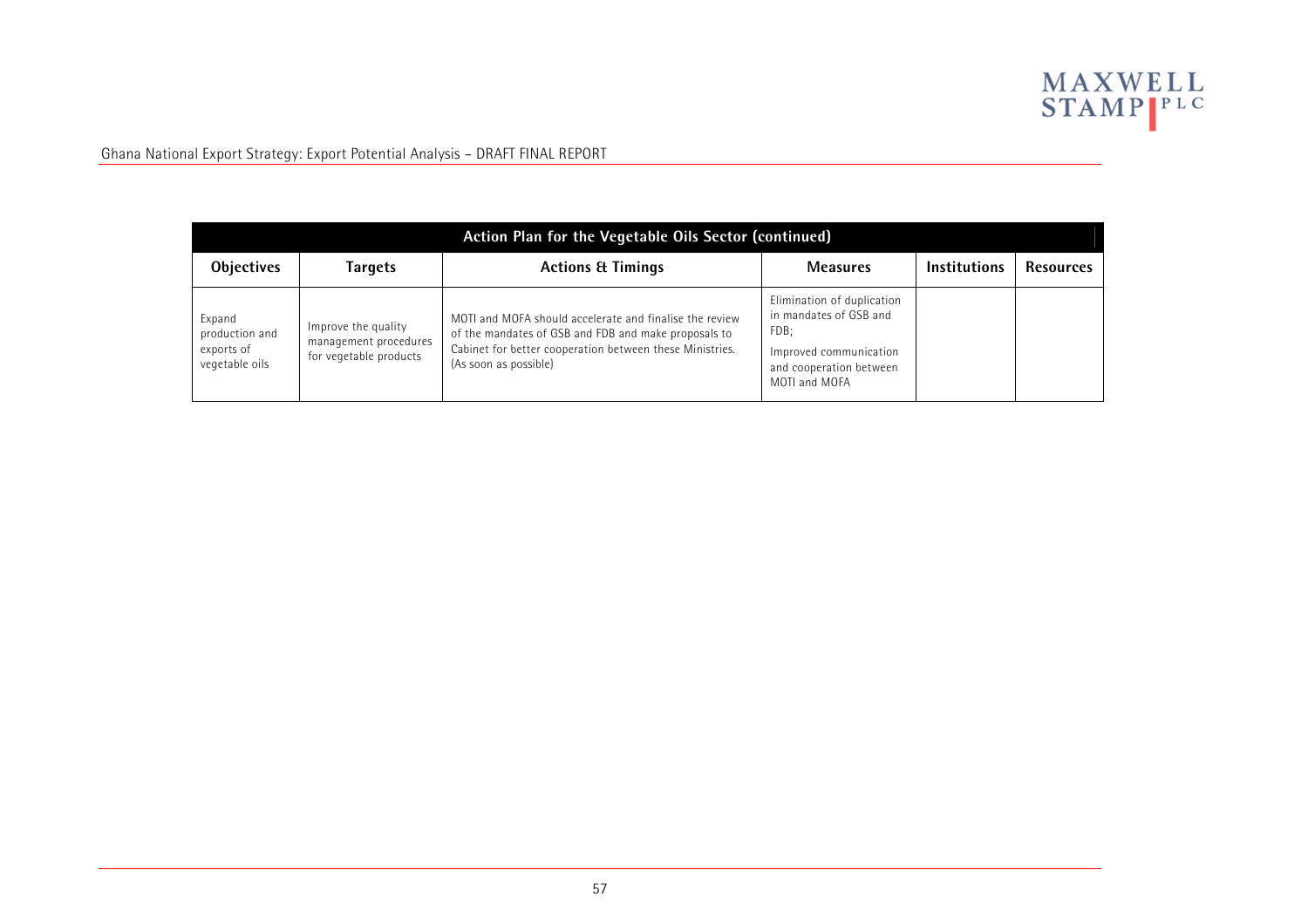

# **4.4 Sector Strategy for Horticultural Products**

Overall, the relative success of the NTE sector is being driven by the relatively high performance of the horticultural industry. But of late that sub-sector's success is becoming pyrrhic, as it goes through some difficult patches due to a number of factors.

| Table 4.3. Exports of Horticultural Products 2005-2007 |                |                   |                 |                   |                 |  |
|--------------------------------------------------------|----------------|-------------------|-----------------|-------------------|-----------------|--|
| 2005                                                   |                |                   | 2006<br>2007    |                   |                 |  |
| Quantity<br>(kgs)                                      | Value<br>(USS) | Quantity<br>(kgs) | Value<br>(US\$) | Quantity<br>(kqs) | Value<br>(US\$) |  |
| 95.252.470                                             | 50,263,776     | 148,224,519       | 49,641,771      | 131,422,425       | 46,475,977      |  |

Source: Ghana Export Promotion Council

It is suggested that the apparent success of the sub-sector can be ascribed to a number of factors including the massive support that has been extended by the donor community, both governmental and non-governmental institutions. Interventions through such initiatives as, TIPCEE, MIDA, MOAP, HEII, etc. have all been very supportive of the growth and development of the horticultural subsector as they have enabled Ghanaian exporters to take advantage of such development partner policy initiatives as AGOA, EBA, and the various GSPs.

The major importance of the horticultural sector lies in the fact that most of the growers are small holders who reside in the rural areas; for that reason its successful development will enhance the efforts of government to reduce rural poverty by creating employment opportunities in the communities where the products are grown; this in turn will stem the rural-urban drift which has become a major policy challenge to Government.

Even though the sector faces a number of challenges as outlined below, it has a number of opportunities that can be exploited to offset those challenges if sufficient support is continued to be extended to the industry.

Ghana's comparative strengths in the horticultural industry derive from a number of factors:

- Relatively abundant and suitable but under-utilised land that can be used for increased production, despite the problems associated with land acquisition;
- Suitable climatic conditions for diversified horticultural pursuits even with minimal irrigation;
- Proximity to both Europe and the Middle East, both of which markets for horticultural products are rapidly expanding;
- The availability of fairly cheap, semi-skilled and trainable labour force suitable for labourintensive horticultural production, even if productivity is usually low among such employees;
- The introduction of simple and low cost equipment for processing some of the products could tremendously increase value to the raw products and create jobs and earn more foreign exchange for the country.

On the other hand, it is the case that the sub-sector has not been able to attain its optimum strength largely because of constraints that exist in both the policy domain and at the level of the operators. At the level of policy, there remain a number of gaps that have to be filled:

Lack of policy coordination and consistency by relevant government agencies, as has been alluded to in the first part of the Strategy. This has inevitably led to several chronic bureaucratic bottlenecks, verging on incompetence as well as possible corruption in the administration of the export trade in Ghana. One example would be the lack of coordination of actions and policies between EDIF and GEPC.; MOTI also fails to coordinate all the technical assistance projects in the export sector to be able to monitor the developments in the sector and take corrective action in a timely manner;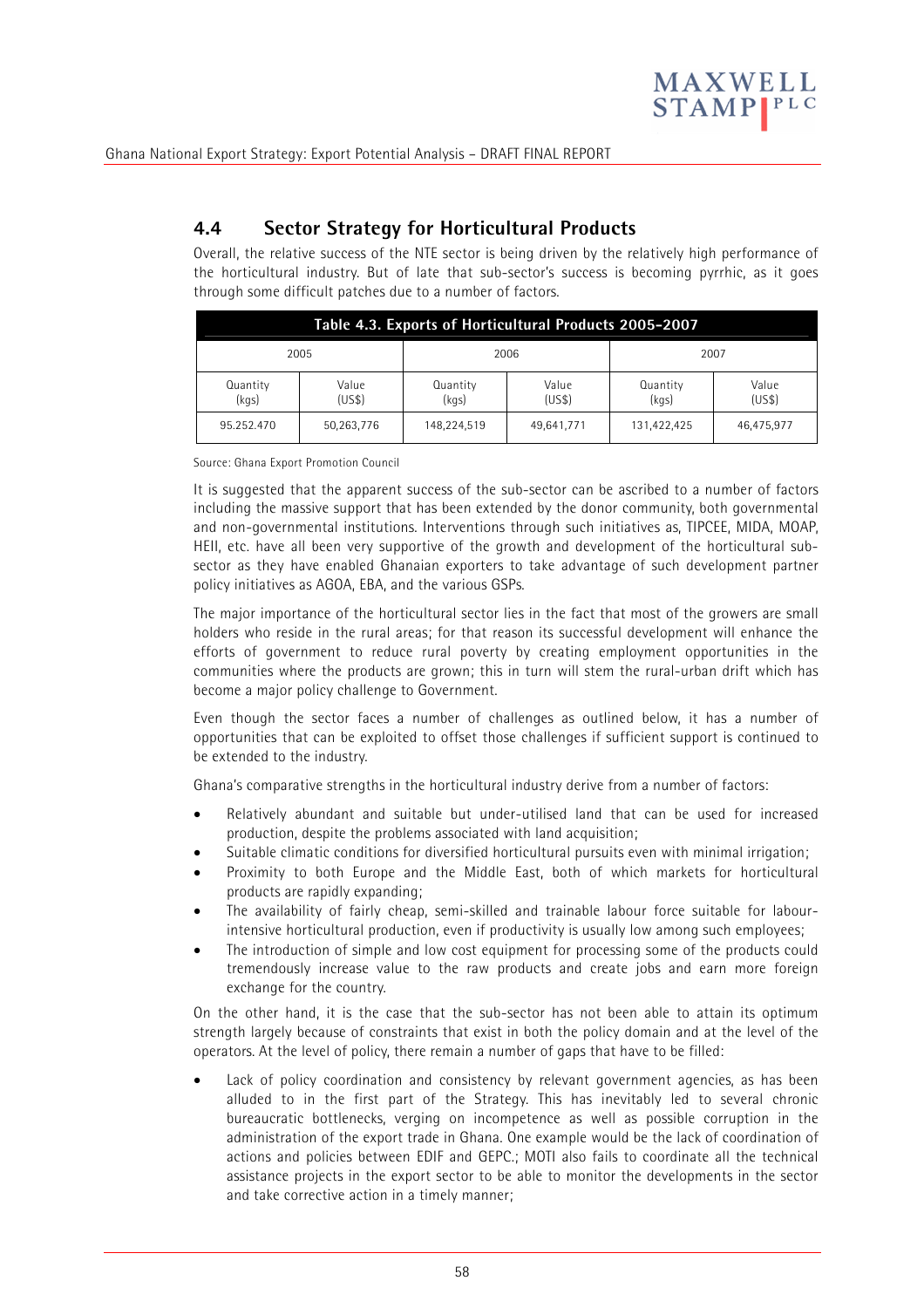

- There is a serious lack of investment in Research and Development to support the horticultural export sector through the creation of new export products and industries; in addition there is a lack of specialized expertise across the board;
- There is a serious lack of facilities such as pack houses for the small holders, export trade houses and cold storage facilities at the ports;
- There is difficulty in accessing to financing at affordable rates and on a timely and long-term basis for operators to meet orders; in favour of the financial institutions, though, it should be stressed that they are guided by the various risks that are associated with the numerous small and medium operators who usually lack the necessary collateral or equity to protect the interests of the banks, as well as the propensity of many applicants to divert bank credits to un-related activities;
- Absence of a Code of Practice for the industry in order to safeguard the integrity of Ghanaian exports to overseas markets; a persistent complaint of the indigenous operators is the irregular involvement of foreigners at every level of the industry; a stringent code of practice should delineate areas of the sector that are reserved for Ghanaians and areas where foreign participation would be allowed by law;
- The Ministry of Agriculture does not undertake sufficiently the development of skills and expertise through the training of farmers and ancillary operators in the industry;
- Like the salt industry the land problem is a major constraint to the development of the horticultural industry, as described in the first part of the Strategy. Hopefully the Land Administration Project can solve some of the problems in the near future.

On the part of the operators, a number of problems combine to make them inefficient and uncompetitive overall. These include *inter alia*:

- Lack of input supplies, such as quality seeds and other planting materials, proper field maintenance, irrigation schemes, agronomic practices, etc.;
- Lack of resources both human and financial to modernize their operations, which is also linked to the difficulty of obtaining trade finance;
- Poor facilities for hygiene and pest control, sorting and/or grading, and the inability of farmers to unite to strengthen their operational capacities;
- Lack of facilities to access market information on a timely basis;
- Lack of financial literacy, in basic areas such as pricing, retail bar-coding, basic accounting, etc., as has been described above;
- Marketing difficulties such as pre-shipment storage, pre-cooling, packaging, labelling, lack of representation and warehousing in the main markets of choice (Europe and America, for the time being), regular incidents of non-payment by importers owing to the fact that many Ghanaian exporters are small exporters and can only deal with small and usually unreliable overseas clients;
- Certification is another problem for the industry because of its peculiar nature of being both a food and agricultural industry. Exporters of horticultural products face daunting challenges as the trade has become increasingly linked to the development of capacity to meet plant health risks and other phytosanitary requirements; additionally, in the main destination markets, while new standards are being applied to address hitherto unknown risks parallel with changes in official standards and public oversight, concerns and preferences of consumers have created additional and more stringent barriers to the exports of horticultural products;
- There is a lack of a cooperative attitude among industry operators; if they are encouraged to develop such an attitude it will strengthen their bargaining power vis-à-vis the public sector and make them able to use common facilities to reduce their operational costs. The effectiveness of close cooperation among producers is demonstrated by the relative success of a group of exporters of the pineapple sub-sector, which operates under their umbrella organization called the Sea-freight Pineapple Exporters of Ghana (SPEG). As a group the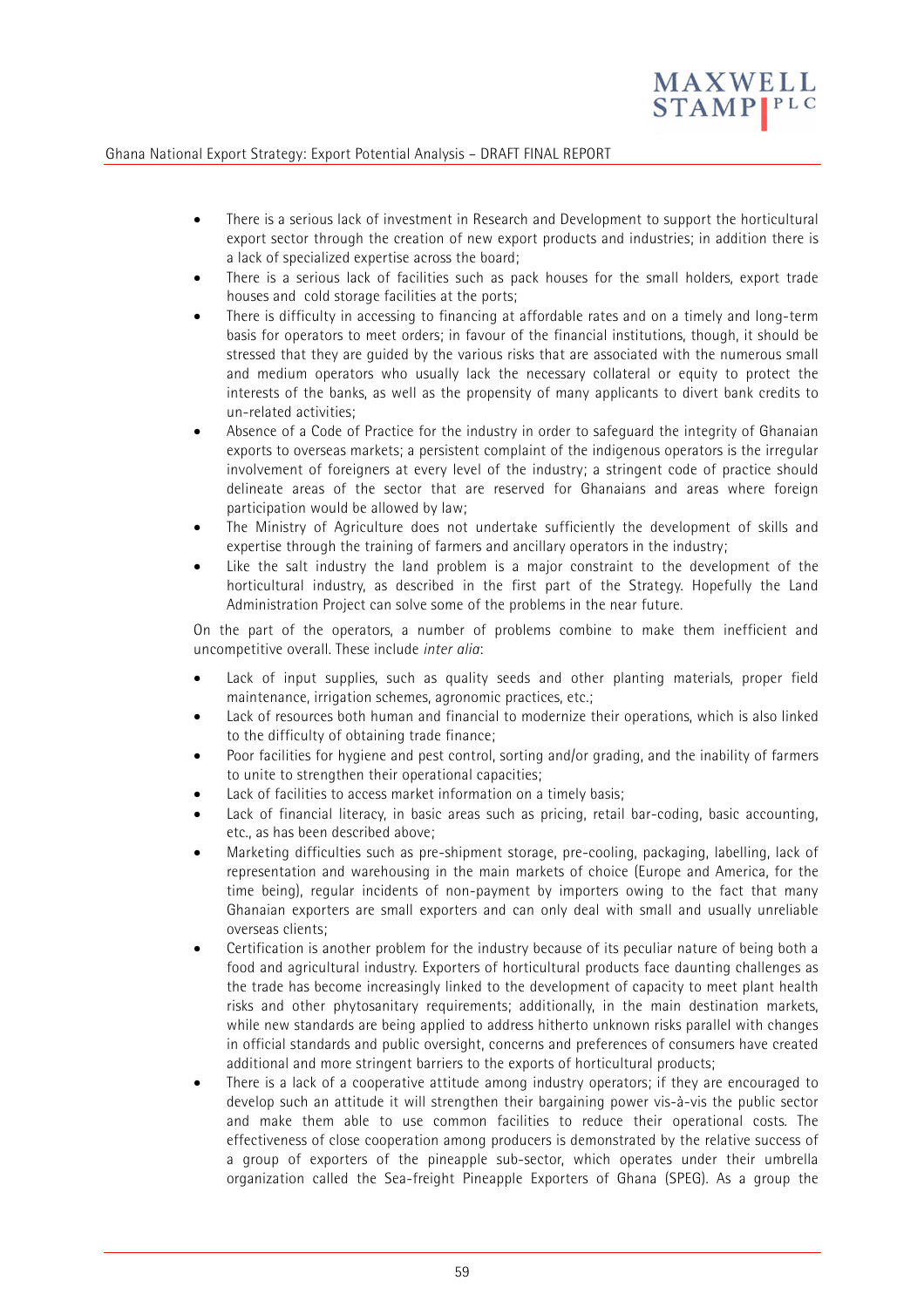

Association has been able to achieve some notable successes like the shaping of an industry policy and the provision of common services such as the purchase of sea-freight space for Ghanaian pineapple exporters, coordination of shipping arrangements for its members and ensuring that only pineapple of the highest quality is exported from Ghana by maintaining on farm pre-shipment inspection at designated locations. Through their collective effort, they have obtained certification to the Global GAP Integrated Farm Assurance Standards, and bargaining as a group, they were able to get the Government to support them to migrate from the smooth cayenne variety of pineapple to the MD 2 variety with a grant of US\$2 million dollars when the market for the sweet cayenne collapsed.

# **4.4.1 SWOT Analysis of the Horticultural Sector**

#### **Strengths**

- The horticultural industry includes a wide range of products some of which are performing very well in overseas markets;
- Because of the above, there is a pool of highly skilled and experienced operators who can drive the sector higher:
- Some of the sector's operators are also well organized (e.g., the pineapple and papaya and the mango players are relatively strong global players), so their experience on the global stage can be brought to bear on the smaller and new players;
- The industry has benefited immensely from the country's development partners and the NGO community to the extent that the better established players do not confront the same difficulties as those confronted by other sector operators.

#### **Weaknesses**

- The industry is still predominantly composed of small operators with very limited resources and expertise to compete effectively on the world stage;
- The small operators act in a much disaggregated manner, making it difficult for either the Government or credit institutions to deal with their needs efficiently;
- Because they are generally under-resourced, they are unable to avail themselves of the expertise of specialists who could advise them on a commercial basis;
- For the same reason they are unable to avail themselves of research findings with bearings on their operations;
- They lack very basic facilities such as pack houses and cold storage facilities;
- The operators still face major difficulties in land acquisition:
- Difficult access to accurate and timely market information and data;
- Facilities to ensure quality are still problematic and create serious difficulties for the operators especially in very sophisticated markets such as those of the EU and US.

### **Opportunities**

- The market for horticultural products both in Europe and the Middle East is growing very fast and should be exploited by the Ghanaian industry;
- Both of these big markets are relatively close and accessible from Ghana by air;
- There is an explicit Government policy to encourage the private sector and the vigorous promotion of exports as a development policy instrument, so the policy framework is quite propitious.

#### **Recommendations**

The numerous and small-scale operators should operate on a cooperative basis so that they can make common use of facilities such as pack houses; be able to negotiate with Government from a position of strength and to be able to exploit economies of scale; to achieve this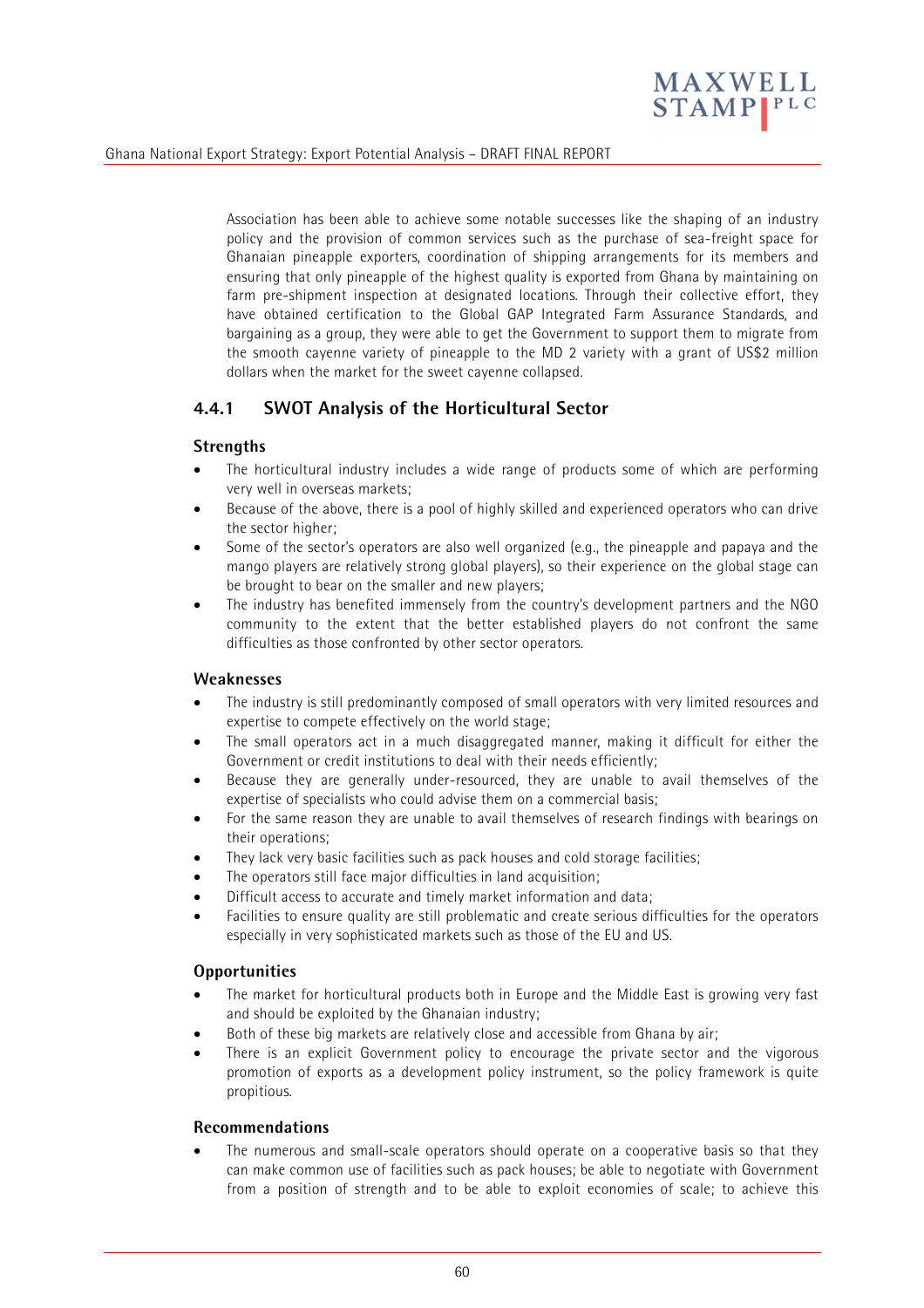

product and sector associations should be strengthened; product associations should be also strengthened in order to enable them to establish commercial links with established traders, such as super market chains in overseas markets;

- Since the sector has proved to be a serious player in the global market, the credit institutions which have been created by Government to support the growth of the private sector should dedicate a considerable portfolio to the horticultural sector as a deliberate policy to nurture industry champions in the country;
- The Land Administration Project recommendations should be implemented by the Government promptly since the horticultural sector is also confronted with the complex land tenure system in the country;
- Mini irrigation schemes should be built to help the growers enhance their productivity;
- There is a wealth of local expertise both as private practitioners who can drive the sector to success if the right incentives are created for them;
- Official Trade Representation Offices in the existing and potential destination markets should be established by Government to lend support to the exporters;
- There is the need for Government and the trade to work together to find ways and means of overcoming new barriers to trade such as phyto-sanitary requirements, new standards that are being applied to address hitherto unknown risks parallel with changes in official standards and public oversight, as well as concerns and preferences of consumers. The problem can also be addressed through bilateral and multilateral mechanisms, such as the provision of technical assistance from development partners and access to courses run but bodies such as UNCTAD, WTO, ITC and the World Bank Institute.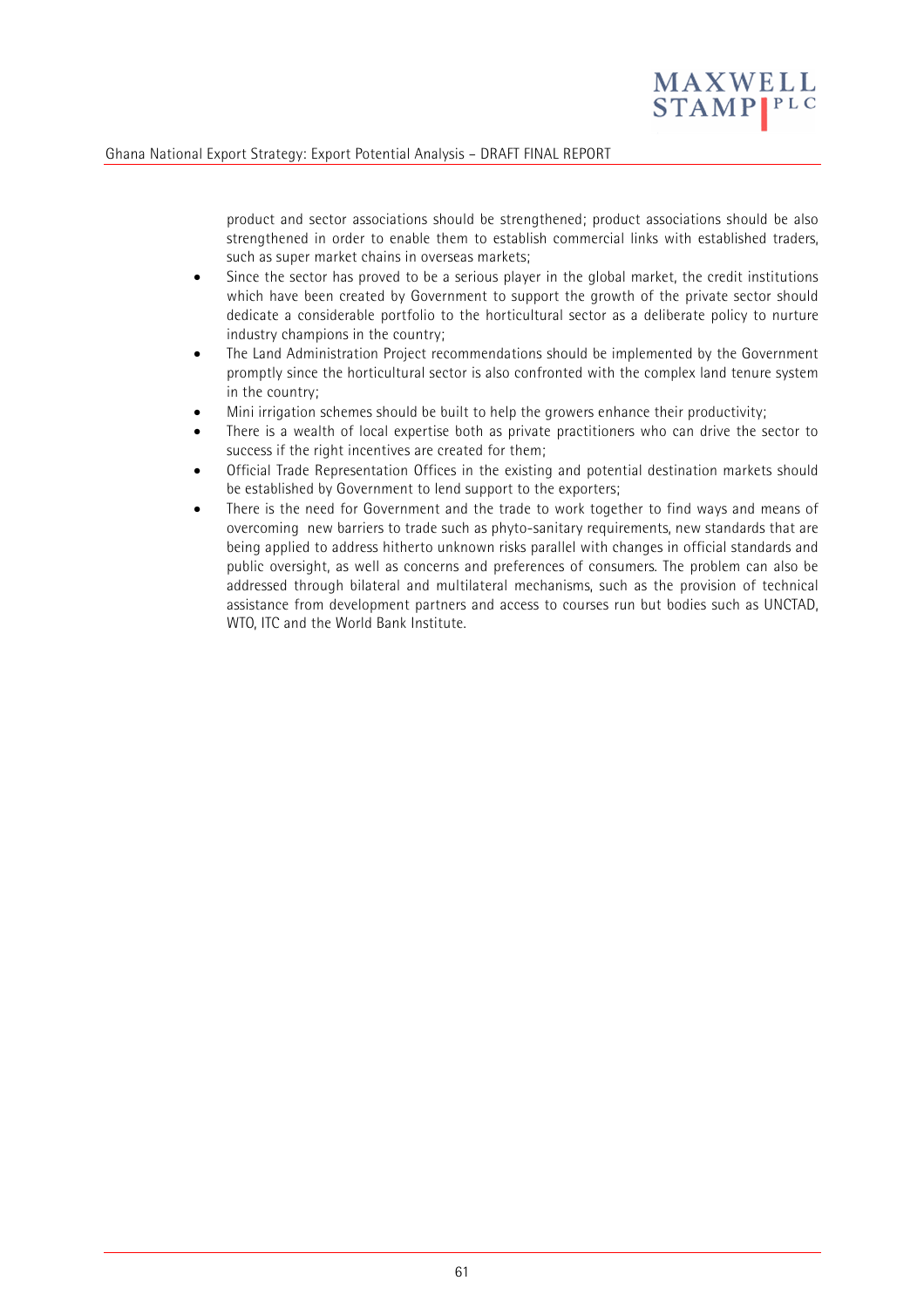

| <b>Action Plan for the Horticultural Sector</b>                                                            |                                                                                    |                                                                                                                                                                                                                                                                                                                                                                                                                                                                                                                                                    |                                                                                                                                           |                                                                    |                                                      |  |
|------------------------------------------------------------------------------------------------------------|------------------------------------------------------------------------------------|----------------------------------------------------------------------------------------------------------------------------------------------------------------------------------------------------------------------------------------------------------------------------------------------------------------------------------------------------------------------------------------------------------------------------------------------------------------------------------------------------------------------------------------------------|-------------------------------------------------------------------------------------------------------------------------------------------|--------------------------------------------------------------------|------------------------------------------------------|--|
| Objectives                                                                                                 | <b>Targets</b>                                                                     | <b>Actions &amp; Timings</b>                                                                                                                                                                                                                                                                                                                                                                                                                                                                                                                       | <b>Measures</b>                                                                                                                           | <b>Institutions</b>                                                | <b>Resources</b>                                     |  |
| Enhance bargaining<br>power and increase<br>benefits of economies<br>of scale for small<br>scale operators | Strengthen existing<br>product associations<br>and create new ones                 | Creation of a Fund for strengthening product<br>associations. (As soon as possible);<br>Allocation of professional officers in agronomy, costing<br>and pricing, marketing and pack house management to<br>existing product associations. (As soon as possible);<br>MOTI and MOFA carry out a study for the creation of a<br>policy instrument which will facilitate the establishment<br>of new product associations. (As soon as possible);<br>Creation of new product associations for products that<br>do not have them. (As soon as possible) | Appropriate Fund<br>created;<br>Professional officers<br>allocated to existing<br>associations;<br>5 new product<br>associations created. | MOFA, MOTI, GEPC,<br>EDIF, FAGE, PEF,<br>product<br>associations.  | GoG<br>Donor<br>community<br>Product<br>associations |  |
| Expand production<br>and exports of<br>horticultural products                                              | Improve access to<br>trade and production<br>finance for<br>horticultural industry | EDIF and commercial banks should carry out a study for<br>the improvement of access to credit by small growers. (1 <sup>st</sup><br>half of 2009)                                                                                                                                                                                                                                                                                                                                                                                                  | Concrete<br>recommendations<br>for a scheme to<br>allow small growers<br>to access credit.                                                | EDIF, MOTI, MOFA,<br>commercial banks.<br>product<br>associations. | N/A                                                  |  |
|                                                                                                            | Facilitate land<br>acquisition for<br>production purposes                          | Prompt implementation of the Land Administration<br>Project recommendations by the government agencies<br>concerned. (As soon as possible)                                                                                                                                                                                                                                                                                                                                                                                                         | Land acquisition for<br>production purposes<br>expanded and<br>related investments<br>increased.                                          | Land Commission,<br>Ministry of Land and<br>Mineral Resources.     | N/A                                                  |  |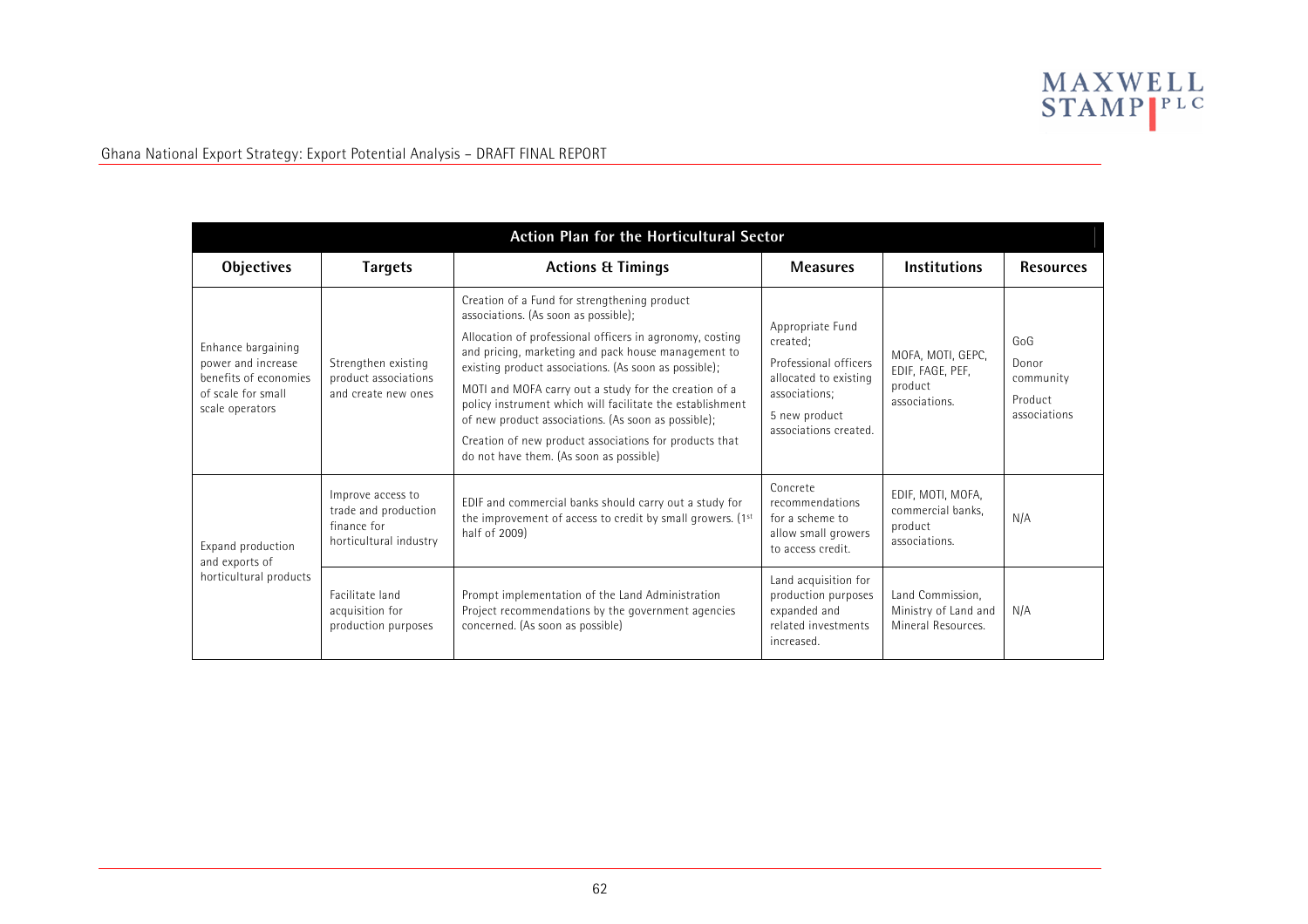

| Action Plan for the Horticultural Sector (continued)                       |                                                                                                                                     |                                                                                                                                                                                                                                                                     |                                                                                                   |                                                       |                            |  |
|----------------------------------------------------------------------------|-------------------------------------------------------------------------------------------------------------------------------------|---------------------------------------------------------------------------------------------------------------------------------------------------------------------------------------------------------------------------------------------------------------------|---------------------------------------------------------------------------------------------------|-------------------------------------------------------|----------------------------|--|
| <b>Objectives</b>                                                          | <b>Targets</b>                                                                                                                      | <b>Actions &amp; Timings</b>                                                                                                                                                                                                                                        | <b>Measures</b>                                                                                   | <b>Institutions</b>                                   | <b>Resources</b>           |  |
| Expand production<br>and exports of<br>horticultural products              |                                                                                                                                     | Create mini irrigation schemes for small growers by allocating<br>some of the existing resources of MOFA. (1 <sup>st</sup> half of 2009);                                                                                                                           |                                                                                                   |                                                       |                            |  |
|                                                                            |                                                                                                                                     | Provide specialized training to small growers on how to irrigate<br>by the Irrigation Development Authority. (1st half of 2009);                                                                                                                                    |                                                                                                   |                                                       |                            |  |
|                                                                            |                                                                                                                                     | Provide funding for irrigation purposes to small growers. (2nd<br>half of 2009);                                                                                                                                                                                    | Productivity and<br>vields of small<br>growers increased                                          | MOFA,<br>Irrigation<br>Development                    | GoG, donor                 |  |
|                                                                            | Increase productivity<br>and yields of<br>horticultural crops;<br>Open trade<br>representation offices<br>in main export<br>markets | Creation of courses in Polytechnics and Agricultural institutions<br>on modern irrigation techniques (2 <sup>nd</sup> half of 2009);                                                                                                                                | by 30%;<br>Introduction and                                                                       | Authority,<br>University of                           | community for<br>technical |  |
|                                                                            |                                                                                                                                     | Exchange of appropriate information for transfer of irrigation<br>technology with foreign specialized universities, e.g., University<br>of Florida. (As soon as possible);                                                                                          | use of modern<br>irrigation<br>techniques;<br>Four new Trade<br>Representation<br>offices opened. | Legon;<br>MOTI, EDIF;                                 | assistance                 |  |
|                                                                            |                                                                                                                                     | Product associations through and with the support of MOFA<br>and MOTI should request EDIF to provide financing as an<br>incentive to experienced operators so that they disseminate<br>their expertise through workshops to small growers. (1st half of<br>$2009$ : |                                                                                                   | MOTI, GEPC,<br>Ministry of<br>Foreign Affairs.        | GoG                        |  |
|                                                                            |                                                                                                                                     | MOTI to request funding for the opening of four new Trade<br>representation offices in export markets. (As soon as possible).                                                                                                                                       |                                                                                                   |                                                       |                            |  |
| Improve quality of<br>export products and<br>lessen certification<br>costs | Improve existing<br>quality certification<br>and quality assurance<br>schemes;                                                      | GSB and MOFA should carry out a study for the feasibility of the<br>establishment of a GhanaGAP on the lines of the KenyaGAP. (1st<br>half of 2009);                                                                                                                | Concrete<br>proposals for<br>scheme adopted<br>by GoG;                                            | GSB, MOTI,<br>MOFA, FAGE,<br>product<br>associations; | N/A                        |  |
|                                                                            | Elaboration of a Code<br>of Practice for<br>horticultural exports                                                                   | GEPC and product associations should elaborate a Code of<br>Practice for horticultural exports. (1 <sup>st</sup> half of 2009).                                                                                                                                     | Draft Code of<br>Practice prepared.                                                               | GEPC, product<br>associations.                        |                            |  |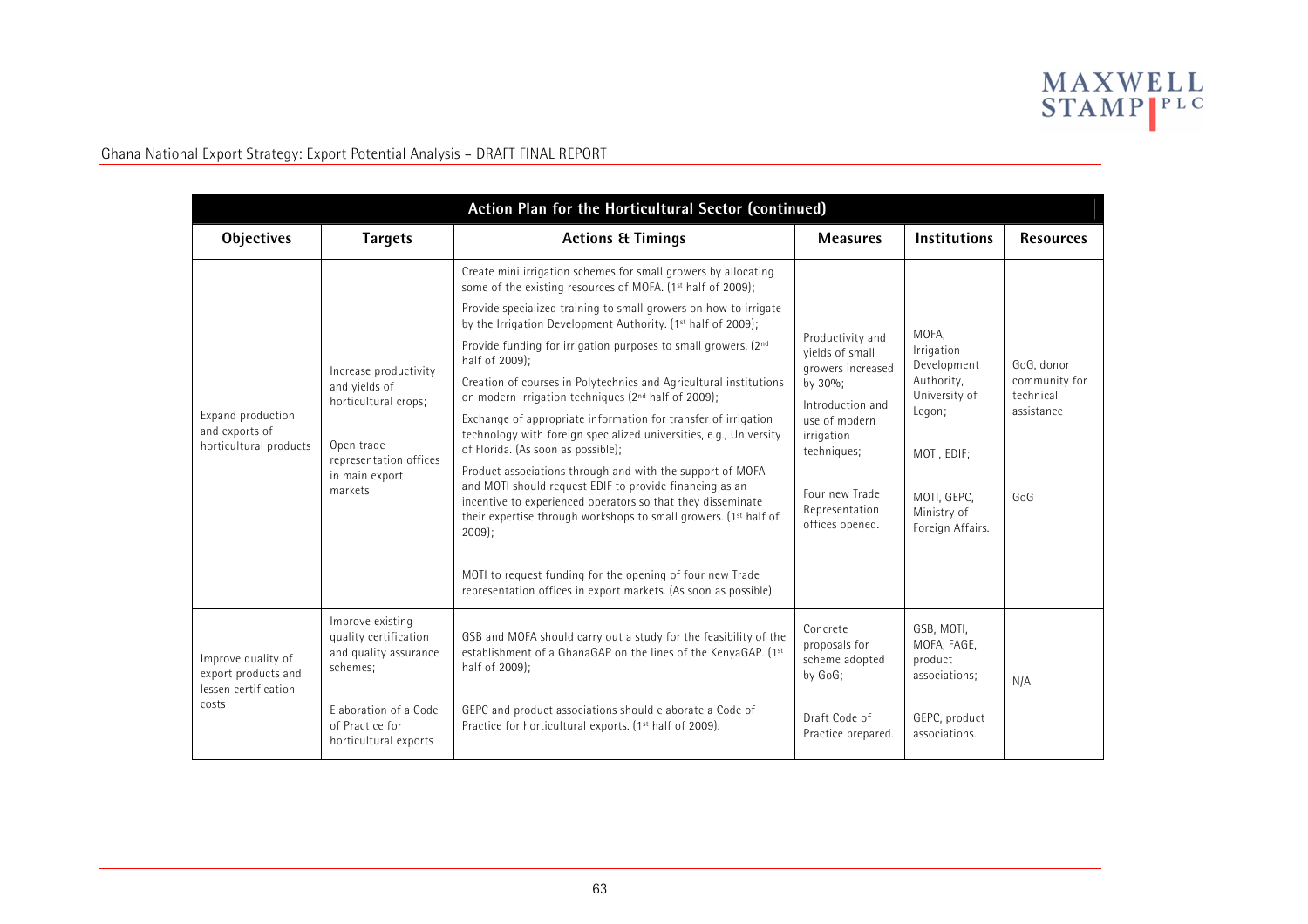

# **4.5 Sector Strategy for Shea Butter/Nuts**

The shea industry is an old industry which, until recently, had been run on an artisanal basis in the Northern part of the country; it has however been growing fairly steadily in recent times because of the growing demand in the developed countries, especially the US and Europe (France and the Netherlands being the biggest importers). These markets use the butter for products such as confectionaries and cosmetics; it is also due to the reorganization of the supply/value chain owing to the attraction of big foreign companies (e.g. AAK, 101, FFF, who mostly act through local buyers) and some minor players into the trade.

Shea butter has a wide variety of uses. In the body care industry, the butter is used as a moisturiser, in soap, due to shea's high saponifiable content, in skin and hair care cosmetics, including lotions, creams and moisturizers. It is also used as a cocoa butter substitute and in the manufacture of chocolates and as an additive to confectionary products, biscuits and pastries in the form of vegetable fat. In the past and even now in traditional households, shea butter was also used as cooking oil for frying and in sauces, as the base ingredient in skin cream, hair products, and soap and as traditional medicines especially for skin and respiratory ailments.

An important fact to note is that it shea nuts are produced in significant quantities in almost all of the Sahelian countries of West African and even beyond, e.g. Uganda and, as a result, the Ghanaian shea butter industry faces very stiff competition. This is the reason why it should be well organized to position it to cope with the competition.

The performance of the industry, according to official export statistics, has been below its actual potential owing to a number of constraints that confront the sector. Industry experts indicate that if the sector is properly managed, Ghana can on the average export 200,000 tonnes per year, during the next decade.

| Table 4.4. Exports of Shea Butter 2005-2007 |                 |                           |                 |                          |                 |  |
|---------------------------------------------|-----------------|---------------------------|-----------------|--------------------------|-----------------|--|
| 2005                                        |                 |                           | 2006<br>2007    |                          |                 |  |
| Quantity<br>(metric tons)                   | Value<br>(US\$) | Quantity<br>(metric tons) | Value<br>(US\$) | Quantity<br>(metric tons | Value<br>(US\$) |  |
| 165,508                                     | 28,968,495      | 104.757                   | 27,248,779      | 57,165                   | 27,008,556      |  |

Source: Ghana Export Promotion Council

The recent strong decline in exports that can be noted is due to the fact that the US authorities now request a notification which should be sent to the Food and Drug Administration prior to any shipment. The sector, like those listed above faces a number of constraints, which need to be addressed for it to attain its full potential.

- Fortunately or unfortunately the industry is largely driven by the NGO community and technical cooperation mechanisms, even though artisans still continue to play some role in it. Unlike , e.g. the cocoa industry it is still largely managed haphazardly, perhaps because the tree takes so long to bear fruits (about nine years);
- The quality of the product is still quite poor; according to industry experts and traders, this is due to the fact that post-harvest processing of shea nuts at the moment leads to inconsistent quality because of the traditional methods and provenance variability that are still in vogue and which are unable to produce the requisite standard quality;
- Farmers in the producing areas are still price takers because of the absence of organization at their level. The lack of proper organization has deep roots, including the seasonality of the product, the poor transportation network in the producing areas (in Ghana, it is worthy of note that shea is produced predominantly in the three northern regions which are also the poorest regions of the country; they suffer from almost all the indices of economic underdevelopment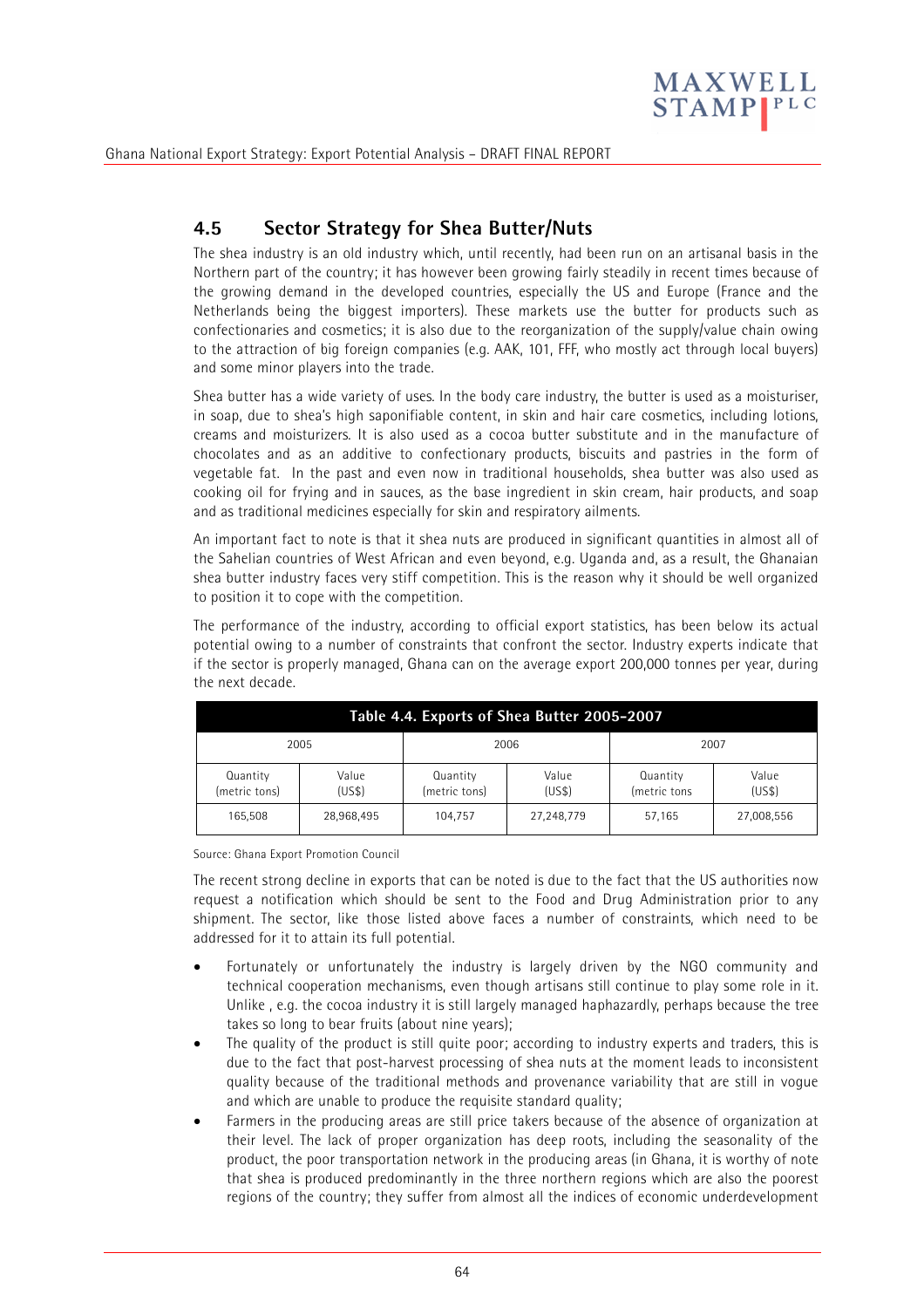

including inadequate transportation networks);

- The lack of organization of producer groups has created another industry difficulty, namely the inability of the buyers to trace back products through the supply chain (traceability), a major requirement in the key markets of Europe and America. It is believed in local circles that the multiplicity of actors in the supply chain (local buying agents, post-harvest minimal processors, and the large-scale exporters, usually foreign firms) has added to the confusion that the village pickers have to deal with;
- Financing, like in the other products that form the subject matter of this Strategy, is a huge constraint to the local operators in particular. Credit from official banks tends to be too costly and uncertain for all the reasons that are expanded upon above. This explains the deep involvement of the NGO community in the trade; of late, some merchants, especially Indians have also taken advantage of the vulnerability of the farmers and extended credit facilities to them and literally take the produce at ridiculous prices. It should be said though, that in some cases when private buyers have attempted to extend financial support to the farmers and local traders in lieu of financial institutions, they have reported regular cases of such beneficiaries absconding with money entirely or diverting the money to other uses;
- Promoting the product as a sub-regional export commodity is fraught with a lot of problems because of the unwillingness and/or inability of the member countries of ECOWAS to abide by their own regional trade protocols. Traders with whom the Consultant discussed this aspect of the trade expressed dissatisfaction and frustration with the usually very exorbitant legitimate and illegitimate taxes that they have to pay at borders; these high formal and informal charges have led to what industry insiders consider to be more that 50% of the commodity being smuggled to other West African countries and therefore not captured in official statistics;
- The growth of the trade has also been adversely affected by the high cost of transporting high grade shea butter to Europe and America. The usually high cost is compounded by the unavailability of specialized containers to ship, either by air or by sea, the product safety and in conditions demanded by buyers;
- Because of the non-availability of modern processing facilities in Ghana, the bulk of the country's shea butter is transported to Europe and America for value addition, and so the price that Ghanaian farmers receive is very small. Recently some modest processing has been introduced in Savelugu (Northern Region) and Juaben (Ashanti), but that is still very insufficient.

### **4.5.1 SWOT Analysis of the Shea Butter Sector**

#### **Strengths**

- The product grows quite well in the northern part of Ghana on relatively abundant and suitable land that can be used to increase production in the medium to long term;
- It has a long history and tradition in that part of the country and therefore some level of expertise, even at the level of the rural communities, has been acquired;
- It is used increasingly in the US and the EU where the end users include the food, chocolate, high-end cosmetics and natural products industries; the market is big and growing;
- Enjoys considerable donor and NGO support because of the potential for job creation for the rural pickers and farmers in the North if properly managed.

#### **Weaknesses**

- Lack of facilities for processing in the growing regions which creates quality control problems and result in very little value addition to benefit the farmers and the indigenous traders;
- Difficulty in accessing market information in terms of standards and market demands regarding quality and other requirements;
- Lack of capital for both traders and growers; this serves as a kind of disincentive towards the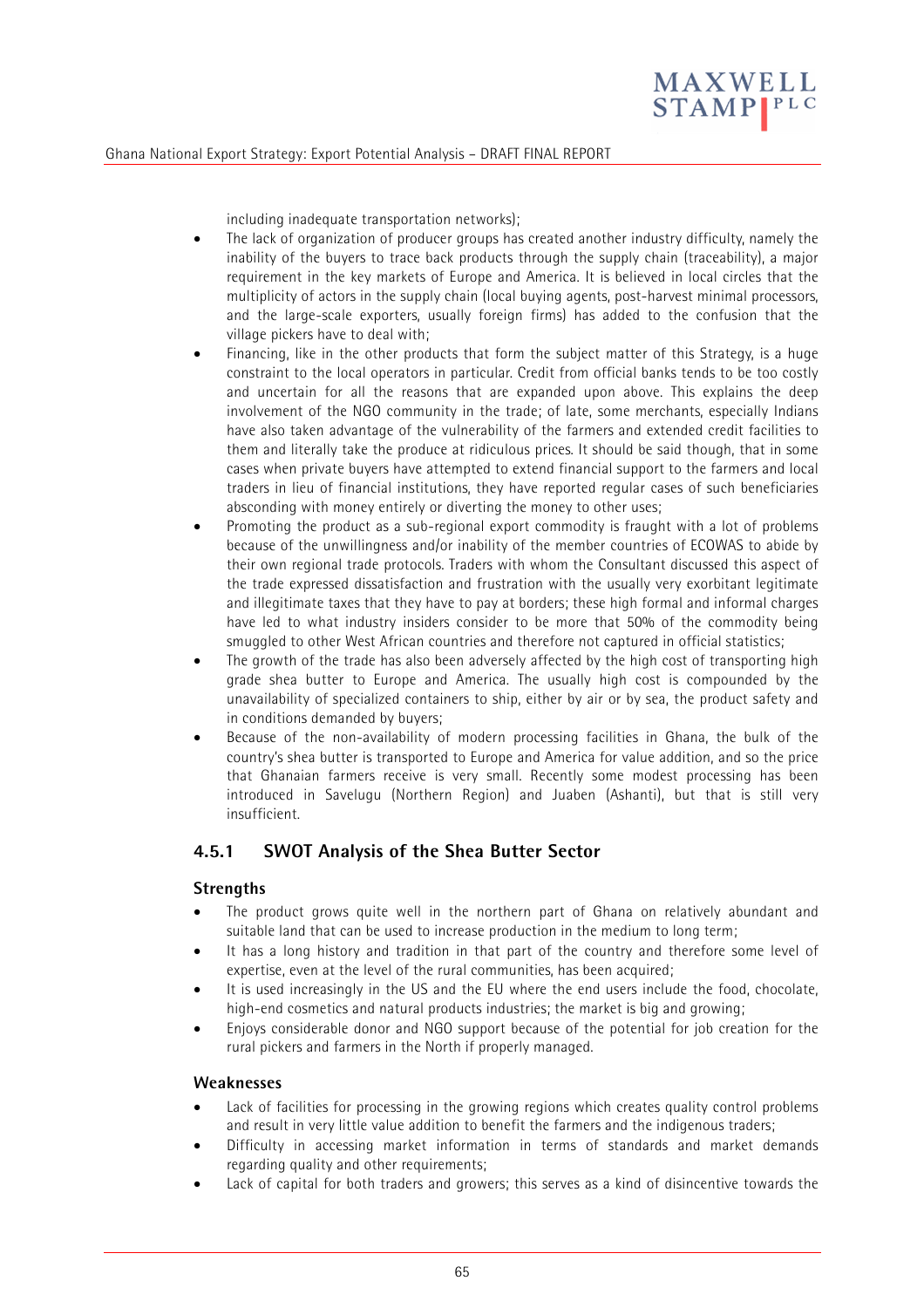

growth of the sector even though lately some private buyers are extending credit facilities to the farmers on very appalling conditions;

- Lack of producers' organization and representation;
- Lack of proper quality management and traceability in the supply chain.

#### **Recommendations**

- The work of the NGO's and other donor communities which have shown interest in the growth of the industry should be encouraged but better coordinated by MOFA;
- The local farmers should form cooperative societies in order to improve on their bargaining power with both the government and the new group of buyers mainly from foreign companies;
- There is a need for a trade association in this sector;
- Access to credit should be made less costly and more easily available, as a matter of deliberate public policy to grow the industry;
- Processing facilities should be established either with or without the support of Government; alternatively, private sector operators should be encouraged to establish processing facilities to add some value to the nuts before export;
- MOTI and MOFA should study the feasibility of creating plantations of shea trees which could begin to bear fruits in shorter periods (4 years);
- MOTI and MOFA should study the possibility of creating a Marketing Board for Shea products on the lines of the Cocoa Board. Since shea butter is also used by the cocoa industry it would make sense to associate shea production and exports to that of cocoa products;
- A quality management scheme including the possibility of traceability should be put in place;
- MOTI and MOFA should establish links and exchange experiences with other Sahelian countries that are exporting shea products.